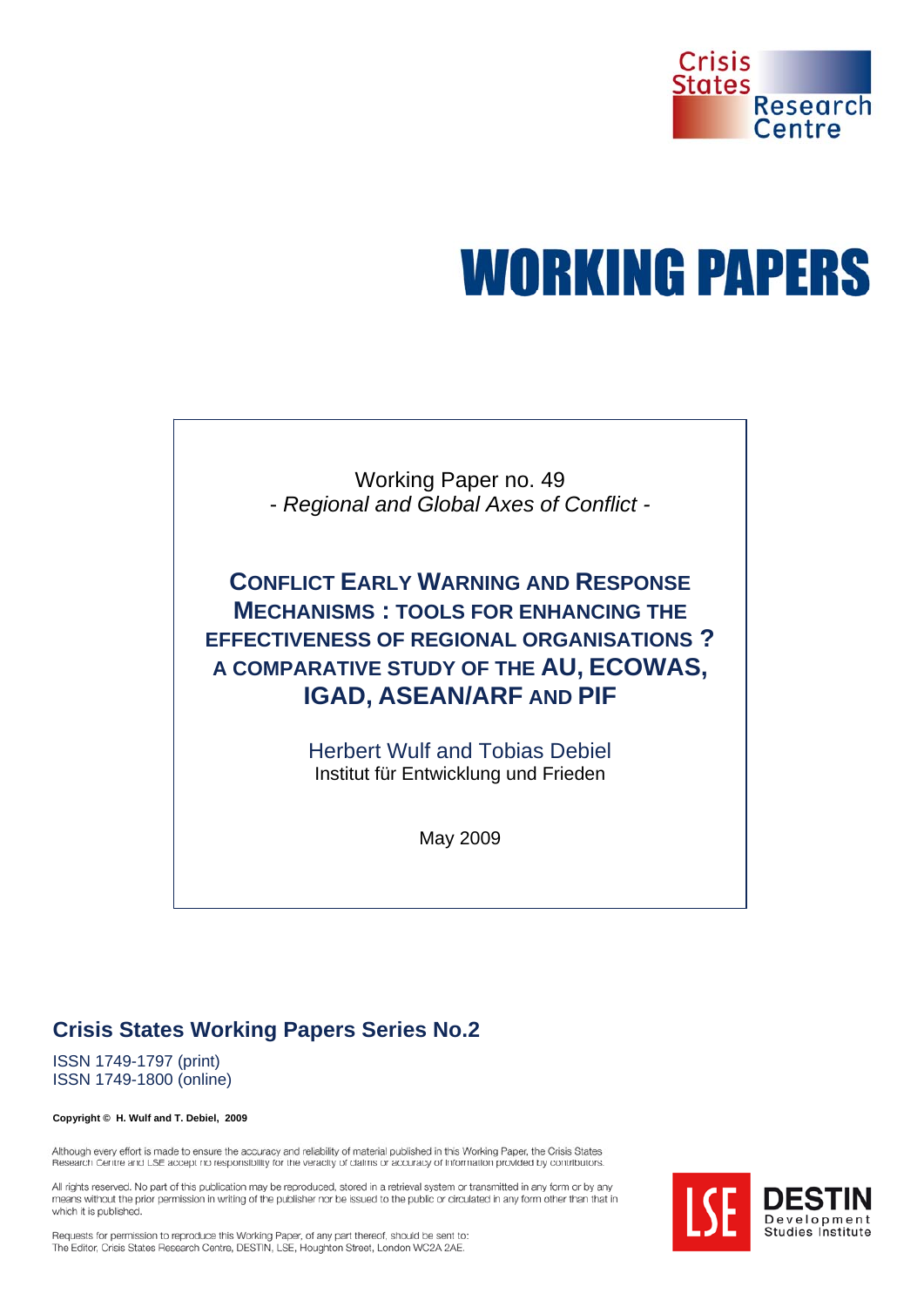#### **Conflict Early Warning and Response Mechanisms: Tools for Enhancing the Effectiveness of Regional Organisations? A comparative Study of the AU, ECOWAS, IGAD, ASEAN/ARF and PIF**

### Herbert Wulf and Tobias Debiel $<sup>1</sup>$ </sup> Institut für Entwicklung und Frieden (INEF), Duisburg

#### **Introduction**

'Conflict early warning and response' (EWR) was conceived as a means of preventing violent conflict in order to protect people's life. Broadly two types of mechanisms can be distinguished: quantitative and qualitative models. The most explicit response mechanism exists with regard to humanitarian emergencies at the UN level; however the EWR mechanism is far from being efficient since the UN is a bureaucratic organisation with a 'silo' mentality among the different agencies and departments, and the UN Security Council is a highly politicised body. At the same time, only in recent years have regional organisations been charged with responding to crises and only now are they beginning to establish instruments (organs of peace and security) with a capacity to respond.

EWR is being scrutinised today and questions are raised regarding the effectiveness of these tools. Two trends can be observed. Firstly, methodologies have improved. Most recently, for example, innovative proposals to combine both approaches have been put forward (Goldstone 2008). The models applied by the Political Instability Task Force (PITF) meanwhile claim to have a predictive capacity of between 80 and 90 percent (Goldstone et al. 2005; Marshall 2008). At the same time, however, the usefulness of specific systems that were unable to adapt to user needs and find their niche has waned (Schmeidl 2008, Barton and von Hippel 2008), which can partly also be seen in the closing down of the Forum on Early Warning and Response (FEWER) and more recently *Frühanalyse von Spannungen und Tatsachenermittlung* (Early Recognition and Analysis of Tensions, FAST). Secondly, several regional organisations, especially in Africa, have engaged in establishing EWR mechanisms, partly on the insistence and with the assistance of donor organisations, while others, especially in Asia, have abstained from such commitments.

However, a problem arises since all too often early warning systems do not result in early preventive action. Thus, it is time to evaluate to what extent empirical evidence confirms or questions the value of conflict EWR for effective practice.

The purpose of this research paper is to present a systematic overview of existing key EWR mechanisms and to analyse whether, to what extent, and under what conditions these mechanisms might be a useful peace and security promotion tool for regional organisations. Our research questions are the following:

<sup>1</sup> <sup>1</sup> Prof. Dr. Herbert Wulf is the former Director of the Bonn International Center for Conversion and Adjunct Senior Researcher at INEF. Prof. Dr. Tobias Debiel teaches international relations at the University of Duisburg-Essen and is Director of INEF. Both authors have researched and published extensively on conflict and conflict prevention, the state monopoly of force, UN peacekeeping and regional organisations. We gratefully acknowledge useful comments by Laurie Nathan, Howard Adelman, Patrick Meier and Susanne Schmeidl on an early version of this paper.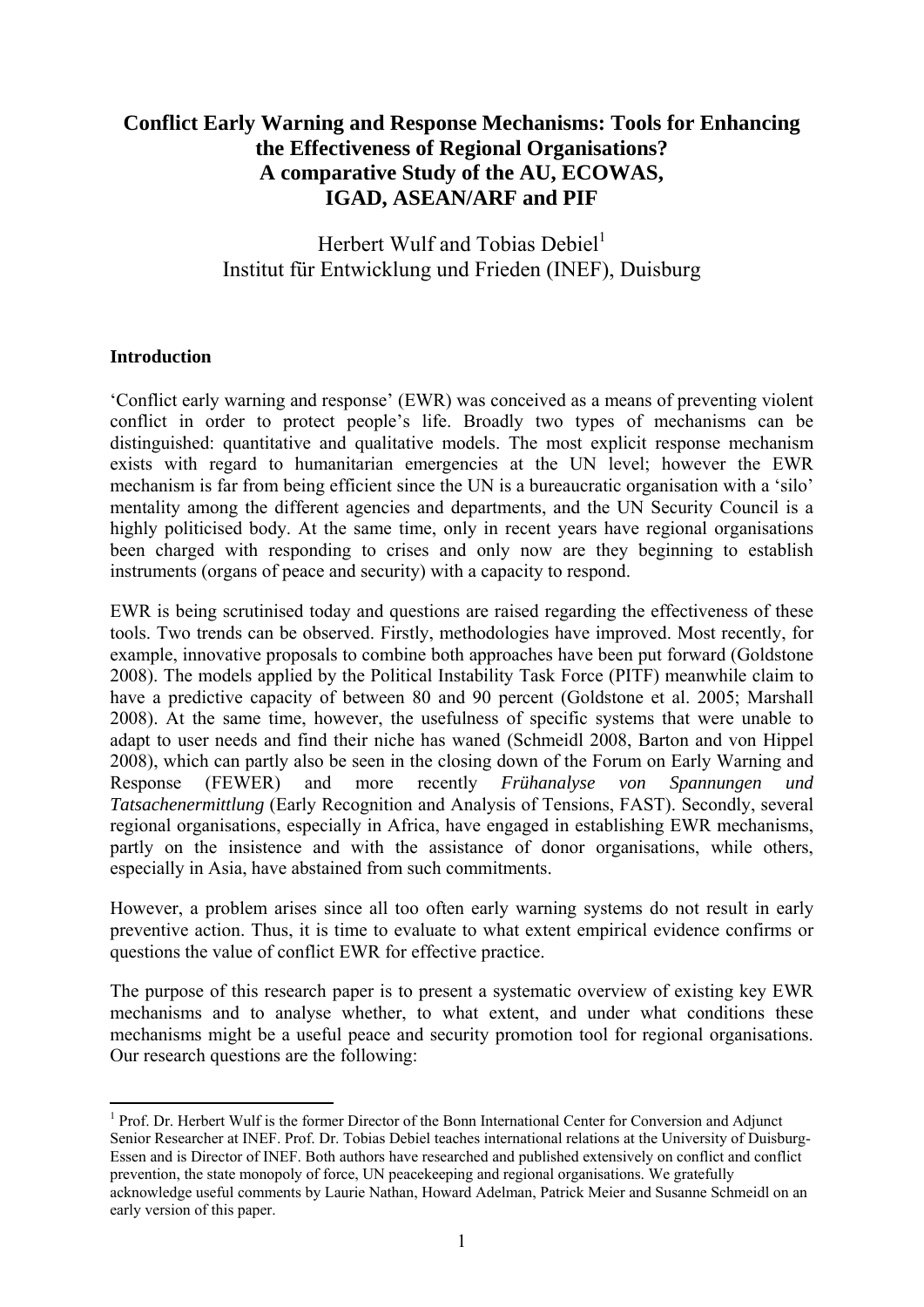- 1. What are the strengths and weaknesses of the existing EWR mechanisms?
- 2. Have they been put to appropriate use in predicting and preventing violent conflict by regional organisations?
- 3. What is the experience of regional organisations in implementing EWR mechanisms?
- 4. Why did some regional organisations abstain from establishing such mechanisms?
- 5. Can regional organisations capitalise on the most recent progress in EWR research?

Our research questions are based on the following assumptions and preliminary conclusions:

- 1. The predictive capacities of conflict-EWR mechanisms have greatly improved over the last two decades. However, they still suffer from the fact that the underlying theory (or at least hypothesis) about causal chains towards violence and the role of small events are not always spelled out;
- 2. The link between warning and response remains weak. Response is often lacking, despite clear warning signals. But do decision makers receive the required information? Early warning often seems alarmist and sometimes offensive to governments. Not least, cognitive biases on the side of analysts and decision makers may hinder an appropriate reaction;
- 3. Regional organisations often fail to respond in time to prevent violent conflict not because of a lack of information on an emerging conflict but due to several barriers or weaknesses, namely the political differences and lack of common values within organisations, the hesitation to overrule the principle of non-interference in internal matters of the state, the lack of capacity to intervene, and the unclear and competitive mission and geographic reach of regional organisations;
- 4. Global and regional initiatives tend to inform policy makers at the top-level. Less attention is given to the strength and coping capacities at the local level; inappropriate inclusion of the local level leads to neglect of the dynamics of violence at the localnational-transborder interface and fails to strengthen local coping mechanisms against the outbreak of violence.

This report first takes stock of early warning research. It compares and categorises the most advanced early warning systems in their achievements and shortcomings and assesses what they have to offer to policy makers. In the following section, we will undertake a comparative case study of five regional/sub-regional organisations. Several regional and sub-regional organisations have established, or are building up, EWR mechanisms. In Africa, we will focus on the Continental Early Warning System (CEWS), an intelligence-gathering and analysis centre of the African Union; the Conflict Early Warning Response Mechanism (CEWARN) of the Intergovernmental Authority on Development in Eastern Africa (IGAD); and the West Africa Early Warning Network (WARN) of the Economic Community of West African States (ECOWAS). As contrasting examples, we will analyse and discuss why such EWR mechanisms have not been established in Asia and Oceania by the Association of South-East Asian Nations (ASEAN) and its Regional Forum, and the Pacific Island Forum (PIF); and how far this had impacted on the organisations' ability to react to upcoming crises. The final section aims at finding answers to the question of whether an EWR mechanism can be considered a useful tool and spells out policy implications for how regional organisations could capitalise on this.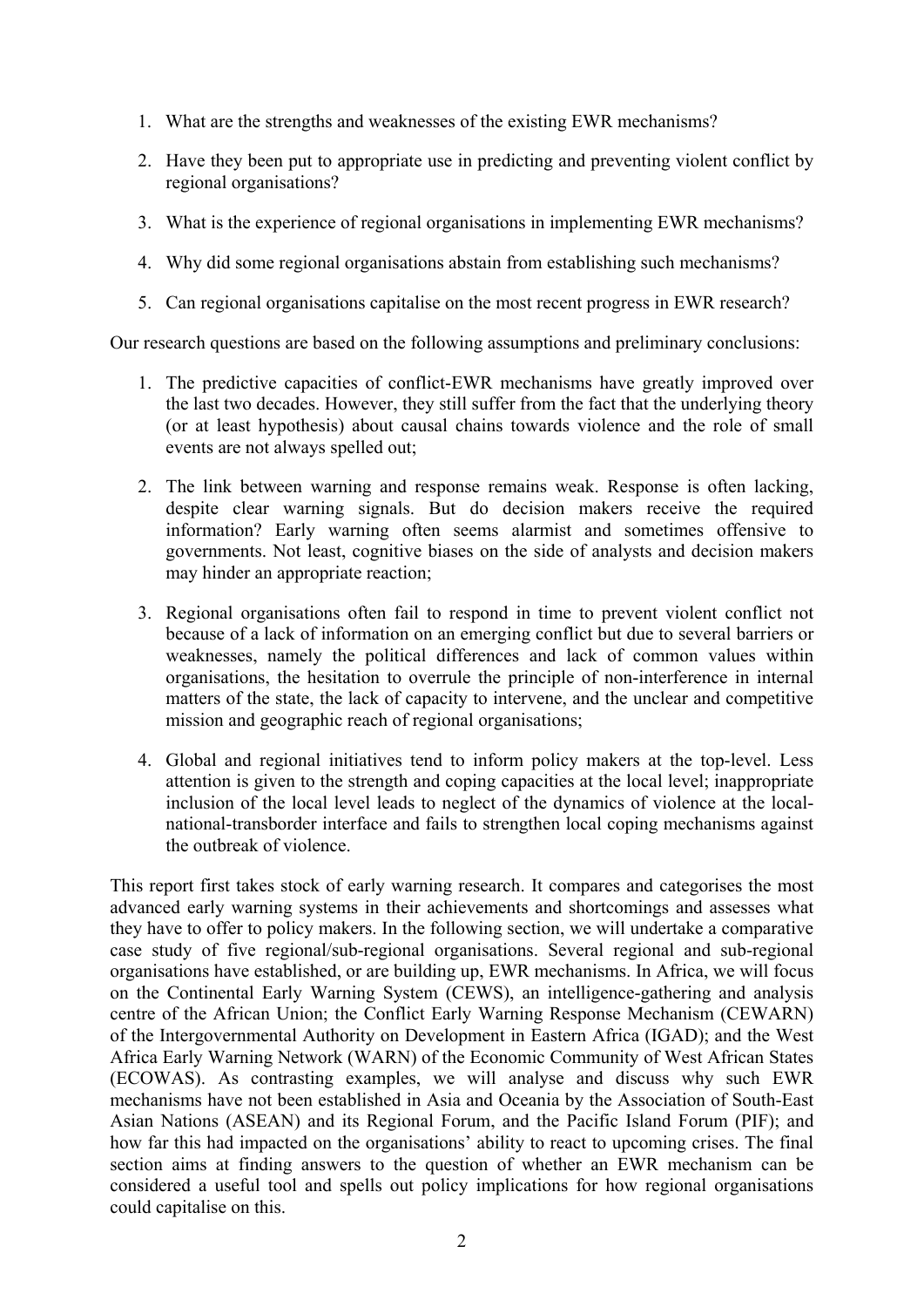#### **Early Warning and Response Mechanisms: How do they work?**

'Early warning systems' for the prevention of violent conflict are 'latecomers' compared with their application in other fields (Bächler et al. 1998: 34). The origin of such systems dates back to the 1950s and lies in intelligence and military reconnaissance. In a second phase, early warning systems were established in the fields of natural disasters, humanitarian emergencies, gross human rights violations, the spread of diseases and economic crises. Since the 1980s, the UN High Commissioner for Refugees has undertaken efforts to foresee political-humanitarian crises. Within the UN Department of Humanitarian Affairs and the Office for the Coordination of Humanitarian Affairs, several early warning projects led to the establishment of a 'Humanitarian Early Warning System' in the context of which ReliefWeb and the Integrated Regional Information Network were set up. 'Early response mechanisms' are much more recent efforts to close the gap between early warning and early action and have so far been elaborated most convincingly with regard to humanitarian emergencies.

#### *Conceptualising Early Warning and Response*

In the Berghof Handbook on Conflict Transformation, Alexander Austin (2004) defined an early warning system from an academic perspective as:

'any initiative that focuses on systematic data collection, analysis and/or formulation of recommendations, including risk assessment and information sharing, regardless of topic, whether they are quantitative, qualitative or a blend of both.' (Austin 2004: 2)

Within early warning, three components can be differentiated:

'(1) estimating the magnitude and timing of relative risks of emerging threats, (2) analyzing the nature of these threats and describing plausible scenarios, and (3) communicating warning analyses to decision makers.' (Woocher 2008: 3)

Early response, accordingly, means:

'any initiative that occurs in the latent stages of a perceived potential armed conflict with the aim at reduction, resolution or transformation. The term mechanism will refer to the individual units of an E[arly] W[arning] S[ystem] such as data collection, data formatting, data analysis with the understanding that there is a relationship and process between these unities for the system to operate.' (Austin 2004: 23)

A crucial, yet so far mainly under-reflected, issue is the question of *who* is going to be warned and *who* is supposed to act upon this warning. A well-established definition (Dorn 2004: 317) sees early warning as 'the act of alerting a recognized authority (such as the UN Security Council) to a new (or renewed) threat to peace at a sufficiently early stage' (Campbell and Meier 2007). But is the ideal of primarily addressing a 'recognised authority' a meaningful and sufficient criterion? As Casey Barrs (2006) rightly states, we 'typically 'wire' that warning toward ourselves so we can take action. But we have given much less thought to *also* warning those who are about to be attacked.' Thus, the underlying assumptions of most early warning systems is that international actors will take over responsibility as protectors as soon as adequate information is being processed along with rules and procedures for initiating appropriate action at the level of an international or regional organisation (Barrs 2006: 1, relying on Adelman 1999 and Darcy 2005). These assumptions, however, have so far not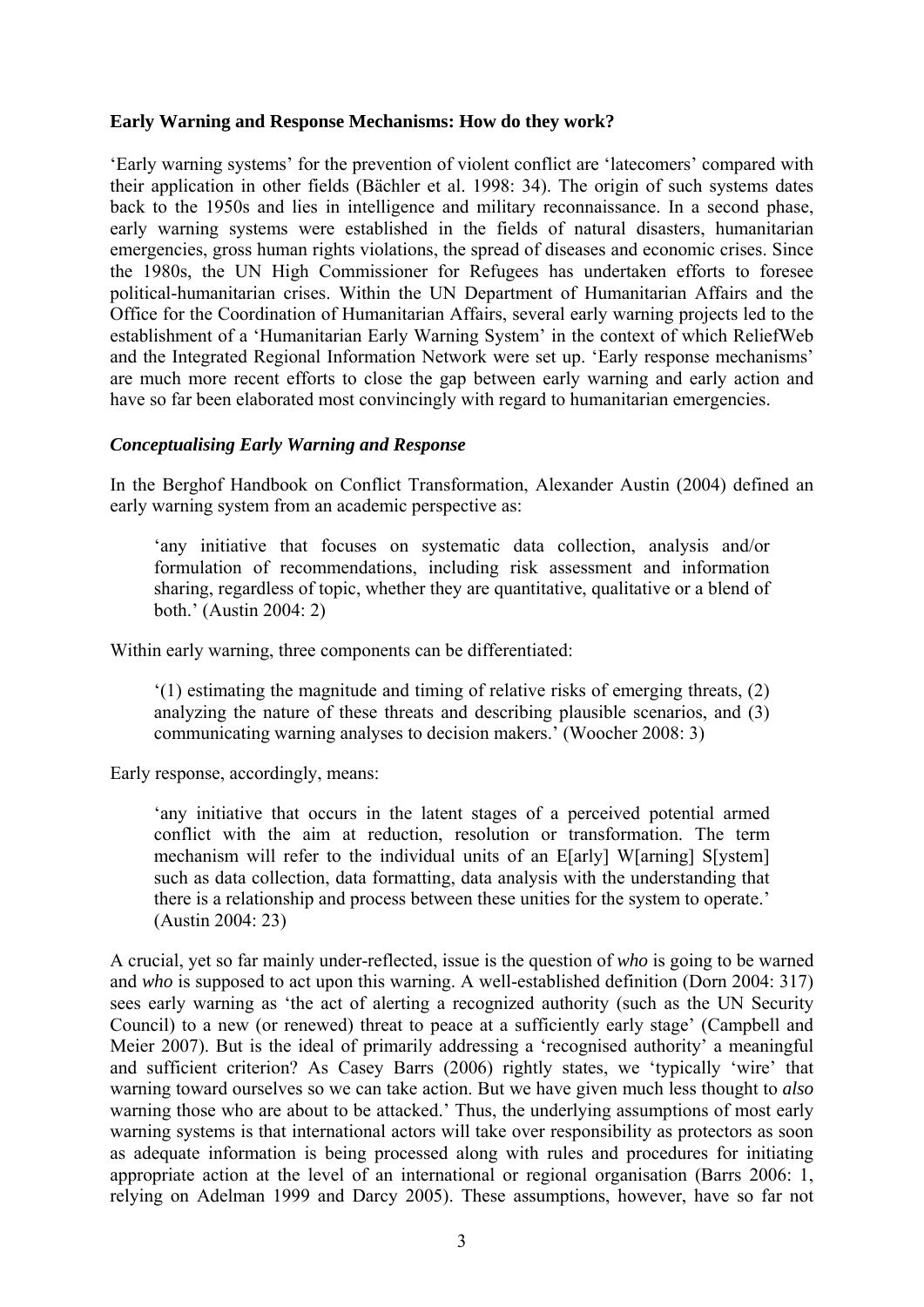been confirmed in practice. Accordingly, Barrs has proposed 'to focus more effort on a warning capacity *within* the killing grounds' (Barrs 2006: 4). Such an approach could facilitate the reduction or even overcoming of the gap between early warning and early response.

Efficient EWR systems can tackle various threats to human security, such as: a) wars and armed conflict; b) state failure; c) genocide and politicide; d) other gross human rights violations; and e) humanitarian emergencies caused by natural disasters. In the following we primarily focus on the related threats to the categories a) to c) for which we use, mainly in accordance with the Political Instability Task Force (PITF), the umbrella term 'political instability'.<sup>2</sup> These are also the types of conflict in which a prevention role is expected from regional organisations. Relying on the definitions used by the Human Security Center (2005; 2006), we can define 'wars' as forms of collective violence in which one of the parties involved is a government and which result in more than 1,000 battle-related deaths per year. Armed conflicts include collective violence beyond the threshold of 1,000 battle-related deaths as well as 'non-state' forms of political violence between warlords, militias, guerrillas, and other organised groups. 'State failure' means that a state can hardly perform its core functions, such as maintaining a legitimate monopoly of force, guaranteeing the rule of law, opening channels for political participation, securing basic needs and implementing political decisions through administrative acts. Genocides and politicides, as defined by Barbara Harff,

'are the promotion, execution, and/or implied consent of sustained policies by governing elites or their agents--or, in the case of civil war, either of the contending authorities--that are intended to destroy, in whole or part, a communal, political, or politicized ethnic group. In genocides the victimized groups are defined by their perpetrators primarily in terms of their communal characteristics. In politicides, in contrast, groups are defined primarily in terms of their political opposition to the regime and dominant groups.' (Harff 2003: 58)

EWR mechanisms in this sense are a part of an overall crisis-prevention architecture, but this is not the same as conflict or crisis prevention. Howard Adelman (2008) argued:

'E[arly] W[arning] is intended to detect rising tensions headed towards violent conflict and, therefore, is complementary to conflict prevention when it focuses on tensions that are already rising but has little to do with preventing tensions from rising at all. (...) E[arly] W[arning] does include not only the gathering of data but the analysis of that data to develop strategic options for response but does not include the responses themselves which come under conflict prevention.'

In the more recent literature other classifications are used, differentiating between:

- *operational prevention* short-term efforts using political or military means to prevent a conflict or forestall escalating violence;
- *structural prevention* efforts through developmental or economic tools to address the root causes of conflict, aiming at risk reduction and to call for better regulatory frameworks;

<sup>1</sup> <sup>2</sup> Leiden University's Interdisciplinary Research Programme on Root Causes of Human Rights Violations (PIOOM) tried to build up a mapping of Gross Human Rights Violations (GHRV) with the potential for an early warning system in the 1990s, but this project has not been continued. New data related to GHRV are being provided by the Human Security Report, but do not claim to have predictive qualities.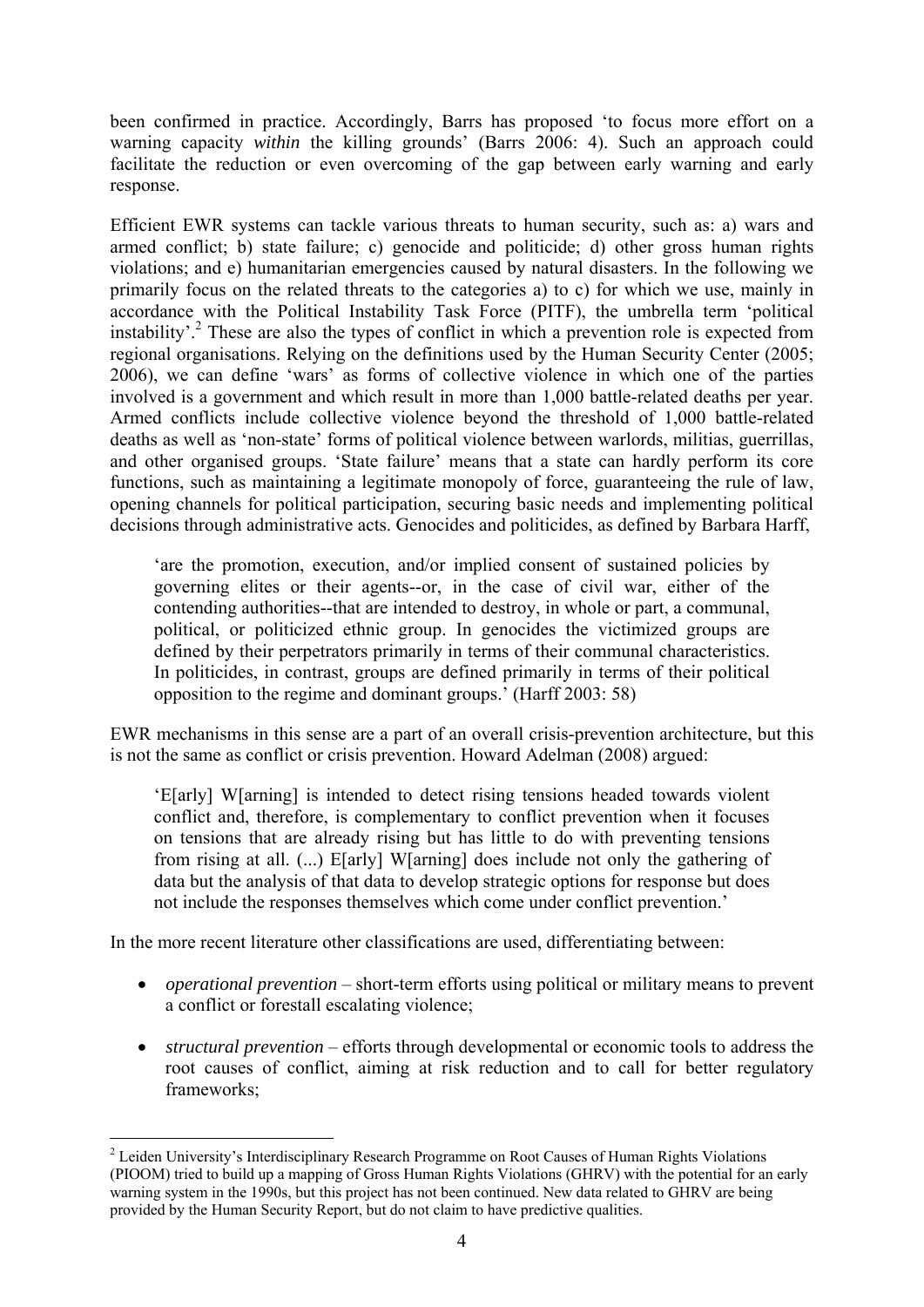• *systemic prevention* – tries to reduce conflict on a global basis and goes beyond mechanisms focused on any particular state (Rubin and Jones 2007).

Structural and systemic prevention both target underlying causes of conflict with a mid- to long-term perspective. However, they could be inadequate in an upcoming or even acute crisis that requires early action. Thus, we will primarily concentrate on response mechanisms within the category of operational prevention, 'which seeks to contain or reverse the escalation of violent conflict by using the tools of preventive diplomacy, economic sanctions and/or incentives, and/or military force' (Campbell and Meier 2007).

#### *Categorising Early Warning and Response Systems*

Despite growing scepticism in the policy and donor communities, papers and publications on early warning research and EWR have experienced an upsurge within the last two years (Marshall 2008; Goldstone 2008; Meier 2007; Barton and von Hippel 2008; Nyheim 2008; Campbell and Meier 2007; Schmeidl 2008). The review studies use different ways to categorise the broad spectrum of EWR models:

- In 'Early Warning: A Review of Conflict Prediction Models and Systems', Barton and von Hippel (2008) cluster 30 models that try to predict conflict or instability according to the sectors from which they stem: a) national government models; b) international and regional organisation models; c) academic, NGO and think-tank models; and d) private models;
- David Nyheim (2008) undertook a 'Mapping of Early Warning and Response Systems' for the Organisation for Economic Co-operation and Development/Development Assistance Committee. In his overview and critical appraisal he differentiated between quantitative and qualitative systems, as well as between early warning models and policy tools.
- Verstegen (1999) introduced four ideal type models: a) 'correlation models' focus on structural indicators and try to relate causal models from empirical research to future outbreaks of violence; b) 'sequential models' filter accelerators in order to understand when particular events lead to worsening a crisis situation; c) 'conjunctural models' look at escalation scenarios and inductively establish what factor combinations and thresholds lead to violence; and d) 'response models' try to identify windows of opportunity for early and effective intervention in crisis situations.
- Finally, Marshall (2008) classifies the 21 early warning models in his review according to three types: a) conditional and causal models deal with empirical evidence for causal interference between independent variables and violent conflict/political instability. They are of crucial importance for predictive models as they help to identify valid indicators (Marshall 2008: 9); b) predictive models try to forecast the outbreak of violence in a time span of one to five years. They focus on selected variables and in most cases not only include structural variables, but also process indicators or event-based information (Marshall 2008: 10); and c) general risk and capacity models are used 'to rank countries from weak to strong, building on the general association between weakness, social problems, political conflict, and poor state performance' (Marshall 2008: 10-11).

We find Marshall's differentiation most useful since it focuses on the aims of the models that make them more comparable. In our own compilation (see Appendix) we thus take up Marshall's categories, albeit with two specifications: 1) in order to keep the vast amount of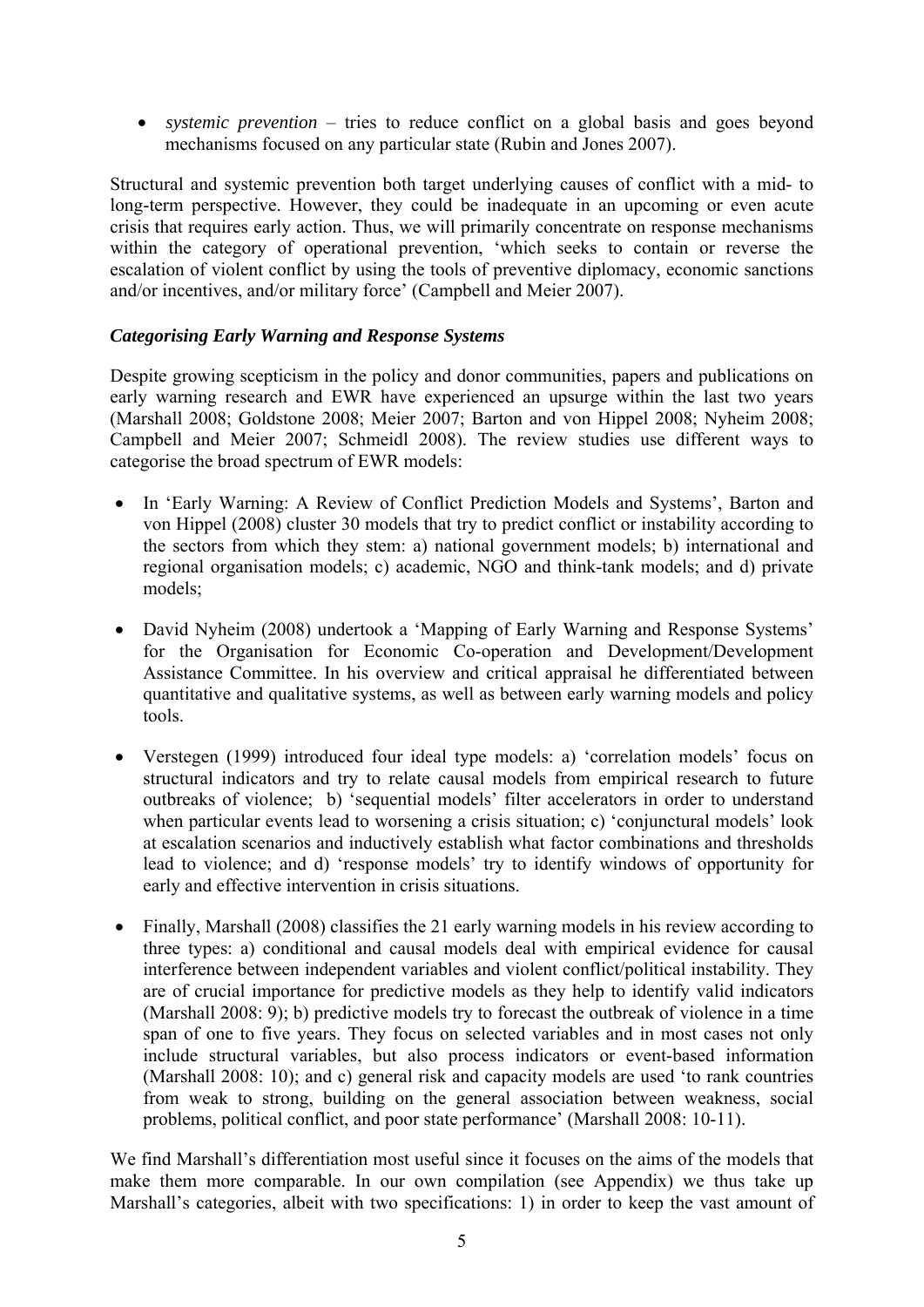general risk and assessment models under control we divide them between those which aim at rankings or performance ratings and those which aim at targeted intervention (Verstegen's 'response model'); 2) we add in-depth investigative research and intelligence as an important additional category – a qualitative component that Marshall neglects, but which is regarded as highly valuable by practitioners as well as country and area specialists. In our review we list five major causal models: a) five predictive models (mainly run by the PITF); b) a dozen institutions that rank and rate states according to their risks and capacities; c) about twenty efforts to integrate risk and capacity assessments into early response models; d) several private companies, NGOs and government agencies that offer or use investigative case study research; and e) intelligence for early warning.

#### *Selected EWR Models, Tools and Mechanisms*

What are the assumptions underlying the different early warning projects? Which methodologies are used? Within these five categories we have singled out one prominent example of each in order to illustrate how these models, tools and mechanisms work, namely: a) the World Bank's greed model of rebellion; b) the PITF's global and sub-Saharan model; c) the Fragile States Index (FSI); d) the Country Indicators for Foreign Policy (CIFP) of Carleton University; and e) the International Crisis Group's (ICG) Crisis Watch – probably the most reputed and frequent alert system based on qualitative investigative research and 'NGO intelligence'.

#### **Table 1: Early warning and response with regard to violent conflict and state fragility – selected models, tools and mechanisms**

|                    |  |  |  |  |  |  | Source: Barton and von Hippel 2008; Marshall 2008; Nyheim 2008; own research and compilation. See full |  |
|--------------------|--|--|--|--|--|--|--------------------------------------------------------------------------------------------------------|--|
| table in Appendix. |  |  |  |  |  |  |                                                                                                        |  |

| <b>Institution / Lead Researchers</b>                                            | a.<br>b.       | Name of the Model<br><b>URL Link</b>              |
|----------------------------------------------------------------------------------|----------------|---------------------------------------------------|
| <b>Classification</b>                                                            | c.             | Major publications (e.g. Fearon/Laitin 2003)      |
| A. Conditional and Causal Factor Models (with predictive qualities/implications) |                |                                                   |
| (1) World Bank Development Research Group                                        | a.             | Greed model of rebellion (opportunity structures) |
| and Oxford University / Paul Collier and Anke                                    | $\mathbf{b}$ . | http://econ.worldbank.org/programs/conflict       |
| Hoeffler                                                                         | $\mathbf{c}$ . | Collier/Hoeffler 1998; Collier/Hoeffler 2004a;    |
| ACAD, IGO                                                                        |                | Collier/Hoeffler 2004b                            |
| <b>B. Predictive Models</b>                                                      |                |                                                   |
| (2) Political Instability Task Force, Center for                                 | a.             | PITF global model                                 |
| Global Policy / Monty G. Marshall                                                |                | PITF African Instability model                    |
| <b>ACAD</b>                                                                      | $\mathbf{b}$ . | http://globalpolicy.gmu.edu/pitf/pitfp5.htm       |
|                                                                                  | $\mathbf{c}$   | Goldstone et al. 2005                             |
| C. Risk and Capacity Assessments (Rankings and Performance Ratings)              |                |                                                   |
| (3) The Fund for Peace and Foreign Policy                                        | a.             | Failed States Index, based on the Conflict        |
| ACAD, NGO                                                                        |                | Assessment System Tool (CAST)                     |
|                                                                                  | $\mathbf{b}$ . | http://www.fundforpeace.org/web/index.php?option= |
|                                                                                  |                | com content&task=view&id=99&Itemid=140            |
|                                                                                  | $\mathbf{c}$   | Fund for Peace 2008                               |
| D. Risk and Capacity Assessments with Early Response Component (event analysis)  |                |                                                   |
| (4) Carleton University, Canadian Government /                                   | a.             | Country Indicators for Foreign Policy (CIFP)      |
| <b>Gerald Cosette</b>                                                            | $\mathbf{b}$ . | http://www.carleton.ca/cifp/                      |
| ACAD, GOV                                                                        | c.             | Country Indicators for Foreign Policy 2008        |
| E. Crisis Watch Lists based on Investigative Case Study Research or Intelligence |                |                                                   |
| (5) International Crisis Group, Belgium                                          | a.             | Crisis Watch                                      |
| <b>PRIV</b>                                                                      | $b_{1}$        | http://www.crisisgroup.org/home/index.cfm?id=1200 |
|                                                                                  |                | $&1=1$                                            |
|                                                                                  |                |                                                   |

 $\overline{ACAD}$  = academic;  $GOV$  = governmental;  $IGO$  = international governmental organisation; INGO = international non-governmental organisation; NGO = non-governmental organisation; PRIV = private organisation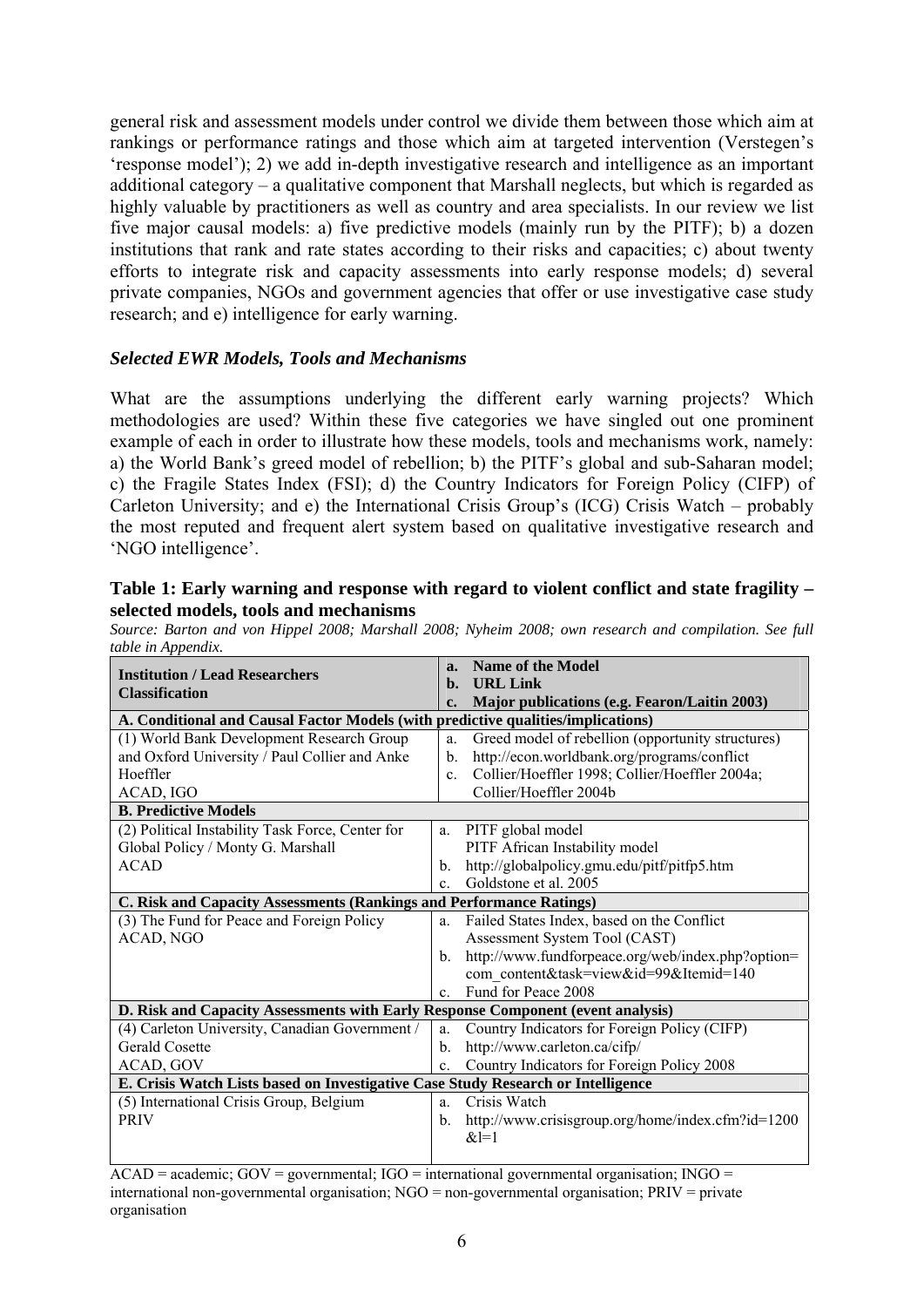#### **1. Causal Models: The greed model of rebellion**

Different causal models are currently competing in explaining ethnic rebellion, civil war and state failure. Among the most prominent are Ted Robert Gurr's Minorities Risk Project (Adelmann 1998), the findings by the PITF (Esty et al. 1998; Goldstone et al. 2000), the Horizontal Inequalities Model (Fearon and Laitin 2003) and Collier and Hoeffler's (2001) greed/opportunity structure model. All of these models have substantially informed the choice of valid indicators for risk and capacity assessments and sometimes also the focus of attention within investigative research and intelligence. EWR systems that do not take the findings of advanced causal models into account have increasingly become difficult to maintain and justify. However, the problem remains that the findings of causal models are contested.

Collier and Hoeffler's greed model of rebellion – a model which has been soundly criticised (Marchal 2004; Nathan 2005; Suhrke et al. 2005) – may help to illustrate this argument. This model takes up the robust finding that civil war is strongly correlated with a low GDP per capita (Collier and Hoeffler 2002: 15-16). At the same time, the model argues that 'grievance' is not a decisive factor for the outbreak of violence, but it is the opportunity of organising a military rebellion that matters. A low per-capita income, in this interpretation, may also mean that a state is not capable of maintaining effective control over its territory (Fearon and Laitin 2003: 81). Furthermore, the absence of viable economic alternatives and the absence of formal education make it easy to recruit young men (Collier and Hoeffler 2001: 16). Possible sources of rebel income are external assistance, plundering of natural resources like diamonds, coltan or copper and the control of raw material exports (Azam 2002: 12). As Mats Berdal and David Malone (2000: 5) have pointed out, within this economic model the 'traditional objective of war – to defeat the enemy military – is replaced by economically driven interests in continued fighting and the institutionalism of violence at what is clearly a profitable level of intensity'. As a consequence, the availability of resources as a means of 'fuelling war' (Le Billon 2005), measured by the extent of primary commodity exports (Collier and Hoeffler 2001: 26), became a major concern for crisis prevention – and also for early warning. Collier and Hoeffler (2002: 19) stressed the predictive implications of their model repeatedly; in particular, they argued that where primary commodity exports make up more than 30 percent of the GDP, a country is three times more violence-prone compared to a situation where primary commodity exports make up less than 10 percent of the GDP.

#### **2. Predictive Models of the Political Instability Taskforce**

The most advanced predictive models have been developed by the PITF (formerly known as the State Failure Task Force). They are based on the empirical findings of a data set that tries to explain events of political instability from 1955 onwards (Esty et al. 1998). Goldstone et al. (2005) claim that because of data availability and methodological richness their approach is superior to those put forward by Bates et al. (2003), Collier and Hoeffler (1998, 2001, 2002), Elbadawi and Sambanis (2000), Fearon and Laitin (2003) and Regan and Norton (2005). Though the self-assertiveness displayed by the PITF seems to be exaggerated, apparently it is the only project that tries to translate causal into predictive models. A major disclaimer, however, is that the conceptual and factual basis of the evaluation of their forecasting models is not fully disclosed and thus not reproducible for external observers – although most of the project's data are available on the internet.

PITF uses applied logistic regression, neural network analysis, Makov processes and eventhistory models in order to explain the occurrence of political instability episodes since 1955. Because of the high number of countries and years (more than 7,500 country-years), these episodes (about 150) make up only about 2 percent of the universe – a reason why the PITF to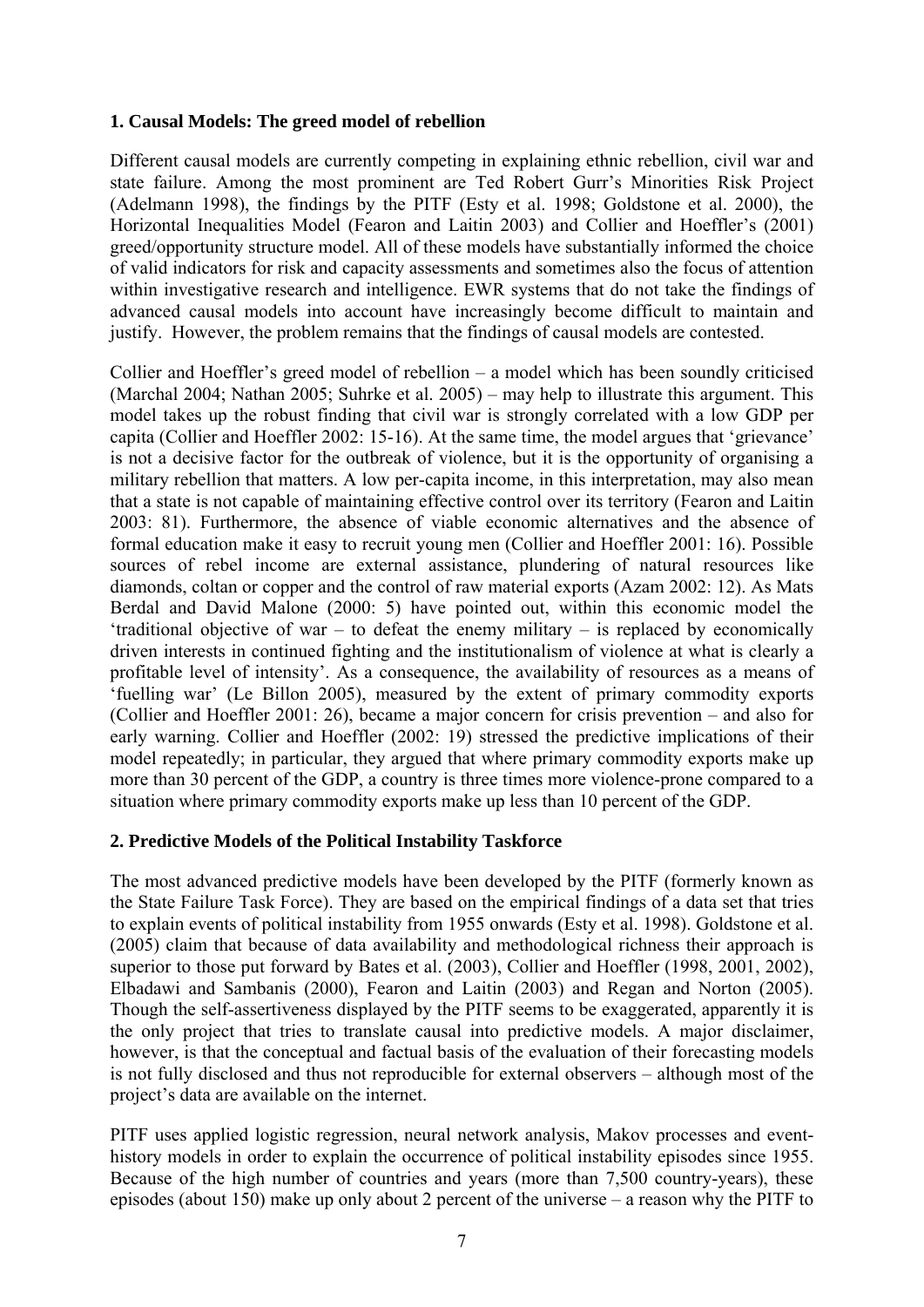a large extent has relied on the 'case-control method'. This tool stems from medical research, where it is used, for example, to single out specific risk factors for cancer patients in comparison to control groups with similar background conditions, but with a non-occurrence of the disease (conditional logitistic regression analysis). The PITF profiled cases of instability within a short-term time horizon, 'using data drawn from *two years prior* to the onset of instability' (Goldstone et al. 2005).

To its own surprise, the PITF team found that 'relatively simple models, involving just a handful of variables and no complex interactions, accurately classify 80% or more of the instability onsets and stable countries in the historical data' (Goldstone et al. 2005):

'The model essentially has only four independent variables: regime type, infant mortality …, a 'bad neighborhood' indicator flagging cases with four or more bordering states embroiled in armed civil or ethnic conflict, and the presence or absence of state-led discrimination.'

Using executive recruitment and the competitiveness of political participation for determining the regime type, the PITF found out that hybrid regimes were substantially more prone to violence than full autocracies or full democracies. Among hybrid regimes, partial democracies where political competition was shaped by particularistic ethnic, religious or regional agendas (factionalism) were particularly vulnerable (Goldstone et al. 2005).

Most of the causal factors identified in the global model were also applicable to regional contexts. In the model for sub-Saharan Africa, for example, the regime type continued to be the most important variable – with all partial democracies with factionalist political competition experiencing instability. At the same time, this regional model also showed some particularities: infant mortality no longer had a decisive impact, as the differences within the region were not significant. At the same time, the relevance of state-led discrimination increased. Furthermore, some variables achieved significant relevance, such as trade openness, colonial heritage, leader's years in office and the existence of a dominant religious majority (Goldstone et al. 2005).

It is obvious that the PITF model brings politics back in with regard to early warning models, putting regime type, state-led discrimination, factionalism and leader's years in office on the agenda. It is quite telling that these variables do not play a major role in most of the risk and capacity assessments used by international governmental and regional organisations, since they touch on sensitive issues of sovereignty and could have far-reaching political implications for 'early response'.

#### **3. Risk and Capacity Assessments (Ranking and Performance): the Failed States Index**

One of the most influential performance ratings was first published in 2005 by the *Foreign Policy Magazine* and the US 'Fund for Peace': the so-called 'Failed States Index' (FSI). This index ranks 177 countries world-wide according to their level of fragility. The FSI uses twelve indicators, which focus on changes that might lead to an escalation of the situation:

• Social indicators: mounting demographic pressures; massive movement of refugees or internally displaced persons creating complex humanitarians emergencies; legacy of vengeance-seeking group grievance or group paranoia; chronic and sustained human flight;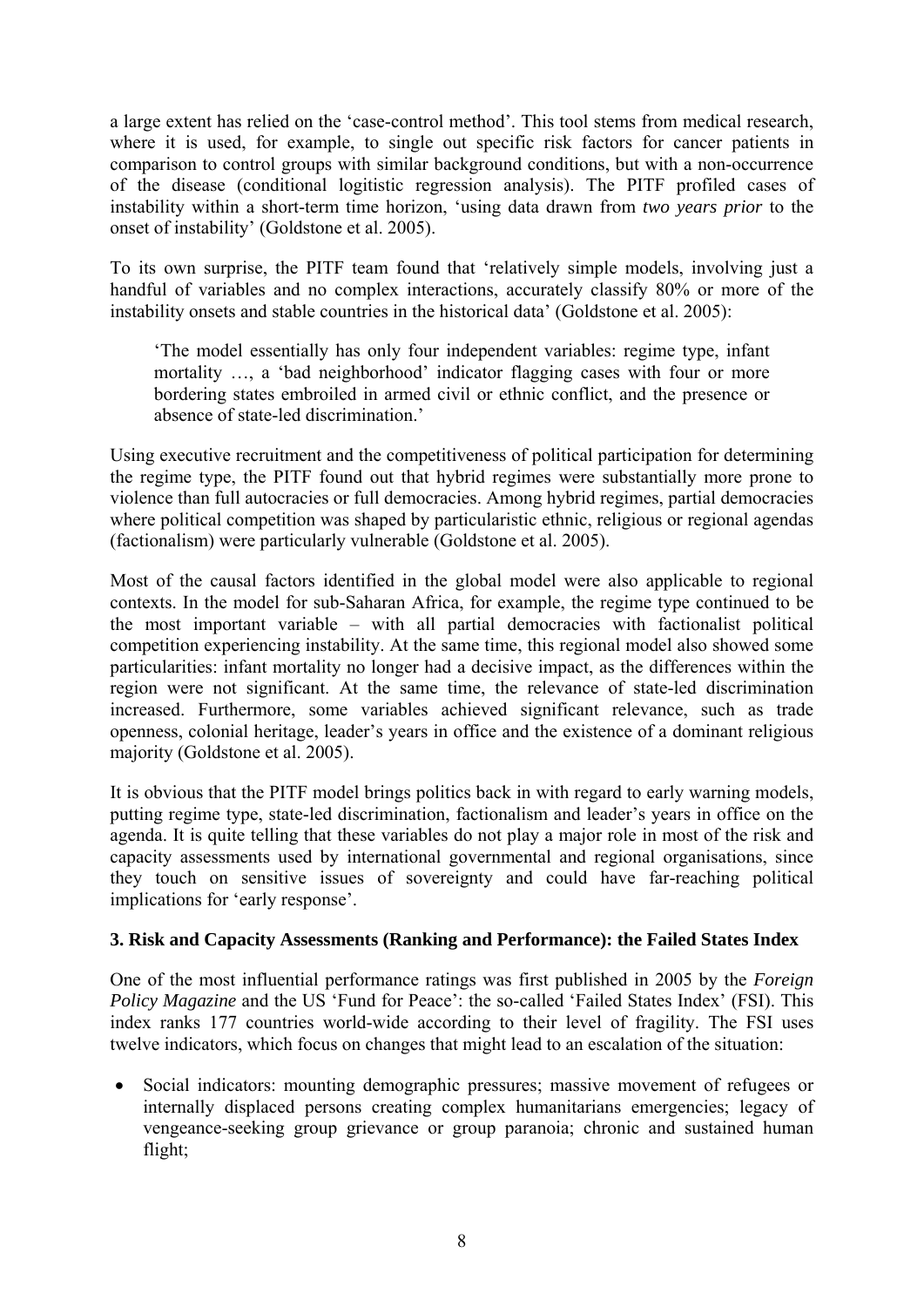- Economic indicators: uneven economic development along group lines; sharp and/or severe economic decline;
- Political indicators: criminalisation and/or de-legitimisation of the state; progressive deterioration of public services; suspension of arbitrary application of the rule of law and widespread violation of human rights; security apparatus operates as a 'state within state'; rise of factionalised elites; intervention of other states or external political actors.

In contrast to other projects, the FSI is not based on existing data sets but created out of an evaluation of media reports from more than 150 domestic and international sources. Monthly developments are then rated on a scale from 0 to 10 (Baker 2006: 20). The cumulative value leads to the ranking – with 120 points indicating extremely bad performance and 90 points being the threshold for the 'alert list'. The FSI does not claim to forecast state failure or violent conflict, but wants to assess a state's vulnerability.

In the meantime, a number of similar ratings have been developed, such as the Peace and Conflict Ledger (Hewitt, Wilkenfeld and Gurr 2008), the State Fragility Index (Marshall and Cole 2008), the Index of State Weakness in the Developing World (Rice and Patrick 2008), or the Global Peace Index (Institute for Economics and Peace 2008). Marshall (2008) optimistically argues that the overall assessments of the different projects match or mostly match for 80 percent of the countries, leaving serious differences only for 20 percent. At the same time, 20 percent is quite a substantial number if one assumes that it is fairly easy to identify through common sense those countries that are regarded as very stable or very unstable. It would thus be helpful if the different projects spelled out more clearly the conditions, time horizons and criteria under which their validity could be put to the test.

#### **4. Risk and Capacity Assessments with Early Response Component: Carleton University's Country Indicators for Foreign Policy (CIFP)**

Some prominent risk and capacity assessments with early response component have been jointly developed by research institutions and government agencies. Among them are the Stability Assessment Framework (Verstegen, Van de Goor and de Zeeuw 2005), which was developed by the Clingendael Institute for Netherlands Ministry of Foreign Affairs, and the Spelten Model for Early Warning Indicators, used by the German Federal Ministry for Economic Cooperation and Development (BMZ) and developed and improved in collaboration with the German Institute of Global and Area Studies, Hamburg (GIGA) and the Institute for Development and Peace, Duisburg (INEF).

The two most advanced projects have been FAST (Early Recognition and Analysis of Tensions) (SwissPeace 2006), developed in 1998 by SwissPeace (with Virtual Research Associates and VRA Knowledge Manager) for the Swiss Development Agency (DEZA), in collaboration with the Swiss government and other donors (Krummenacher et al. 2002: 5), and the Country Indicators for Foreign Policy Project (CIFP), which has its home base at the Norman Patterson School for International Affairs of Carleton University and serves to inform the Canadian government. FAST used quantitative event-data analysis, developed in collaboration with Virtual Research Associates, and the FAST tension barometer, as well as more qualitative analysis provided by fact-finding missions, local information networks and an international expert network. At the same time, it never managed to effectively integrate the data pool with thematic reports (Schmeidl 2008) and had to close down in 2008.

We thus focus on CIFP as currently being the most comprehensive policy-oriented project that assesses the capacities for good governance and democratic processes and the risk of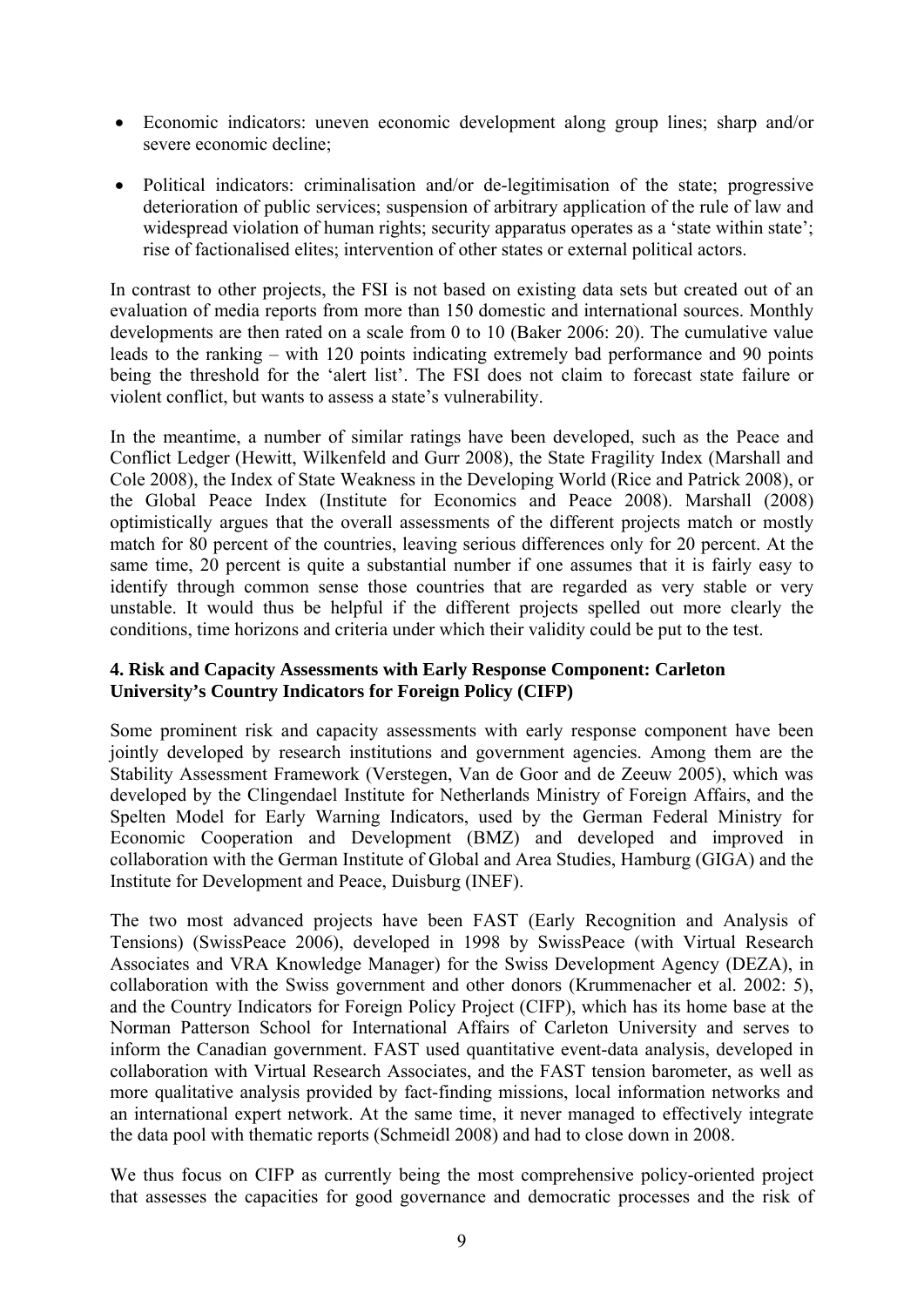violent conflict and fragile statehood (CIFP 2007: 1).<sup>3</sup> It is based on a broad range of structural indicators that are clustered within six categories (rule of law, human rights, government transparency and accountability, government and market efficiency, democratic participation, political stability and violence). The focus of the project is on governance and democratic processes, complemented by indicators in the socio-economic and security dimension. Questions of identity/ethnicity as well as external factors, however, are mostly neglected. According to the project's assumption, violent conflict and state failure are most probable if a weak state apparatus is controlled by a repressive regime.

The structural data are evaluated with an 'index methodology*'* that attributes a weighting factor to each indicator and allows for a separate analysis of cluster indices. Within a ninepoint-system for governance and democratic processes (nine meaning very poor performance), thresholds indicate the risk level of a state. Besides structural data, the CIFP also monitors and analyses events that could worsen the situation. Using the 'events monitoring methodology', each event is assessed in its intensity and its correlation with violent conflict and thus coded as impacting positively or negatively on the stability of its respective cluster of indicators: 'The purpose of CIFP event monitoring is to observe and report on events within a country to better understand the dynamic trends affecting democratic processes and governance in the country'. The final 'event analysis' is based on regression lines and tries to capture changes in the intensity and character of events. On this basis, the generation of negative, positive and most likely scenarios is feasible (CIFP 2008: 35-36).

These types of EWR models have clearly influenced the design of the Conflict Early Warning and Response Mechanism (CEWARN) of IGAD, the regional organisation in the Horn of Africa. A number of similar social, political and economic indicators (with a particular reference and relevance to conflicts in that region) as well as reports on events are used by IGAD to anticipate violent conflicts and respond in a timely and effective manner (see below and Appendix).

#### **5. Investigative Research and Intelligence: the Crisis Watch List of the International Crisis Group (ICG)**

Research on EWR mechanisms has so far not systematically evaluated the contribution made by investigative case-study research and intelligence. This is partly due to the fact that most of the intelligence reports provided by commercial or governmental agencies are not accessible to the public or are geared to business risks rather than to human security threats. At the same time, it may also be due to the fact that early warning analysis and intelligence have frequently been viewed as separate fields (Schmeidl 2002, Boshoff 2003). Instead, we follow Kristan J. Wheaton and Michael T. Beerbower (2006) who define intelligence as 'a process, focused externally and using information from all available sources, that is designed to reduce the level of uncertainty for a decision maker.' Intelligence can thus be used or misused for narrow self-interest, but may also serve the 'public good' of early warning. Besides intelligence by governmental agencies like the National Intelligence Council, there is a broad spectrum of commercial providers, such as Business Environment Risk Intelligence s.a., Control Risks Group, the Economist Intelligence Unit (which helped to establish the Global

<sup>1</sup> <sup>3</sup> Other risk and capacity assessments have been developed by a variety of research institutions, NGO networks, governmental and inter-governmental agencies, among them DFID, the European Commission, the Forum on Early Warning and Early Response (FEWER, closed down), UNDP, USAID and regional organisations such as the African Union, CEEAC, ECOWAS and IGAD.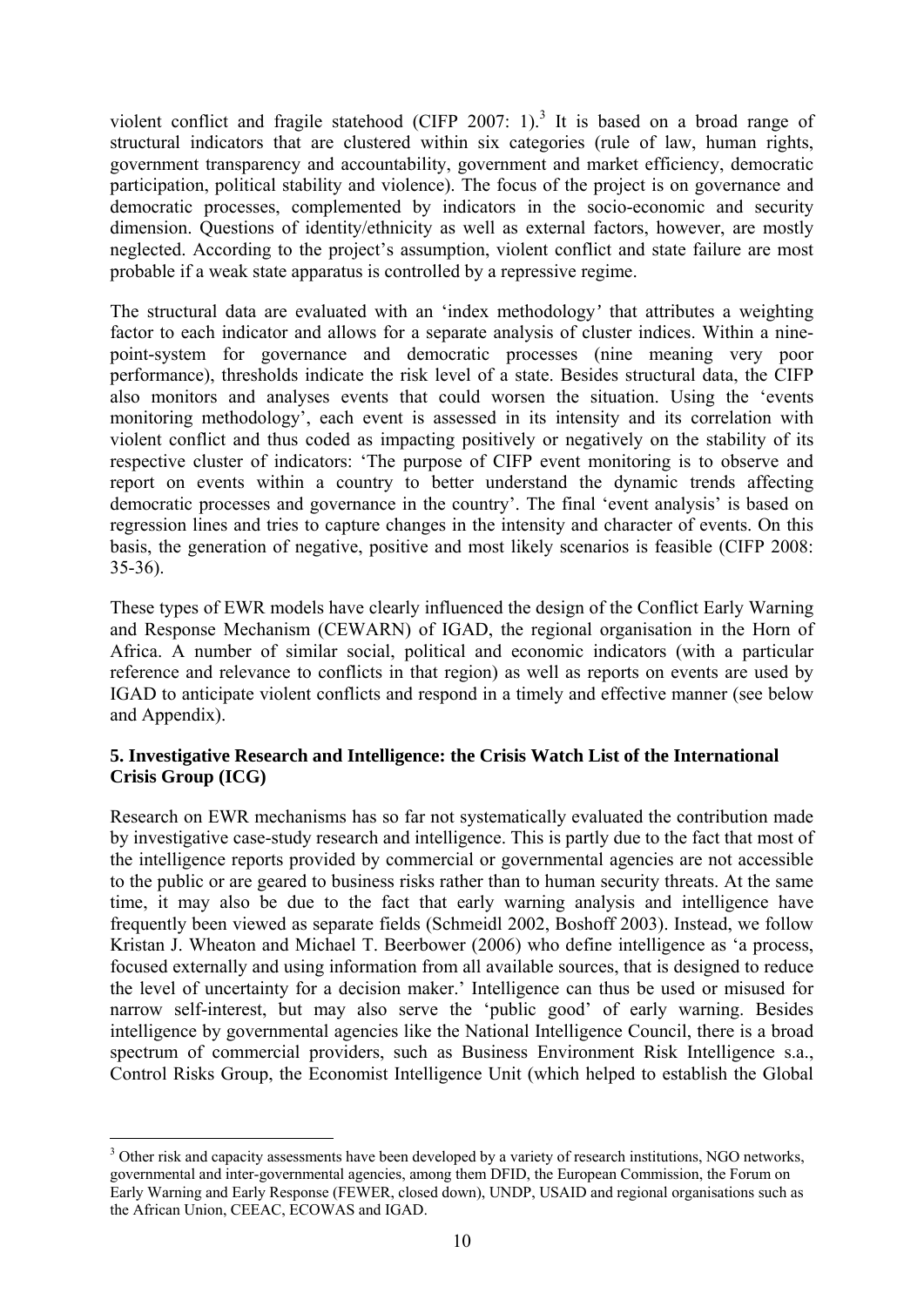Peace Index), IHS Energy Group, International Risk Approach, PRS Group or STRATFOR.com.

In the field of EWR, the ICG, basing its work on investigative field research that is close to intelligence can be regarded as a success story. This international NGO, located at the interface of non-governmental actors and high-ranking decision makers, was established in 1995 by Mark Malloch Brown, then Vice-President of the World Bank, former US diplomat Morton Abramowitz and the late Fred Cuny. Crisis Watch works with reports, briefings, the Crisis Watch bulletin and 'crisis alerts'. Its target audience is policy makers, researchers and practitioners and its website is widely used by them. Since the focus is on peace negotiations, most of the information is accompanied by policy recommendations or scenario building (Schmeidl 2008: 7-8, table).

Funded mainly by governments and foundations, ICG meanwhile has 130 full-time staff members, from 49 nationalities with 52 languages. According to its website, ICG publishes around 90 reports and briefings annually on 65 conflict and potential conflict situations, plus Crisis Watch, which is a twelve-page monthly bulletin designed to provide busy readers in the policy community, media, business and interested general public with a succinct regular update on the state of play in all the most significant situations of conflict or potential conflict around the world (ICG 2009). The ICG website features a powerful, open-source Crisis Watch database, which makes crisis-related event analysis easily accessible. As Schmeidl (2008) convincingly argues, the involvement of high-ranking personalities (such as the current president Gareth Evans), the provision of otherwise unobtainable information from field research and the translation of results into recommendations and even lobbying strategies may be a reason why the ICG 'survived' the first ten years of its existence while FEWER and FAST – two other initiatives from the 1990s – did not.

In conclusion, the 1990s saw a 'boom' in conflict-assessment tools; and in the last few years state-failure rankings have blossomed. These instruments and ratings have helped to create awareness in the academia, the public and among decision makers. At the same time, it has been difficult to systematically link empirical research on the causes of war to conflict assessment tools and early warning models.

#### **Regional Organisations**

#### *The Enhanced Role of Regional Organisations*

Regional organisations have acquired new relevance during the past two decades, particularly regarding peace, security, development and the prevention or mitigation of conflict. According to the UN Charter, Chapter VIII:

'[nothing] precludes the existence of regional arrangements or agencies for dealing with such matters relating to the maintenance of international peace and security as are appropriate for regional action provided that such arrangements or agencies and their activities are consistent with the Purposes and Principles of the United Nations.' (Article 52.1)

These regional or sub-regional agencies have been given the task to 'make every effort to achieve pacific settlement of local disputes through such regional arrangements or by such regional agencies before referring them to the Security Council' (Article 52.2). Since the end of the Cold War the blockage within the UN has changed, and with the UN system increasingly overburdened, the newly discovered 'new regionalism' (Hettne 2008) seems to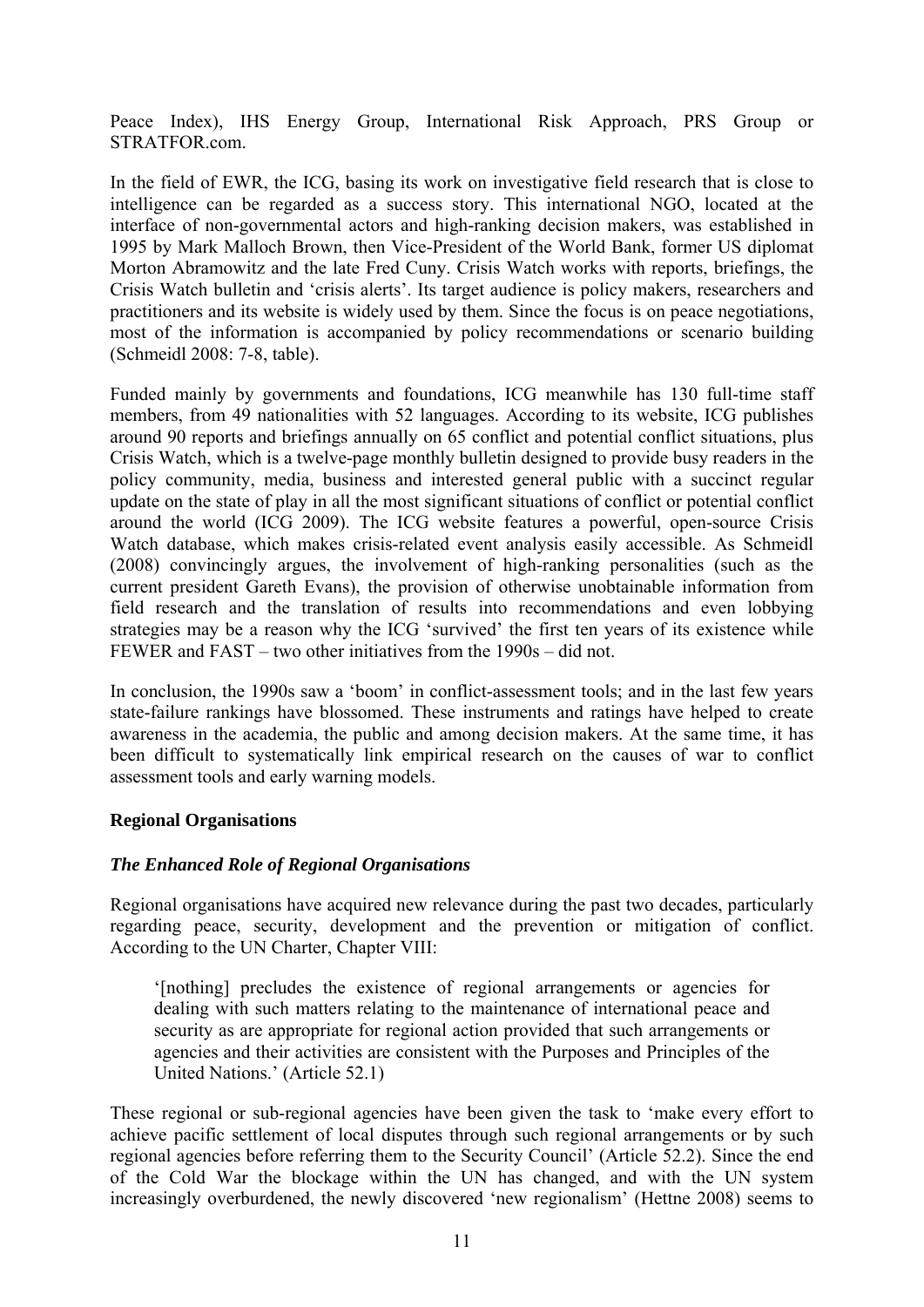rely more and more on regional and sub-regional organisations. The UN and regional arrangements are progressively more engaged in sharing responsibility for peacekeeping, especially in situations of state fragility and violence by non-state actors.

Regional organisations are supposed to have an immediate interest in promoting peace since inter-state and intra-state wars normally affect the region through spill-over and destabilisation, and groups of states in a certain region ought to have primary security concerns that link them together. Experience shows that this logic is not always applied. Regional organisations disagree and often quarrel about the best approach to prevent violent conflict.

Reform proposals to improve the conflict prevention effectiveness of the UN and regional bodies have been made (UN General Assembly 2001) and a number of regional and subregional organisations, especially in Africa and Europe have engaged in intensified activities for the promotion of peace. The potentially vital role of regional organisations in peace missions is one of the firm general expectations of such organisations. The experiences in Europe have inspired the prospects for a more active and expanded responsibility of regional organisations. However, this type of peace and conflict engagement has not taken place in all other regions, e.g. regional and sub-regional organisations play a much less pronounced role in the Middle East and in Asia.

The role of regional organisations contains a built-in tension. Regionalisation challenges the narrow concepts of national sovereignty since the organisation is meant to take over certain state functions – in some cases more, in others less. At the same time, the member states anxiously guard their sovereignty and continue to create more and more elaborate regional organisations and expand their responsibilities. Clements and Foley (2008: 857) conclude: 'To be successful each regional member requires a degree of de-territorialization and deborderization and some ceding of hard notions of national sovereignty.'

Within the academic discourse critical views on the possible role of regional organisations were raised by the so-called realist school. They argue that, in reality, most regional organisations have no convincing record to justify the expectation of a conflict-mitigating role for regional organisations (Mearsheimer 1994/95). In contrast, mulitlateralists emphasise the potential of regional organisations. Given their present structure, regional and sub-regional organisations are not in a position to effectively apply the monopoly of force. However, in recent years several regional organisations have started to take over responsibilities for the promotion of peace. The EU, the Organisation for Security and Co-operation in Europe (OSCE) and the AU have all made security interventions in recent years. Early warning mechanisms are set up to enable regional organisations to monitor critical developments. The interesting question is: do regional or sub-regional organisations depend on established EWR mechanisms to effectively act either as peace promoter or conflict preventer?

At present it would be exaggerating to describe the regional organisations' peace and security functions as an effective regional conflict-management regime. Of course, the security dimensions, and thus the task for regional groupings, vary greatly in the different regions and security arrangements are not equally relevant for all regions. Theoretically, regional organisations can have two different functions for regional peace. Traditionally, neofunctional theory perceives regional integration as a peace promoter (the EU model). The motivation for forming regional bodies is simple: neighbours are better off if they are friendly and do not fight wars. Diplomacy, economic and cultural exchange, soft power rather than military means are the currency of interactions. The positive result of creating a zone of peace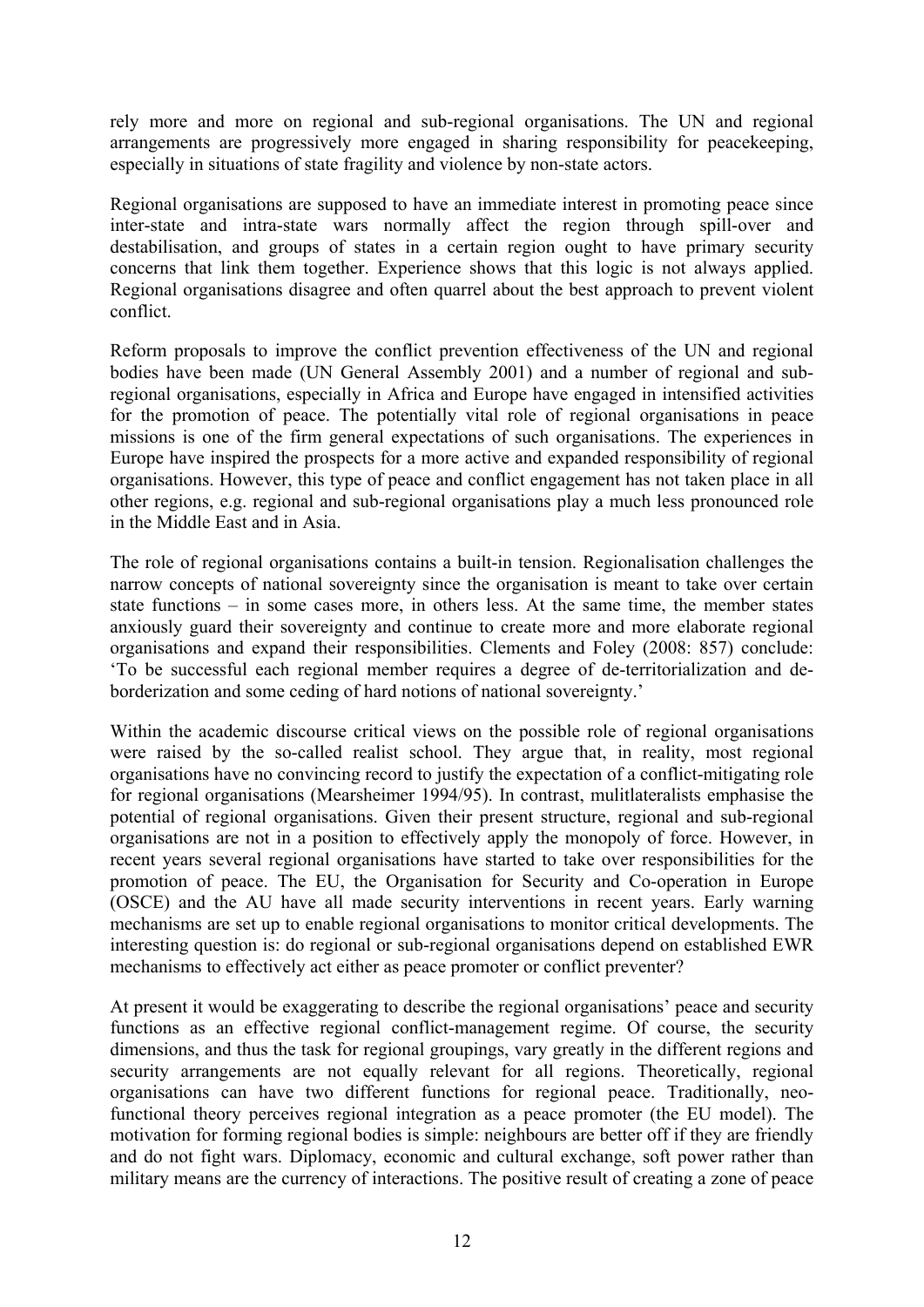and prosperity or 'a security community' (Deutsch et al. 1957) is obvious to all its members. The EU-integration process has acted as a stimulus for other regionalist endeavours.

The second and more recent perspective is the regionalisation of conflict as a reason for region building (the ECOWAS model). Regional bodies have an interest to prevent, contain or solve violent conflicts in their region because of the disastrous humanitarian and development effects and – not the least – because of the spill-over effects into the region. These two models are, according to Hettne (2008: 410), different but not contradictory; they belong to different stages of conflict.

#### *The African Union: adoption of interventionist policies*

#### **1. Purpose, mandate and institutions**

Protracted violent conflict and the development crisis in sub-Saharan Africa led to two important African economic and security initiatives: the New Partnership for Africa's Development and the transformation of the Organisation of African Unity (OAU) into the African Union (AU). Both institutions were launched to facilitate 'African solutions to African problems'. The OAU had been the stronghold for upholding state sovereignty. When it was launched by the African heads of state in 1999, the AU committed itself to promote peace, security and stability of the continent, to promote democracy and good governance, due process, the rule of law and human rights, as well to engage in effective intervention under grave circumstances. At the same time the vision of the AU upholds defending the sovereignty and territorial integrity of its members.

In its charter, the AU claims far-reaching competencies. Article 4 opened up the possibility of military intervention under two circumstances: first, 'pursuant to a decision of the Assembly in respect of grave circumstances, namely: war crimes, genocide and crimes against humanity'; and second, upon request of a member state 'in order to restore peace and security' (African Union 2000).

On the basis of this charter the AU has engaged in several peace operations and has adopted an interventionist policy. It seems that a rudimentary African security architecture to address African security needs is emerging. At its top is the AU Peace and Security Council (PSC), the political decision-making body, consisting of fifteen rotating members, as an organ 'for the prevention, management and resolution of conflicts'. It is intended to be 'a collective security and early-warning arrangement to facilitate timely and efficient response to conflict and crisis situations in Africa' (African Union 2002). Under the PSC four pillars are being formed:

- An intelligence-gathering and analysis centre (CEWS), which relates to sub-regional EWR systems;
- The Military Staff Committee under whose guidance five brigades of the African Standby Force (ASF) are established: ECOBRIG (West Africa); SADCBRIG (Southern Africa); EASBRIG (East Africa); North African Brigade and Central African Brigade. The ASF consist of military, police and civil capabilities;
- The Panel of the Wise, an external mediation and advisory body of five members, one from each region of the ASF;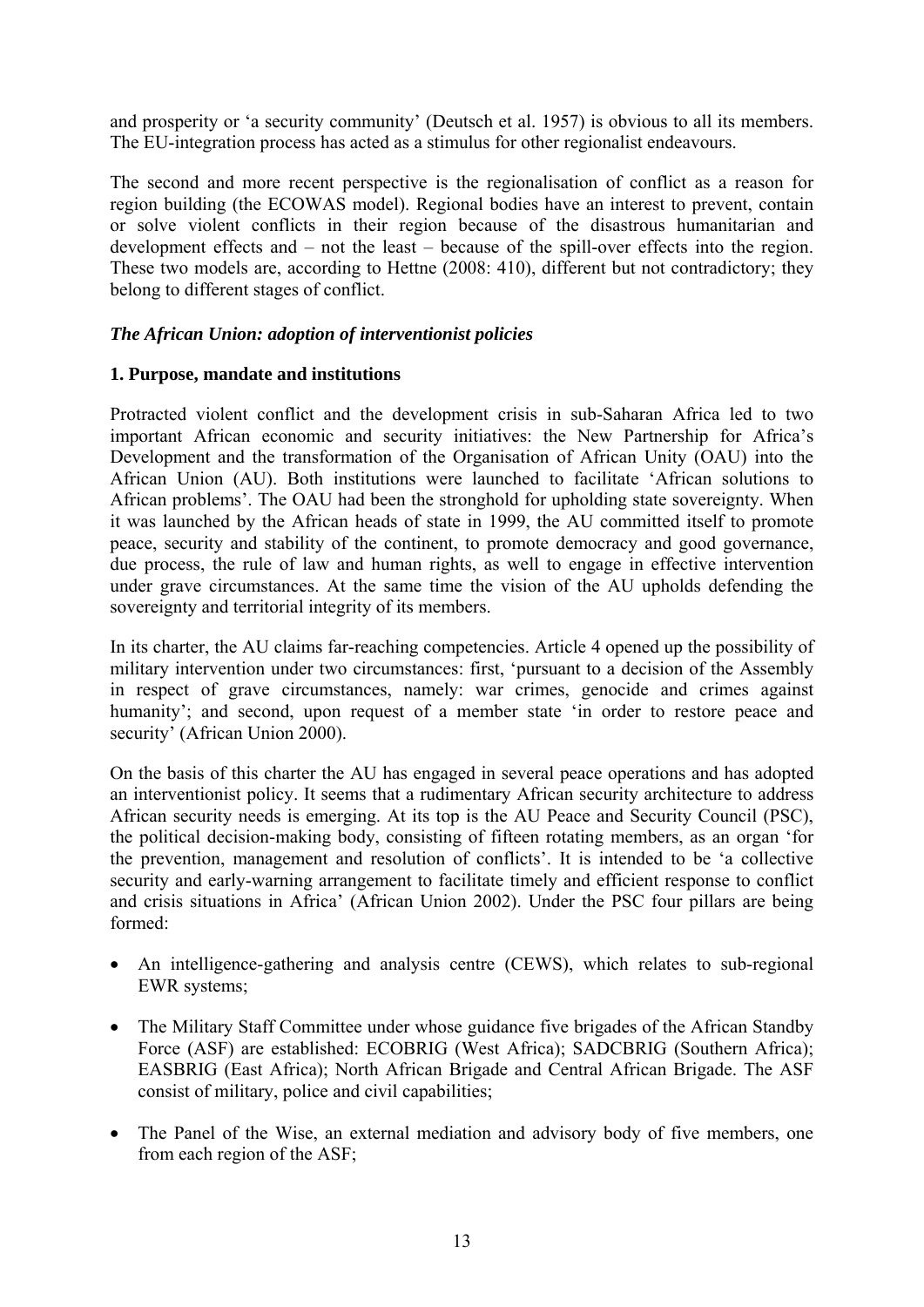The African Peace Facility Fund, a special financial fund jointly financed by the African Union and the EU. Within the EU Development Fund the EU has pledged support for the African Peace and Security Architecture and will provide €300 million for 2008-2010 (European Parliament 2008: 9).

The African Union's PSC assesses potential crisis situations and sends fact-finding missions to trouble spots (Murithi 2008). The PSC has the power to suggest an AU intervention in internal crisis situations. Two-thirds of the Assembly of the Heads of State and Government of the AU can authorise such an intervention; peace enforcement interventions require a mandate of the UN Security Council (Krohn 2008).

#### **2. Experiences and performance in conflict management**

The AU's policy of intervention represents a paradigm shift from the OAU's concept of nonintervention. However, the AU is still hamstrung in its decision making by a number of barriers, not least the political divergences over the criteria of when and where not to intervene. A certain tension exists between Article 3 (sovereignty and territorial integrity of member states) and Article 4 (intervention under grave circumstances) of the Charter. The decision not to intervene is not primarily a question of the availability of information on potential or on urgent violent conflicts – the major purpose of EWR systems – but of disagreement about the application of these two articles of the Charter.

In addition, the AU's military capacities are still not very strong. The ASF is still in its early stages. The AU wants to have up to five regional brigades with a strength of at least 3,000 troops each, ready to operate as an African Rapid Reaction Force by June 2010 and capable of deployment anywhere on the continent. This will maintain a working relationship with the UN and other international organisations, notably ECOWAS, IGAD, the Southern African Development Community (SADC), the Economic Community of Central African States and the Arab Maghreb Union. Most advanced is the planning of EASBRIG in East Africa and ECOBRIG in West Africa, without, however, the implementation of the planned civil component.

The Continental Early Warning System (CEWS) is supposed to anticipate and thus prevent conflict from turning violent. Only a few specialists have been employed so far. Thus, the early warning system is far from functioning. The African Peace Facility Fund, mutually financed by the EU and AU, provides special support with its pledge of  $\epsilon$ 300 million between 2008 and 2010 (Kinzel 2007).

A major influence on the AU has been the operations of the Economic Community of West African States Monitoring Group (ECOMOG) in West African conflict situations. ECOMOG was the first African regional initiative on peacekeeping and was deployed in Liberia, Sierra Leone and Guinea Bissau. ECOMOG is seen as a model since, according to a study by the European Parliament (2008: 16):

'[it] shows that a committed and robust regional force can bring an end to complicated conflicts. Indeed, the experience of ECOWAS in the field of peace and security offers much that the rest of Africa can learn from.'

During the few years that the AU has been operational it was, or is, engaged in four military peacekeeping or peace-building missions (Krohn 2008; Murithi 2008):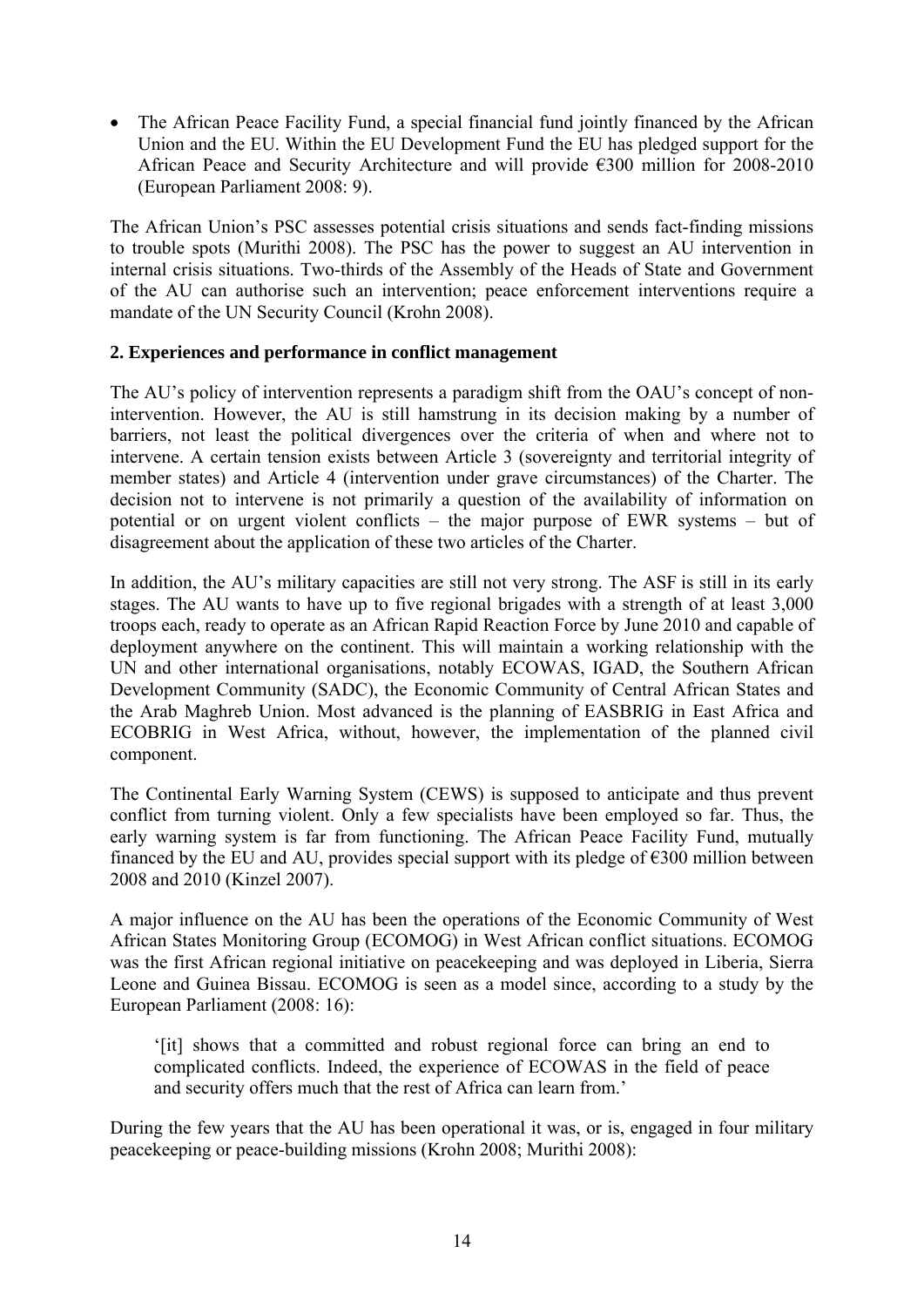- 1. Burundi: The first practical test for the AU was the African Union Mission in Burundi (AMIB). The AU intervened in 2003 with more than 3,000 troops from South Africa, Ethiopia and Mozambique, primarily to monitor the peace process and to provide security. AMIB successfully pacified a potentially fragile situation so that the UN could take over in 2004.
- 2. Darfur: The second operation in Darfur between 2004 and 2006 proved to be complicated. The weak mandate to monitor the humanitarian crisis and to guarantee an armistice, the obstinacy of the Sudanese government and the limited financial capacity of the AU show the limitations of the AU to intervene in complex crises situations. This task in this vast territory was beyond the capacity of the 7,000 AU peacekeeping troops. In 2008 the UN Security Council passed a resolution for a combined AU/UN operation to replace the AU forces with 20,000 UN peacekeepers.
- 3. Somalia: After the Ethiopian, US-backed intervention into Somali, the UN mandated an 'IGAD and Member States of the African Union' (IGASOM), which was never deployed. Instead, the AU authorised the African Union Mission in Somalia at the beginning of 2007 to stabilise the situation, to further dialogue and reconciliation, to facilitate humanitarian assistance as well as reconstruction and development. However, in mid 2008, only 1,400 Ugandan soldiers of the 8,000 planned troops were deployed in Somalia. Other pledges have not been implemented in part due to a lack of funds.
- 4. Comoros: The most recent operation began in March 2008 to protect the government after a military coup. 1,500 AU troops from Libya, Senegal, Sudan and Tanzania are deployed.

The first three operations made clear that the African Union has some potential for peacekeeping, but it is presently not able to carry out multidimensional stabilisation operations. It is too early to pass a definitive judgment on the AU's peacekeeping potential but it is obvious that it has its limitations. The AU initiatives have led to a run of donors to facilitate the funding of an African Peace and Security Architecture (Engel 2008: 5).

#### **3. The use of EWR mechanism**

The AU Continental Early Warning System (CEWS), initiated in 2002, is intended – according to the Protocol Relating to the Establishment of the Peace and Security Council of the African Union – for 'early responses to contain crisis situations so as to prevent them from developing into full-blown conflicts' (African Union 2002). It consists of two components: (1) an observation and monitoring centre ('The Situation Room') at the AU headquarters which is responsible for data collection and analysis on the basis of appropriate early warning indicators; and (2) parallel observation and monitoring units at the sub-regional level, which are supposed to link up to the Situation Room. CEWS is an adaptation of the EU early warning system. The main instruments of the CEWS are reports, compiled on the basis of open source information that identifies potentially dangerous activity. These reports are the basis for the Peace and Security Council decisions, particularly for the possible deployment of the African Standby Forces. This setup of AU's early warning system places it into the type of risk assessment models with an early warning component (type D, see Table 1).

The CEWS is planned to deliver standardised and timely early warning reports as well as effective policy options as of 2009. An evaluation of the CEWS in 2006 (published in 2008) made clear how much is still to be done, particularly also to link up to the emerging regional EWR systems (African Union 2008). According to a study of the European Parliament (2008: 18) the CEWS is understaffed and underfunded and thus seriously constrained in its activity.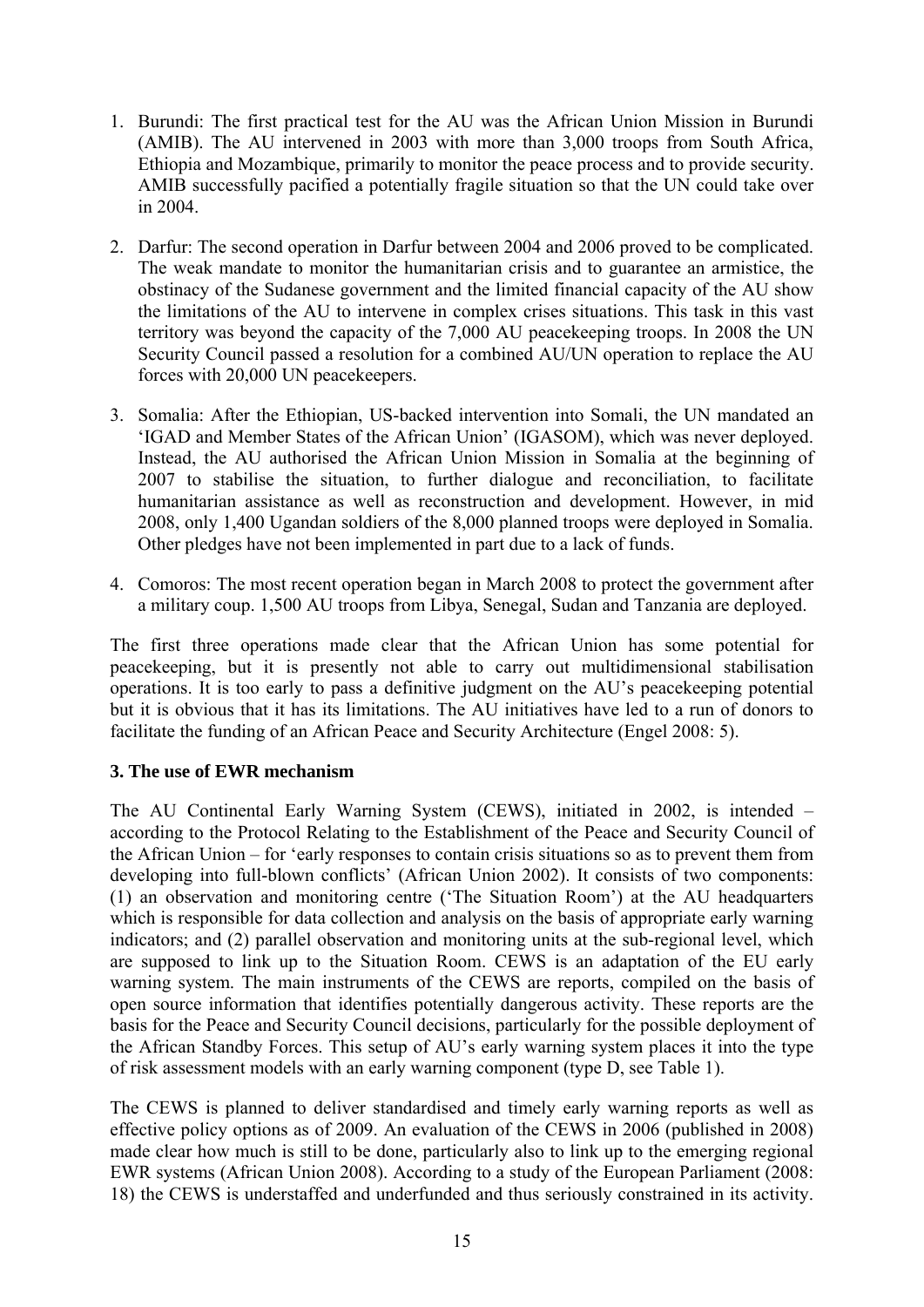Considering that the sub-regional EWR mechanisms are still at their infant stage, the current early warning capacity of the AU is not very potent.

#### *ECOWAS/ECOMOG: the model for others?*

#### **1. Purpose, mandate and institutions**

The Economic Community of West African States (ECOWAS) was founded in 1975. It is a regional group of fifteen member states, primarily tasked with the promotion of economic integration; but conflict management has become increasingly relevant in recent years. In 1993, a reform of the organisation was passed against the backdrop of an altered international environment and regime change in numerous member states. In this process, the goal of economic unity was adapted and the support of democracy in the member states became an official goal in the new ECOWAS treaty. Chapter II, Article 4, underlines the following fundamental principles (ECOWAS 1993): '…e) maintenance of regional peace, stability and security through the promotion and strengthening of good neighborliness; [...]; h) accountability, economic and social justice and popular participation in development; […]; j) promotion and consolidation of a democratic system of governance in each Member State [...]'. ECOWAS also has a Department of Defence and Security in its headquarters.

ECOWAS states have already ratified protocols regarding non-interference and mutual assistance in case of defence in 1976, 1978, and 1981. The 1999 Protocol Relating to the Mechanism for Conflict Prevention, Management, Resolution, Peacekeeping and Security was tied together with an elaborate conflict-solution mechanism. The organisation created a special body for crisis prevention and support of democracy and due process. The Mediation and Security Council, made up of nine members, is especially relevant. It has been operating since 2001 and was introduced at the urging of the Francophone states, which, against the backdrop of Nigeria's military intervention in Liberia (since 1990) and Sierra Leone (1997), wanted to curb the supposed instrumentalisation of ECOWAS by Nigeria as hegemonic power. Article 10 of the protocol authorises all forms of intervention; Article 25 permits the council to become active when violent conflict emerges, humanitarian threats evolve, the subregion is destabilised and serious and massive human rights violations take place as well as in situations where a democratically elected government is overthrown or will be overthrown.

The possibility of intervening in the case of coups against a democratically elected government was also underlined in Article 45 of the Protocol on Democracy and Good Governance (2001), which already provides for a wide spectrum of incentives, but also sanctions in order to facilitate a return to constitutional order. Chapter IV of this Protocol is devoted to 'sub-regional peace and security observation systems' and 'early warning systems', leading to the establishment of an Observation and Monitoring Centre (OMC) at the ECOWAS Commission (Souaré 2007). ECOMOG) is the core of the newly formed West African brigade, intended to be able to deploy 5,000 soldiers and civilians within 90 days as well as 1,500 within 30 days (Pabst 2006: 10).

#### **2. Experiences and performance in conflict management**

Democratic principles have increased in significance over time for ECOWAS. The ambitious Protocol on Democracy and Good Governance in 2001 explicitly formulated democratic requirements for the member states: division of power with autonomous legislative and judicative branches, free elections and participation, civil control of armed forces, freedom of press and assembly, protection against discrimination and 'zero tolerance for power obtained or maintained by unconstitutional means'. State fragility and stability mattered insofar as the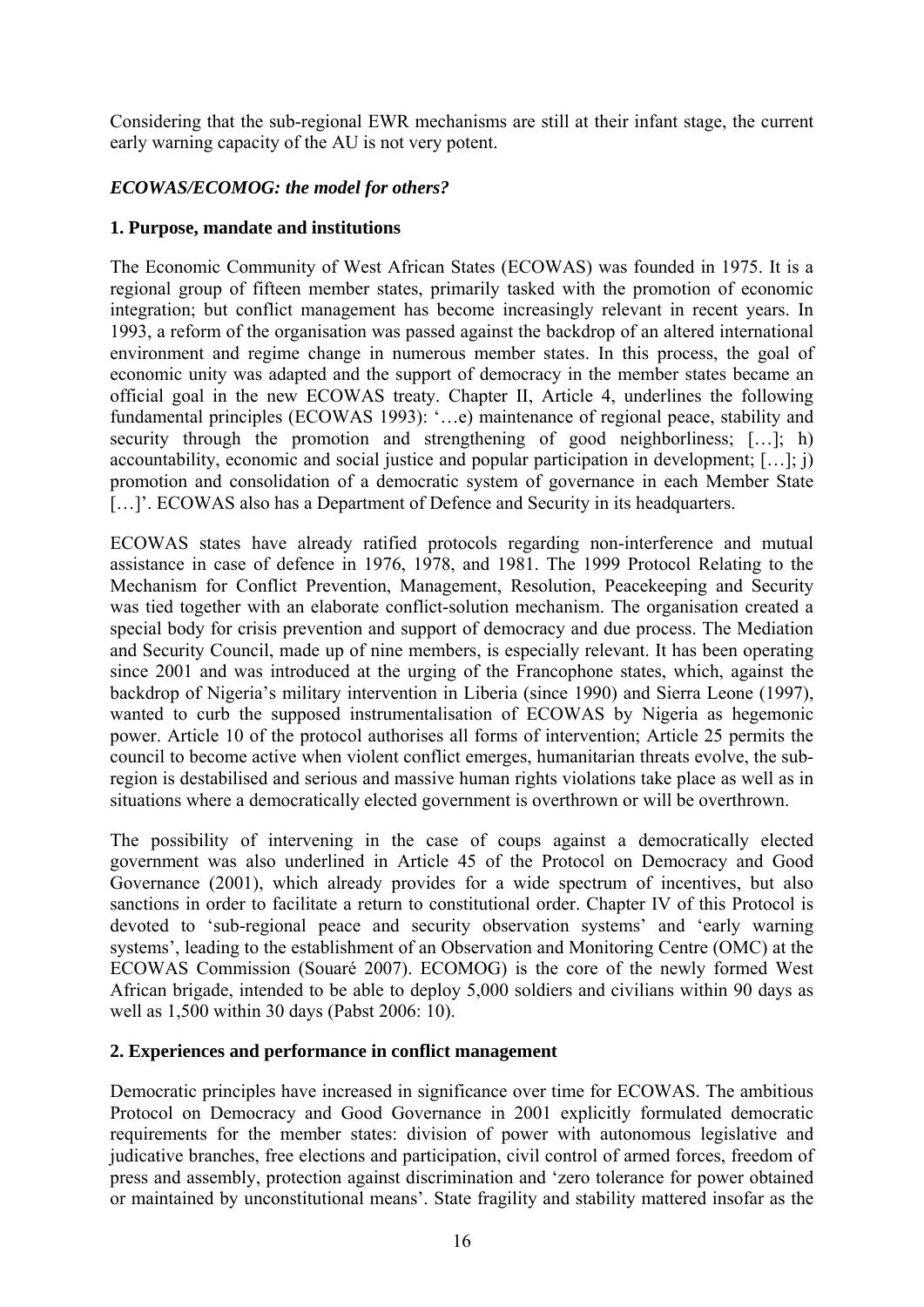Protocol discussed both the territorial integrity and political sovereignty of the member states. In the event of eroding political authority, ECOWAS promises to support the re-establishment of an elected government. Given this aim the type of EWR mechanisms described above under the heading of predictive models (e.g. the Political Instability Force as well as the Failed State Index) are of relevance for ECOWAS.

In the Gambia (1994), Niger (1999), and Togo (2005), ECOWAS tried with varying degrees of success to mediate after a coup or constitutional crisis. ECOMOG was the first African regional initiative on peacekeeping when ECOMOG troops intervened after the crisis and the failure of diplomatic negotiations in Liberia in 1990 to establish law and order. Further missions in Sierra Leone, Guinea Bissau and again in Liberia have established ECOMOG as a serious regional player. Since 2002, ECOWAS has (if only unsuccessfully) been active in peacekeeping in the Ivory Coast; this mission later gave way to the UN mission for the Ivory Coast.

Despite its ambitious goals, ECOWAS has only limited operational resources at its disposal. Its budget mainly goes towards financing the fixed costs of the Secretary's office staff. There is a meagre 'regional fund' that finances projects in member states. However, since June 2006, ECOWAS has had a rapid response force at its command - the Standby Brigade (ECOBRIG) consisting of up to 6,500 soldiers. Compared to other African regional organisations ECOWAS has evolved into a front runner for security and political integration. Even though the rationale of its interventions oscillates between collective security and partisan hegemony, the regional organisation has constituted itself as a capable actor that has built up its own sub-regional security regime.

#### **3. The use of EWR mechanism**

1

ECOWAS authorised in its Protocol on Democracy and Good Governance the establishment of a sub-regional peace and security observation system with the intention of early warning. This mechanism also establishes an Observation and Monitoring Centre (OMC) at the headquarters as well as four observation and monitoring zones with monitoring units within the sub-region (zonal bureaux).

The West African Network for Peacebuilding (WANEP) has been engaged by ECOWAS to assist in data collection for the purpose of early warning. WANEP is a sub-regional civil society organisation based in Ghana. Since 2002, when a memorandum of understanding was signed, WANEP has been officially charged with facilitating the ECOWAS Warning and Response Network (ECOWARN). WANEP collects data on human security issues, most notably human rights and democracy, food shortages, unemployment, arms flows and civilmilitary relations and droughts and flooding (Souaré 2007). WANEP processes and analyses the data and prepares reports for the OMC at the ECOWAS headquarters in Abuja.

An evaluation of the EWR system carried out in August 2008 concluded 'that the system is on the right course' (ECOWARN 2008). The ECOWAS system is an innovative approach insofar as it combines data collection by civil society and government officials. On this basis it belongs to the type of EWR models described above as risk assessment and early warning as well as investigative research by civil society (types D and E, see Table 1). At the time of writing the WANEP-ECOWAS early warning reports are not publicly available.<sup>4</sup> Nevertheless, a component of the AU CEWS is in an emergent state in the ECOWAS region.

<sup>&</sup>lt;sup>4</sup> WANEP wrote in a communication with the authors on 22 October 2008: 'We are still finalizing the modalities and protocols (since ECOWAS is an inter-governmental organisation with restrictions on what is public and in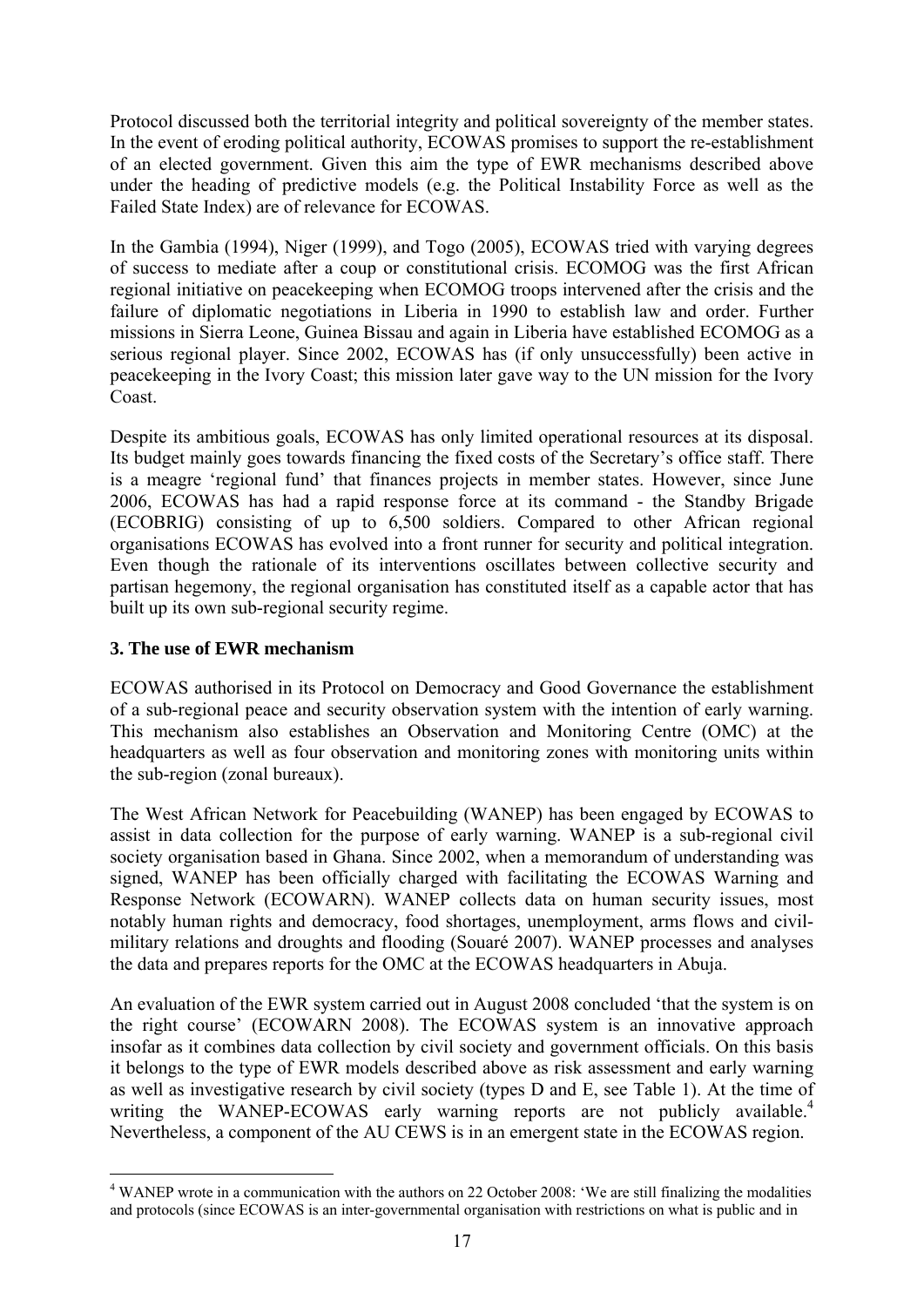#### *IGAD: conflict-prone, divided and weak*

#### **1. Purpose, mandate and institutions**

The Intergovernmental Authority on Development (IGAD) in Eastern Africa superseded in 1996 the Intergovernmental Authority on Drought and Development, which was founded in 1986 primarily to react to the recurring and severe droughts and other natural disasters in the Horn of Africa. IGAD's mission was extended to assist member states to achieve food security and environmental protection, promote and maintain peace, security and humanitarian affairs and facilitate economic cooperation and integration.

IGAD has no special organ that is responsible for the facilitation of peace and security. It has a Secretariat, headed by an Executive Secretary, appointed by the Assembly of the Heads of State and Government. IGAD has formulated an extensive strategy for the implementation of the various programmes (IGAD 2003). Since the Horn of Africa is a region that is haunted by conflicts ranging from intra-state and inter-state to cross-border community conflicts, a Conflict Early Warning and Response Mechanism (CEWARN) was established in 2000. The rational of CEWRAN is to systematically anticipate violent conflicts and respond in a timely and effective manner. This  $-$  it is argued in the mission statement  $-$  is more effective and would also prove much cheaper both in terms of human and material resources than dealing with full-blown crises

CEWARN is funded from regular member states' contributions and supported by development donors such as the German Agency for Technical Cooperation (GTZ) and US Agency for International Development (USAID). It has initiated the Rapid Response Fund to help finance projects targeted at preventing, de-escalating or resolving pastoral and related conflicts in the region. The fund is intended to improve the flexibility and build up the required capacity to respond to early warning signals and address crises in a timely and appropriate manner. With the revitalisation of IGAD in 1996, the presence of the IGAD Partner Forum and the Friends of IGAD, a group of partners who work closely with the IGAD-Secretariat, steadily increased.

#### **2. Experiences and performance in conflict management**

IGAD, like several other regional institutions, should take the lead on conflict management, but it is severely hampered by wars and conflict among its members. Considering the fact that within IGAD we find Somalia as a collapsed state. Sudan with its wars and defying international conflict-moderating action, Ethiopia and Eritrea in a state of no-peace-no-war and Uganda with its northern conflict with the Lord's Resistance Army, the impossible conflict mediating task of the regional organisation becomes apparent (Rupiya and Nhema 2008). Obviously, IGAD is compromised by conflicts and has not been in a position to develop a framework capable of coping with these conflicts (Healy 2008). Problems are exacerbated by the fact that both Kenya and Ethiopia aspire to regional leadership, which, for example, led to the decision that the headquarters of the East African Brigade (EASBRIG) has been placed in Addis Ababa while the planning element is situated in Nairobi (European Parliament, 2008: 22-23). Given the tension between Ethiopia and Eritrea it is not conceivable that their troops would presently serve together under an IGAD command.

The security architecture of IGAD is – with the exception of the EWR system CEWARN – not presently at an implementation stage. However, despite all these difficulties IGAD has

house) as to what would be published. By end of first quarter next year (2009), hopefully, the new look website with detail publications would be launched.'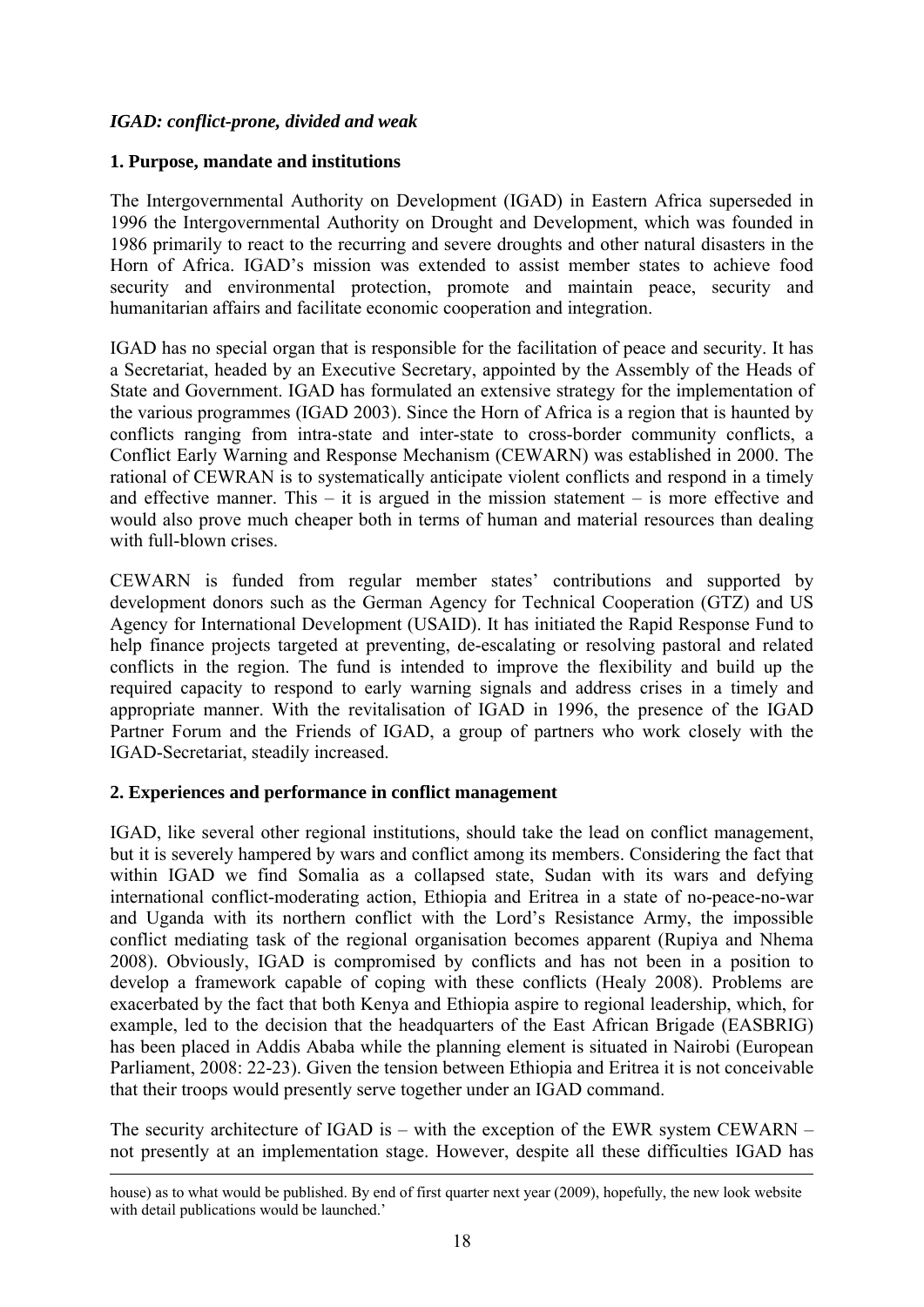established its EWR system, which concentrates on monitoring pastoral conflicts, thus avoiding becoming caught up in the major conflicts of the region.

#### **3. The use of EWR mechanism**

The seven member states of IGAD created CEWARN for the Horn of Africa region. The mandate of CEWARN is to 'receive and share information concerning potentially violent conflicts as well as their outbreak and escalation in the IGAD region' (Von Keyserlingk and Kopfmüller 2006: 5). With the mandate to predict tensions and conflicts CEWARN combines elements of the predictive model and the risk assessment models (types B and D, see Table 1).

Because of a number of acute inter- and intra-state conflicts in the region CEWARN initially adopted an incremental approach by focusing exclusively on two pastoralist conflicts. Its ultimate aim is to report on all violent conflicts in a broadly defined human security area and not just on national or state security. Operationally, CEWARN established a network of field monitors, country coordinators, national research institutes and conflict-EWR units at the national level and began its work in two pilot areas on pastoral conflicts in the cross-border areas of Ethiopia, Kenya Uganda and Sudan as well as in the second cross-border areas of Kenya, Ethiopia and Somalia CEWARN uses a set of 52 socio-political indicators for two types of reports: (1) Violent Incident Reports with indicators on armed clashes, raids, protest demonstrations and other crimes; and (2) indicators for reports on the presence and status of communal relations, civil society activities, economic activities, governance and media, natural disasters, safety and security and social services (see Appendix 1).

According to IGAD's own assessment, CEWARN's achievements include:

- CEWARN has established itself as a sub-regional mechanism with the most developed data-based regional early warning system in Africa;
- It has developed an effective state-of-the-art field monitoring and dataanalysis tool;
- It has brought to light hitherto unrecognised extent of violence in the pilot pastoralist areas;
- It has conducted capacity building for conflict prevention, management and response in the region through skill training of stakeholders at various levels;
- It has managed to build confidence and collaboration amongst various stakeholders including governments, civil society organisations, and comunity-based organisations.

CEWARN also recognises that there are several continuing operational gaps of implementation, including an inadequate information base and the lack of an effective response component. The capabilities and funding of CEWARN as well as those of IGAD are limited. The clearing house at the headquarters employs a small number of staff. It is intended to report on pastoral conflicts in all member states within the present planning period (2007- 2011). IGAD still needs to decide if CEWARN operations will expand to cover other types of conflict as well.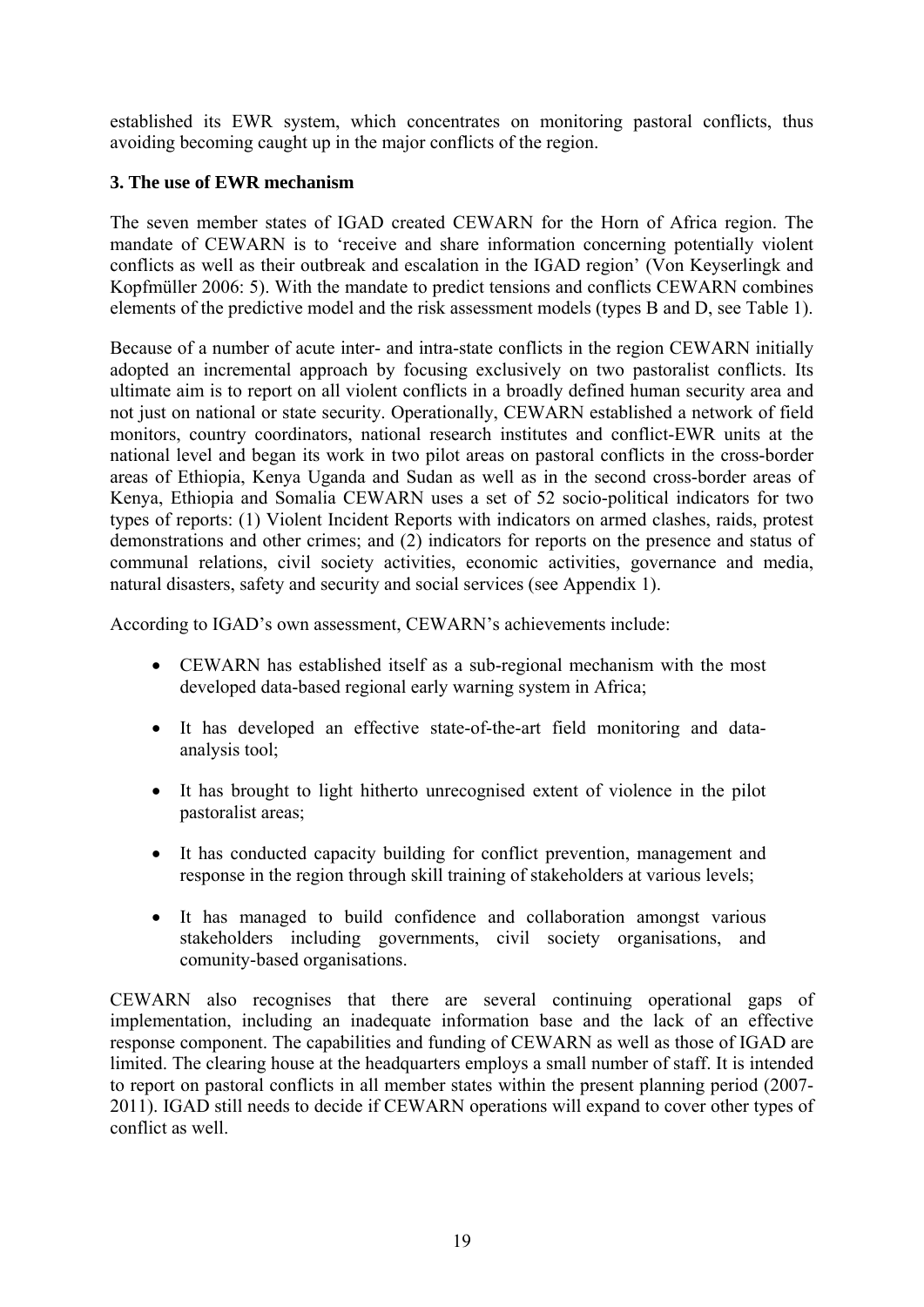#### *ASEAN/ARF: Non-Interference*

#### **1. Purpose, mandate and institutions**

ASEAN was founded in 1967 primarily as an organisation to promote the economic growth of its South East Asian members. At the same time it was intended to balance the excessive influence of great powers – first the USA and in later years also China. At the same time, ASEAN members agreed to a number of declarations and treaties addressing security issues, such as the ASEAN Concord, the Treaty of Amity and Cooperation in Southeast Asia (1976), the Zone of Peace, Freedom and Neutrality declaration (1971) and the Treaty on the Southeast Asia Nuclear Weapons Free Zone (1995).

ASEAN members and a number of other countries from the region, and from outside the region with an interest in Asia and the Pacific, formed the ASEAN Regional Forum (ARF), a multilateral dialogue forum and the only region-wide security forum in the Asia-Pacific region. Representatives of 27 states met for the first time in 1994 to foster a dialogue on security interests and to make efforts towards establishing confidence-building measures and preventive diplomacy. The mandate of the ARF has never been to engage in peacekeeping operations.

ASEAN members still uphold the concept of state sovereignty and non-interference. When, for example, Thailand and Malaysia suggested at the end of the 1990s to loosen the nonintervention norm, calling for 'constructive engagement' in other countries (e.g. influencing the Junta in Burma), other members of ASEAN regarded this as a hazardous move and refused to give up that rule. ASEAN is a mix of authoritarian and democratic regimes. Therefore, it is no surprise that the governments hold on to the concept of non-interference in the domestic affairs of other member states and oppose formal (or legalistic) approaches to conflict resolution and stress instead the cultural diversity in the region (Collins 2007: 212).

Peace and security issues as well as defence cooperation have increasingly been part of the debate within ASEAN. The founding members of ASEAN primarily aimed at economic cooperation without, however, ignoring the positive effects of cooperation for security. They intended to seek regional stability and overcome or avoid inter-member disputes and conflicts, like the Indonesian *Konfrontasi*, the Malaysian-Philippine conflict over Sabah, Thailand and Myanmar border skirmishes, bilateral territorial disputes between Singapore and Malaysia as well as internal ethnic secessionist aspirations and communist insurgencies (Poole 2007; Acharya 2007).

#### **2. Experiences and performance in conflict management**

Originally ASEAN was not a 'security-oriented structure', but it facilitated and protected regime security (Narine 2002: 15). Regional identity was not given, but the members hoped to pursue a gradual process towards making such an identity possible. The later admission of the new members Cambodia, Laos, Myanmar and Vietnam made ASEAN a geographically more inclusive organisation. At the same time it increased the divergences of political norms and the range of the security issues within the organisation. ASEAN's concept of regionalism has been very flexible and does not necessarily follow a common policy. The marginal influence of ASEAN on the governance behaviour of the Junta in Myanmar is but one example of the lack of common political values within the organisation.

Basic concepts such as non-alignment, sovereignty, territorial integrity, non-interference, peaceful settlements of disputes are, of course, not the inventions of ASEAN or ARF. They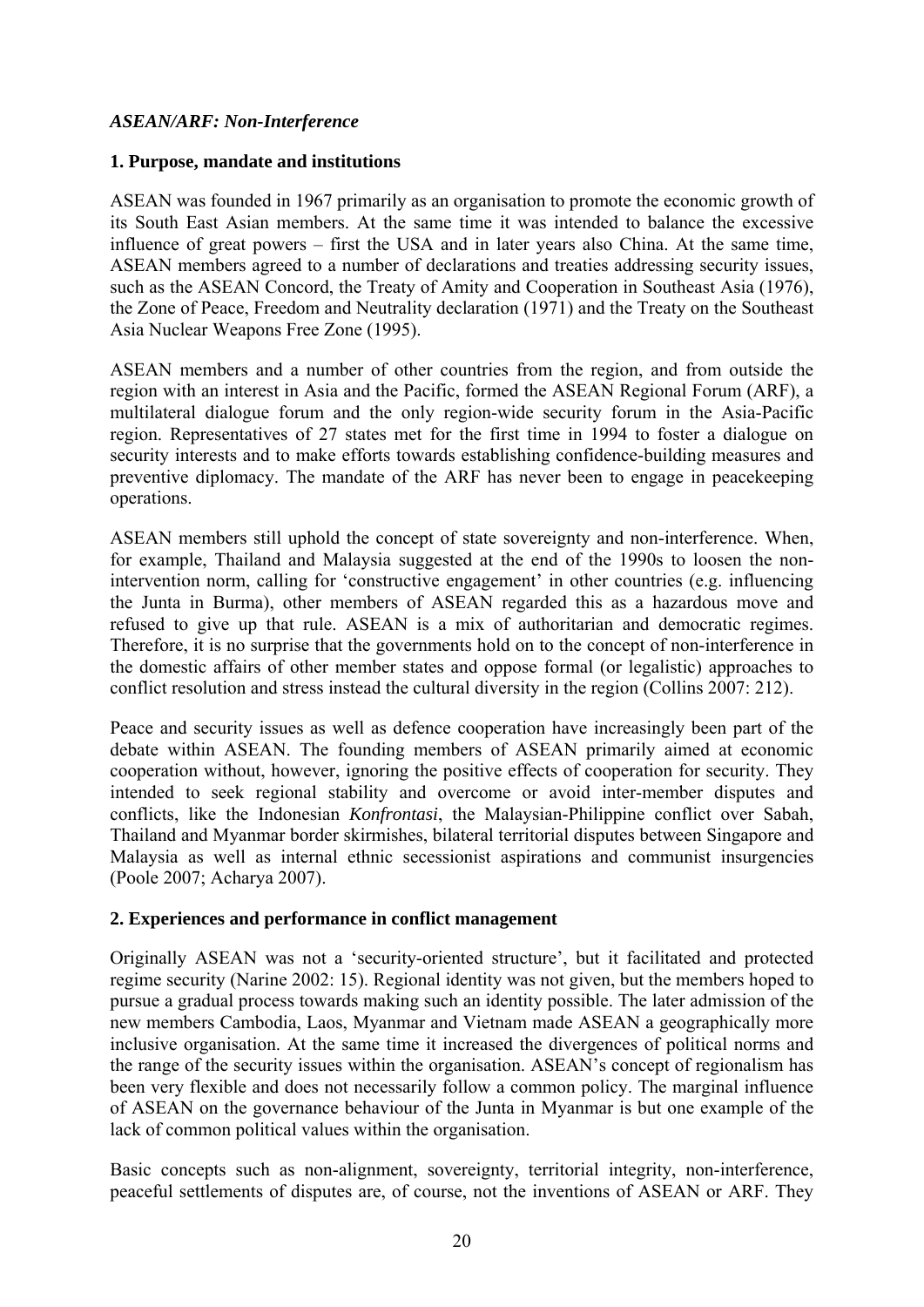had already been prominent during the Bandung Conference of 1955. As Severino, the former Secretary General of ASEAN, pointed out these norms 'dovetailed with the Five Principles of Peaceful Coexistence formulated by China in the 1950s' (quoted in Stubbs. 2008: 462).

ASEAN has a mixed record of conflict management. Member states proudly point to their consensus on managing the Cambodia conflict in the late 1980s and early 1990s with Vietnam's occupation of that country. In contrast, the Indonesian armed forces' involvement in East Timor after the referendum for independence in 1999 was barely criticised by ASEAN. Member states had contrasting views on participating in the INTERFET mission in East Timor. Only Thailand and the Philippines joined the Australian-led forces while Malaysia and Singapore joined belatedly and very reluctantly. The newer members (Cambodia, Laos, Myanmar and Vietnam) refused to get engaged.

Sridharan (2008: 11) classifies the ASEAN approach as not

'a typical conflict-resolution mechanism, but it has evolved as a conflictavoidance technique relying on softer elements like regional understanding and trust rather than on formalised, rules-based instrumentalities.'

The wider forum – ARF with ASEAN as the core plus other states from the region as well as outside powers (USA, EU and Canada) − has not made much progress in achieving its two primary goals of preventive diplomacy in crises and confidence building. The region has been plagued by a number of unresolved territorial disputes (in the South China Sea, Taiwan Strait), other inter-state conflicts (North and South Korea) as well as intra-state conflicts, including ethnic, religious and separatist (Aceh, Cambodia, East Timor, Mindanao, Tibet etcetera), which could endanger the security of the region. In addition, many states in the region are investing strongly in the modernisation of their armed forces and in a military build-up.

Within ARF two groupings of countries can be found. A first group, among them China and most ASEAN countries, has been worried about the possibility that preventive diplomacy might encroach on their sovereignty and lead to intervention in their internal affairs. They fear that so-called humanitarian intervention and preventive diplomacy have the potential to undermine the principle of non-interference. A second more activist group, among them Australia, Canada, the EU, the USA and Japan, stresses the importance of the full kaleidoscope of the EWR mechanism and regional-dispute solutions, including fact-finding missions, good offices of special representatives and consideration of such security related issues as non-proliferation, drug trafficking, terrorism, marine safety etc. (Yuzuwa 2006).

Over several rounds of ministerial meetings only gradual advancement has been made on confidence-building measures (for example the simple fact that the ARF offers a forum to discuss the partition of Korea or that the ARF is a venue to submit voluntary background briefings on regional security issues). However, the ARF is not given an independent role in conflict management. Not even an enhanced role of the rotating ARF chair was acceptable to China. The ARF's operating rules of consensus decision-making and the diplomatic norm of maintaining a pace of negotiations and actions comfortable to all participants has led to a lack of progress in response to crises and security concerns. In none of the major acute recent crises in the region (Aceh, East Timor, Burma, Tibet) did the ARF play an important role.

The ARF, but also ASEAN, are criticised for their inadequate roles in conflict management. However, the judgement of observers varies: ASEAN's conflict-avoidance technique, deescalation strategy and promotion of regional understanding (though not based on formal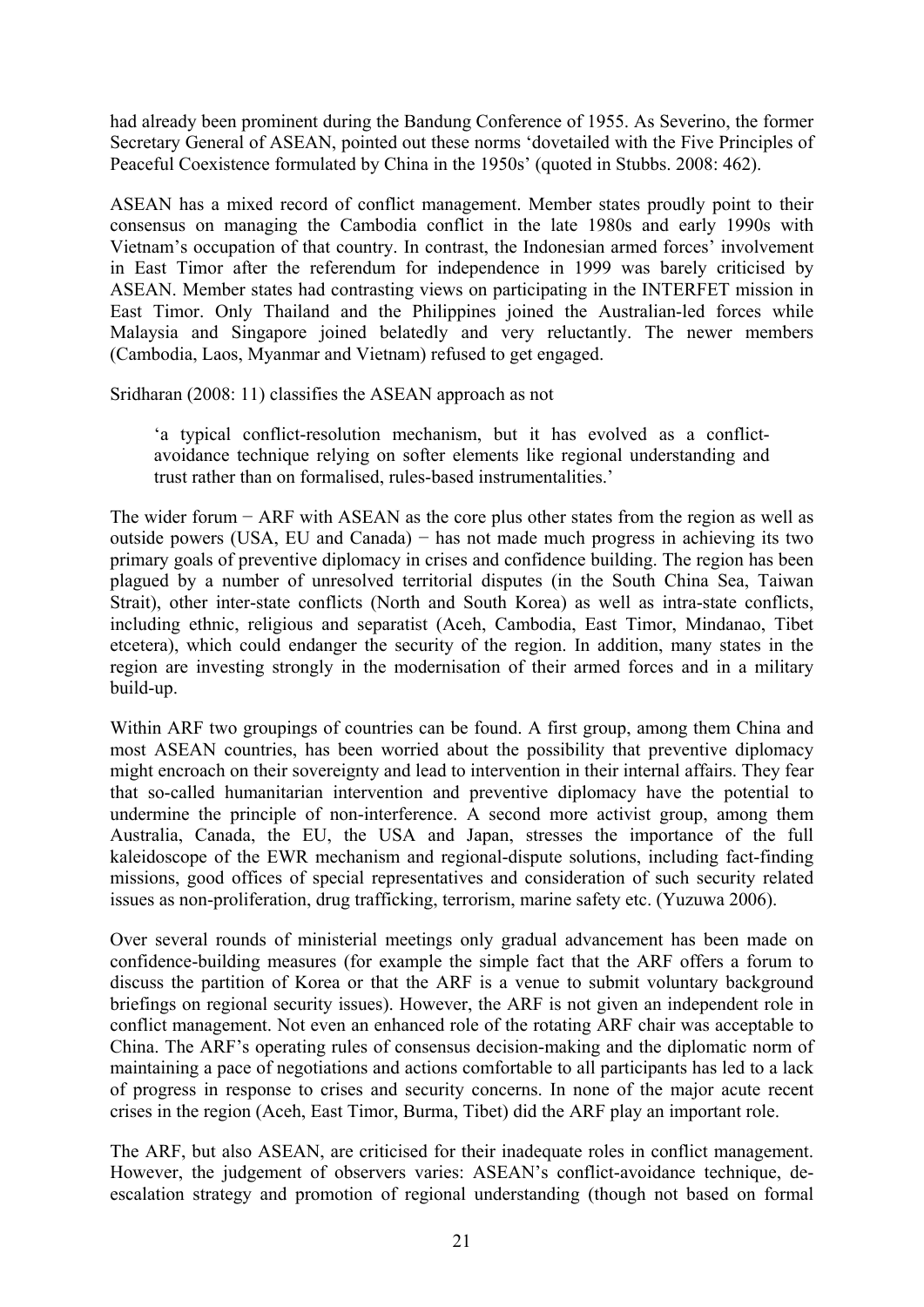rules) and its consensus techniques (by agreeing to accept disagreement on contentious issues) are recognised and honoured as the specific 'ASEAN or Asian way'. ASEAN 'has made probably the most successful attempt at regional cooperation in the non-Western world' (Poole 2007: 4). At the same time, ASEAN is criticised for remaining at an infant stage of regional security cooperation and as an organisation with a lack of norm compliance due to its members' fear of losing national control over security policy (Jones and Smith 2001). Its failure to address the East Timor crisis and to manage the conflict-resolution process has damaged the organisation's reputation. ASEAN is not seen as a 'security community' (with the 'we'-feeling of Karl W. Deutsch), but it could become, according to Emmerson (2005: 170) 'a pluralistic SC [security community]'. In conclusion, ASEAN and ARF are still far away from taking a pro-active role in conflict resolution and can certainly not be expected to function in the near- or medium-term future as a regional peacekeeping organisation as is being discussed within the UN.

#### **3. Absence of an EWR mechanism**

ASEAN has always emphasised its informal approach without binding legal obligations in dealing with tensions within member states and between members. Upholding the principle of non-interference results, of course, in the inability to implement an EWR system since EWR reports or data analysis would have to include criticism of conflict situations within and between states. As long as non-intervention is the hallmark of ASEAN as well as ARF it seems inconceivable that early warning of emerging conflicts of intra-state or intra-regional nature will take place.

Nevertheless, most observers agree that the 'incremental, consultative and consensus-based approach that ASEAN follows has created a more stable regional order' (Sridharan, 2008: 22). And '[d]espite considerable political and cultural diversity, the Association has provided a forum for dialogue between Southeast Asian states, and the opportunity for cooperation' Poole, 2007: 4). Since ASEAN and ARF have stressed the need for good governance there is a tension between the principle of non-interference and the emerging norms of governance. It remains to be seen how the regional organisations in Asia will be able to maintain these two partly contradictory norms with their consensus-oriented policies in the future.

In 2003, ASEAN published its Second Declaration of ASEAN Concord with its long-term intention to create an ASEAN Community by 2015 based on three pillars:

'namely political and security cooperation, economic cooperation, and sociocultural cooperation that are closely intertwined and mutually reinforcing for the purpose of ensuring durable peace, stability and shared prosperity in the region.' (ASEAN 2003)

The concept of a 'community' implies the notion of moving towards a more formal organisation even in the field of peace and security.

#### *PIF: nascent security framework and rudimentary structures*

#### **1. Purpose, mandate and institutions**

The Pacific Islands Forum (PIF), formerly the South Pacific Forum, was founded in August 1971. It comprises 16 independent and self-governing states in the Pacific. The Forum is the region's premier political and economic policy organisation. In its vision, it is stated that the Pacific region 'can, should and will be a region of peace, harmony, security and economic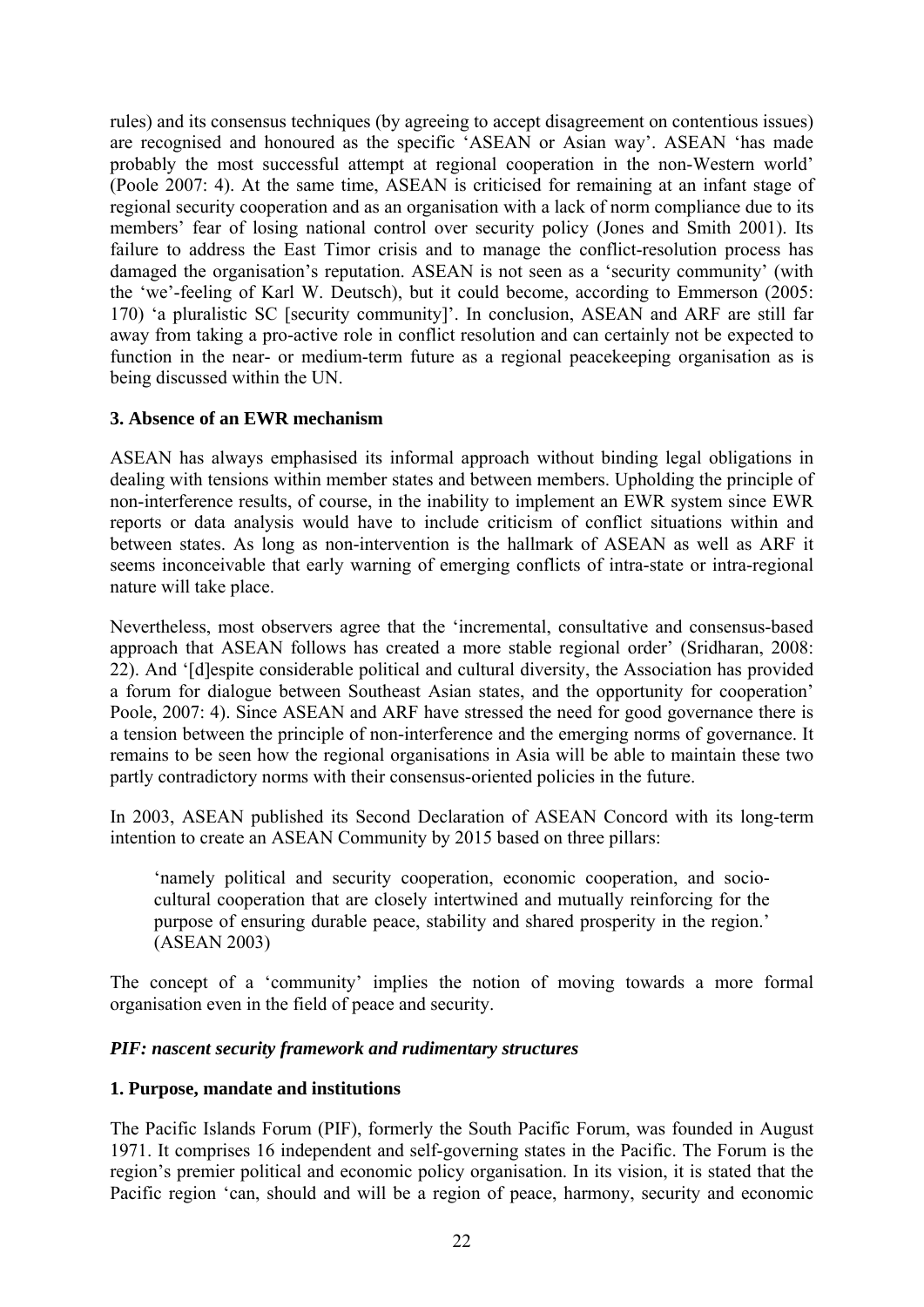prosperity, so that all its people can lead free and worthwhile lives' (Australian Government 2004). Besides programmes on economic growth, sustainable development and good governance the PIF has in recent years initiated its programme on security. In 2004 the leaders of the PIF established a security programme (for peace and security and a Pacific antimoney laundering project). This concept is mainly concerned with domestic security issues and transnational crime.

The political and security programme promotes forum interests and positions in the international arena and provides policy advice and technical assistance to members on international relations, law-enforcement cooperation, political, legal and security issues. The main focuses of the programme include:

- Legal sector cooperation and the implementation of the legislative priorities;
- Monitoring of regional political developments in member countries;
- Building capacity in conflict prevention and response;
- Conducting election observer missions to Forum Island Countries;
- Building the capacity of law-enforcement agencies to combat transnational crime.

The PIF leaders signed a security declaration in 2000 (Biketawa Declaration). It is a nascent security framework with commitments to upholding democratic processes and good governance and addressing crises in the region. The declaration includes a mechanism to advise and consult with the Forum's foreign ministers to undertake one, or a combination of, the following actions to assist in the resolution of crisis:

- A statement representing the view of members on the situation;
- The creation of a Ministerial Action Group;
- A fact-finding or similar mission;
- Convening an eminent persons group;
- Third party mediation;
- Support for appropriate institutions or mechanisms that would assist a resolution;
- The convening of a special high level meeting of the Forum Regional Security Committee or an ad hoc meeting of Forum Ministers.

In the Biketawa Declaration, forum leaders emphasised the principle of non-interference in domestic affairs of another member state. The PIF has not established any specific organ or council for peace; instead it is a dialogue forum on such issues.

#### **2. Experiences and performance in conflict management**

The Biketawa Declaration has been invoked twice since its promulgation in 2000, with the Regional Assistance Mission to the Solomon Islands and the Pacific Regional Assistance for Nauru. Three successful election observer missions in the region – Bougainville, Solomon Islands and Fiji – have also been undertaken under this framework.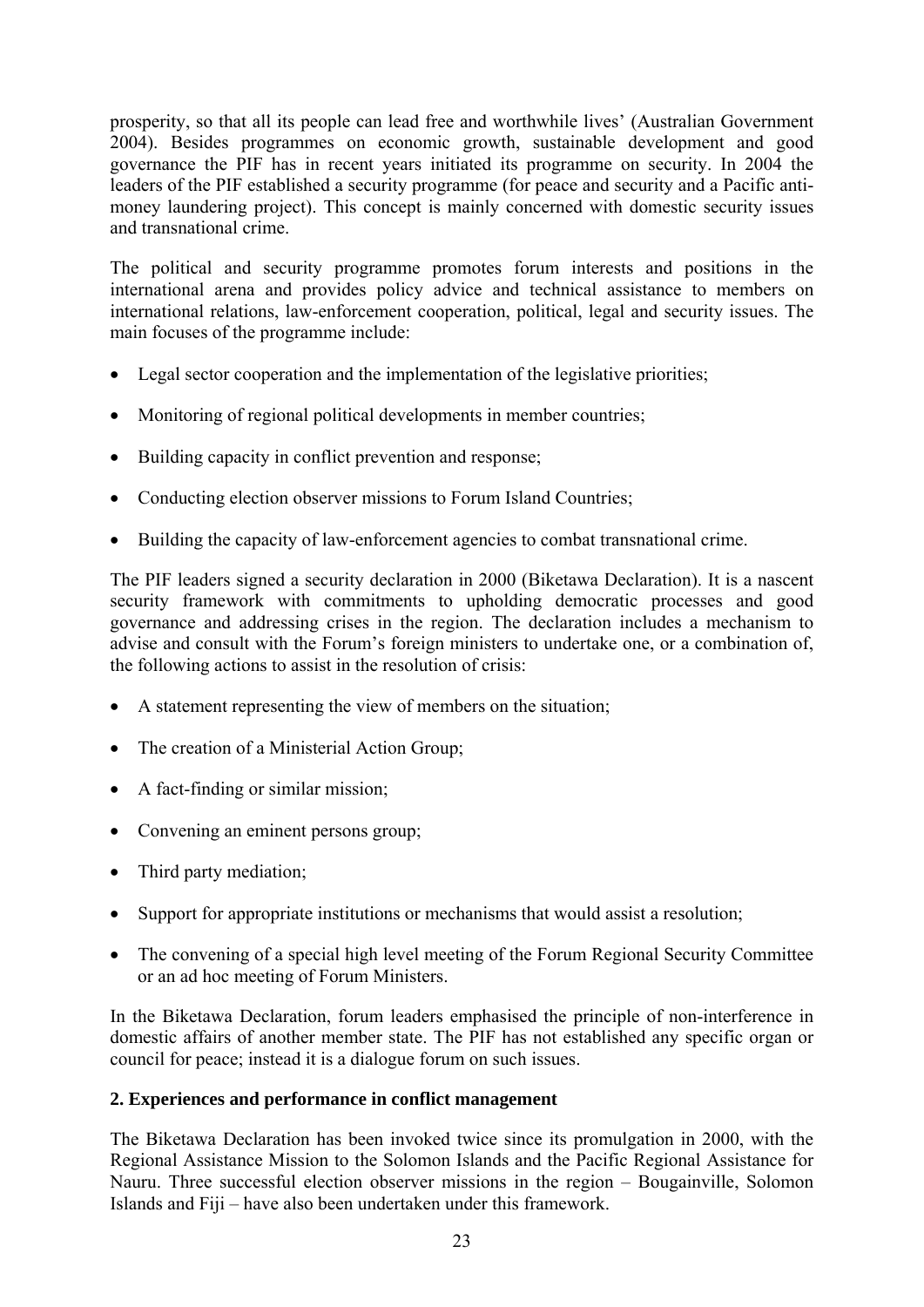#### **3. The use of EWR mechanism**

The PIF is nowhere near as large or as elaborate as other regional organisations such as the EU, the African Union and ASEAN, or even as sub-regional organisations as ECOWAS or SADC. But its aims and mandate are similar and facilitation of security is on the agenda of the PIF. The PIF is concerned with the broader issues of security and wants to develop 'a human security framework' (PIF 2008a). This is intended to provide a set of tools for preventing crises and conflicts. This is primarily a research programme with studies on conflict-prevention activities in the member states Vanuatu, Samoa, Kiribati and Micronesia. In cooperation with civil society organisations and the United Nations Development Programme (UNDP), the PIF will address three elements: causes of conflict, monitoring conflict escalation and strengthening conflict-resolution mechanisms. At present, the information sharing on law enforcement and transnational organised crime is being established. This research programme is far from a functioning EWR mechanism but it includes elements of the above mentioned causal EWR models (type A) and a strong connection to local groups (type E civil society-based models).

Clements and Foley (2008: 859) conclude that the majority of PIF members have governance systems at the national level that are not yet fully developed. These are states with hybrid political orders that combine elements of the introduced Western models of governance and elements stemming from local indigenous traditions (Boege et al., 2008). These authors stress that the maintenance of security and peace building in many island countries depends on the contribution of customary governance.

In the case of the PIF, the regional organisation largely depends on the cooperation of the local communities, which often is the real provider of security, and the modern Western-type nation-state institutions. Yet given the limited capabilities of PIF, the majority of the resources, both financially as well as in terms of military capacities for intervention, come from Australia and New Zealand.

PIF has been discussing the development of a crisis early warning system. The Secretary General of the forum expressed his hope that such a system would be strengthened through the collaboration with UNDP; he further emphasised that 'significant progress in developing a natural disaster Regional Early Warning Strategy' has been made (PIF 2008b). Natural disasters affect people's security much more than violent conflicts, although such conflicts are not unknown in the region, notably in Papua New Guinea and the Solomon Islands where Australian-led PIF interventions took place.

#### **Conclusion**

This section offers our conclusions both on the effectiveness and usefulness of the most advanced EWR mechanisms as well as on their application and non-application in regional organisations. Furthermore we will provide some policy recommendation since we conclude that the potential of such EWR models has not been fully realised. This sub-optimal implementation leads not only to wasting of scarce resources but also to unsatisfactory results in conflict prevention.

#### *Effectiveness and Usefulness of EWR Mechanisms*

The richness of the various models of EWR is impressive. At the same time, looking at the large number of various data collections, conflict predictions and assessments, there is a considerable duplication and overlap of effort. The methodologies of data collection,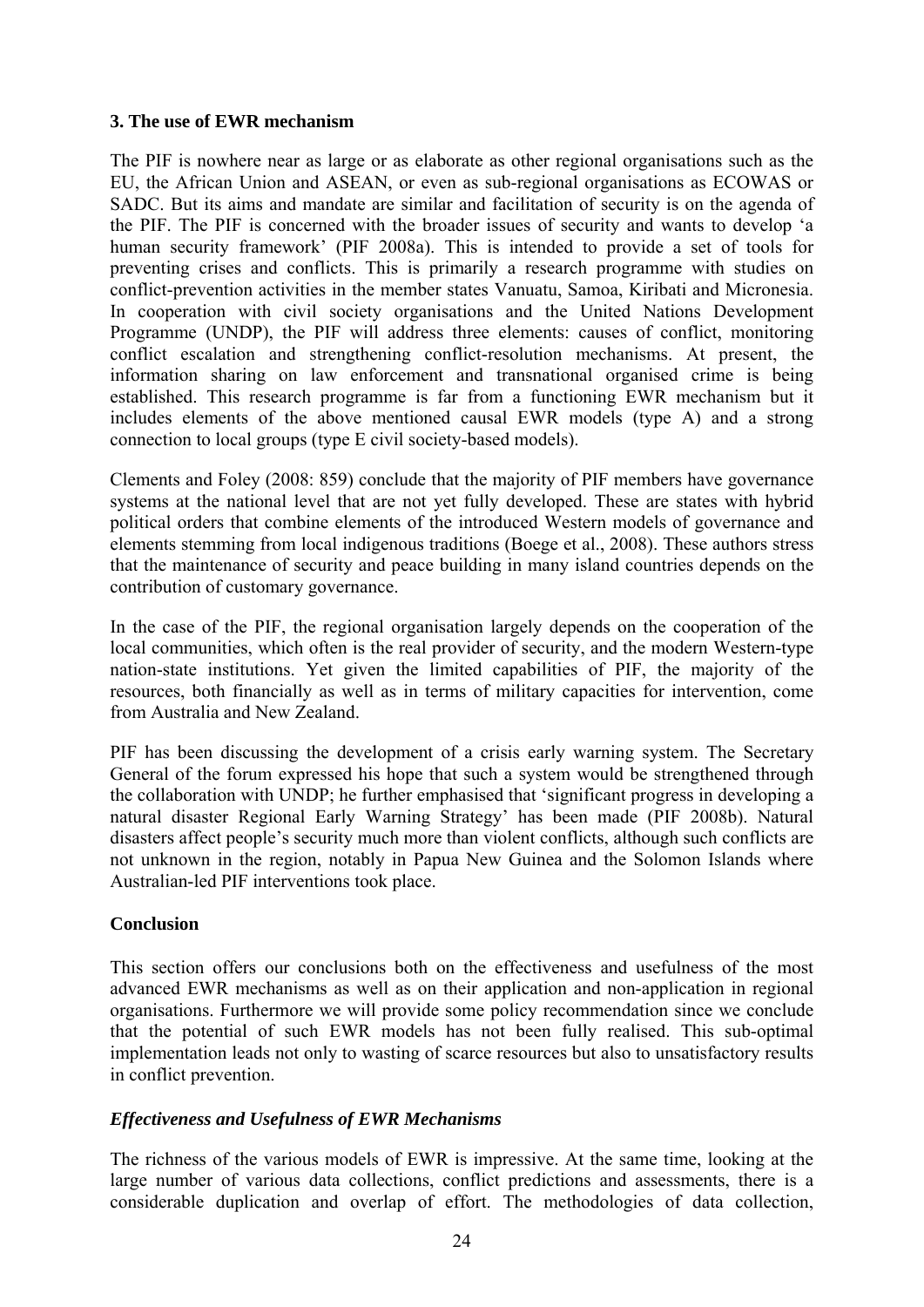identification of relevant indicators and prediction of conflict have greatly improved. For example, the predictive models developed by the PITF seem to have had considerable success over the last few years (Marshall 2008: 10). According to members of the PITF, the predictive power of their quantitative models has improved substantially and now lies at about 85 percent. As Goldstone (2008: 7) argues, the overall accuracy of prediction can even be heightened if these models are combined with qualitative models based on structural analogies and patterns identified in case-study research. The future of predictive models thus seems to lie in a combination of indicator- and event-based quantitative analysis and qualitative/configurative analysis that relies on structural analogies and 'common patterns' among cases and might increase the precision of early warning up to 90 percent.

But what does this imply for practitioners? Barton and von Hippel 2008 (11-12) stressed that political decision makers still have their reservations regarding the usefulness of forecasting models. We have identified five shortcomings:

*First, the difficult cases:* Predictive models give precise forecasts regarding stable countries and fairly precise forecasts with regard to very unstable countries. But it is 'difficult to be accurate on moderately stable countries, where actual conflict will depend most on whether precipitating events of a certain magnitude occur, which is inherently unpredictable.' (Goldstone 2008: 3). Twenty percent of cases that are not predicted is quite a substantial number.

Related to that point, Barton and von Hippel (2008) rightly state that there is still little knowledge about the impact of small events, which in some cases trigger the outbreak of major violence and in others do not. In most models the establishment of threshold criteria and 'tipping points' is *ad hoc* and not based on sufficiently explained procedures.

*Second, the causes of conflict*: The correlation of selected indicators with violent conflict does not reveal causal chains and thus is of only limited relevance for intervention strategies. Let us assume that a country with high infant mortality, a hybrid regime and state discrimination is on the alert list. Would large-scale health programmes, political dialogue or a good governance programme and the threat of sanctions be conducive to early response?

*Third, the structural variables*: Most of the models focus on short-term correlations and might under-estimate the relevance of structural variables and the possibilities of structural prevention, as Barton and von Hippel (2008: 10) have argued:

'Poverty, human rights, demographics, displacement, education, and health are important factors for anticipating instability in a long-term time frame yet relatively few models rely on indicators in these categories. This observation suggests the models are geared towards near term crises rather than predicting long term trends.'

*Fourth, the local space*: Since most of the models, as well as the risk and capacity assessments, rely on quantitative data available over long time frames, questions of civil society development, participation or local governance and dispute resolution are not adequately incorporated and tested. If that led to a consolidated performance rating, it might easily replace less advanced assessments systems used by governmental and intergovernmental agencies.

*Fifth, the possibility for replication:* It needs to be emphasised that most of the models and mechanisms still do not clearly spell out under what conditions they can be regarded as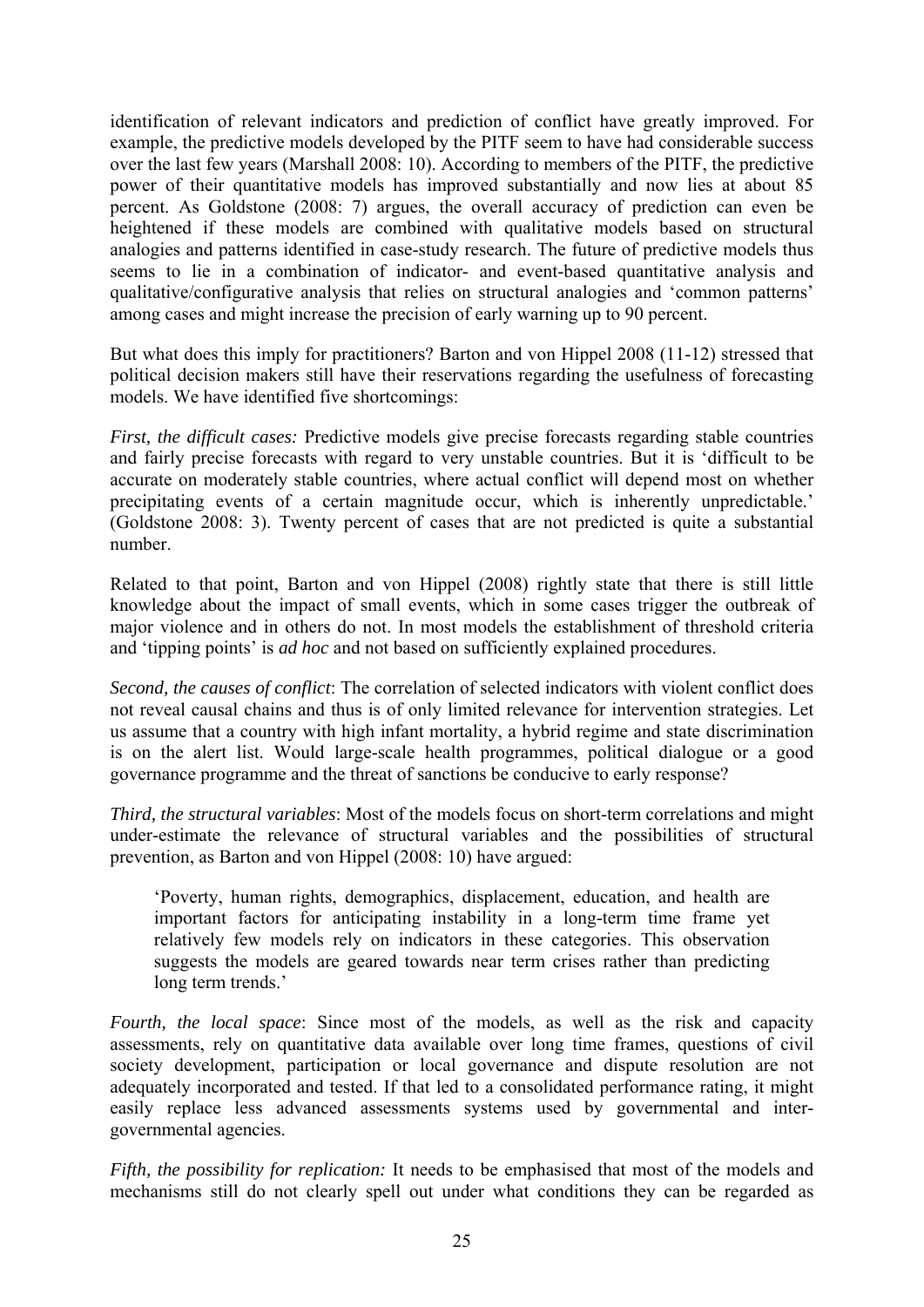effective. The different projects should spell out more clearly the conditions, time horizons and criteria under which their validity could be put to test.

The rationale of most early warning systems is that international actors (the UN, regional organisations, coalitions of the willing, neighbouring states etcetera) will react when information about potential of violent conflict becomes available. However, is the assumption of the need for dissemination of information realistic? It has been pointed out in the literature that those likely to be affected by conflict have to be warned. We want to stress that early warning systems have to define clearly whom they are going to alert, based on which assumptions they expect early and effective response to be initiated and whom they are trying to address in a system of multi-level governance where the populations affected are located in local environments and deserve to be more than 'objects' of prevention, but rather 'partners' and 'subjects'.

#### *Hesitations to Engage in Early Response: explaining the 'Warning-Response Gap'*

There are several general reasons why a 'warning-response gap' is so apparent in many conflicts: shortcomings of the EWR models, structural disconnects between early warning advisors and early-response decision makers, political interests and inefficient use of scarce resources.

#### **1. Institutional rigidity and cognitive biases**

As we showed above, conflict-escalation processes and in particular the role of triggers and single events is still under-researched. While structural indicators fit into relatively simple models, the escalation of a tense situation into violence 'does not result from the linear summation of a neatly defined set of causes, but from interactions among multiple phenomena in a complex system with several levels of organization' (Meier 2007). Complexity science argues that organisations have to adapt to the structures of their environments, e.g. by introducing more flexible decision-making structures and feedback mechanisms that increase the resilience of the organisation and institutionalise learning processes. Against this background, Meier (2007) argues that most EWR mechanisms are still based on 'hierarchical structures' that cannot adequately cope with non-linear developments. In this view, the 'warning-response gap' could be reduced by establishing hybrid hierarchies and networked governance mechanisms within EWR mechanisms. This could denote that certain events may trigger the establishment of *ad hoc* task forces as well as consultation mechanisms that ensure that the information and possible conclusions do not get lost in predefined decision-making channels. It would also mean that at certain stages EWR mechanisms must address not only a vaguely defined 'international community', but find ways to inform different levels of potential actors all the way down to the local level.

Lawrence Woocher (2008) has added another dimension. According to his research, more accurate models and a change in communication and organisations' structures will not suffice – because they do not reflect the ways in which individuals and groups process information and make decisions in the shadow of risk and uncertainty. Most EWR models are still based on the prevalent 'rational actor' model. This model, however, does not take into account that individuals and groups are prone to 'mental errors caused by our simplified information processing strategies' (Heuer, 1999: 111, cited by Woocher 2008: 5). Among these cognitive biases, the following may in particular influence the response (Woocher 2008: 10-17):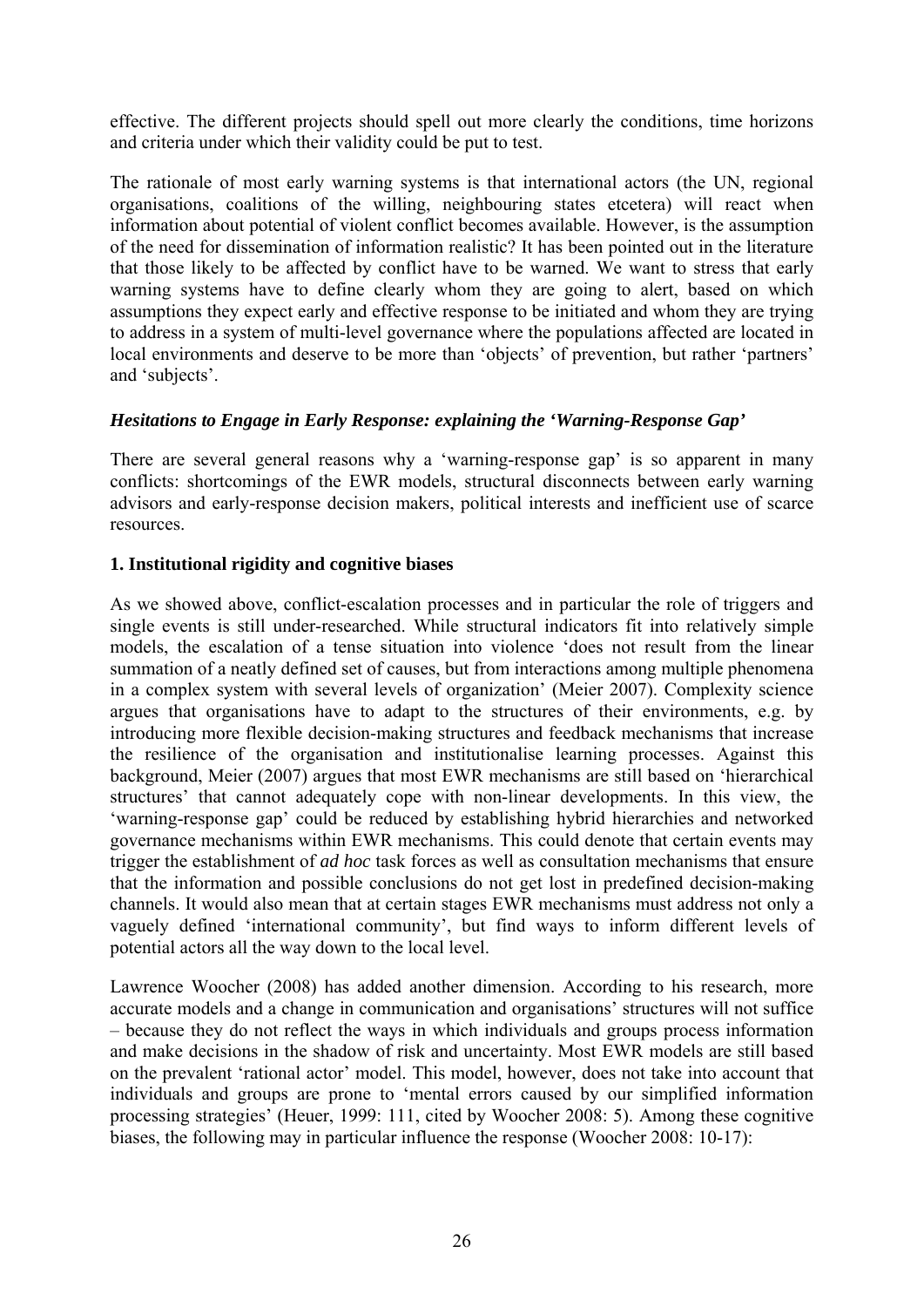- If people face risk, they will tend to refer to existing experiences and patterns ('availability heuristic') and try to relate situations to well-known reference points. This makes it difficult to adequately assess new unforeseen phenomena;
- If an alert is coupled with a lack of available options for early action, the resulting cognitive dissonance (Festinger 1957) may be mitigated by simply adjusting the alert level downwards;
- Human beings tend to assume that causes and effects stem from similar categories. They are thus not prepared to react appropriately towards accidental or unintentional effects;
- Human beings tend to neglect the extent of negative events because 'moral feelings' do not work with numbers. A mass catastrophe may even result in inactiveness (psychic numbing), because the sheer number will negatively influence the 'capacity to experience *affect*, the positive and negative feelings that combine with reasoned analysis to guide our judgments, decisions, and actions' (Slovic 2007).

The arguments above suggest that the effectiveness of EWR systems is affected not only by the quality of alerts but also by institutional factors and 'cognitive biases'. This means institutional learning processes are required and 'de-biasing strategies' must be designed, such as a formulating 'attractive' policy options, e.g. framing them as investments with a high and immediate turnout or as tool to substantially reduce losses (Woocher 2008: 21).

#### **2. The disconnect between early warning advisors and early action decision makers**

Even if an early warning system is accurate and timely it does not automatically lead to timely action. Nathan (2007: 50) convincingly argues that

'[a]bove all, it must be useful to the senior officials who are responsible for making decisions on early action. The system will have scant value if its outputs are not tailored precisely to meet their needs.'

 The various decision makers who deal with governance and human rights abuses, reconstruction programmes, mediation in conflicts, deployment of peacekeepers, planning and implementation of humanitarian and military programmes or preventive diplomacy – all of whom are engaged in peace and security missions – need tailor-made information rather than general reports on the potential emergence of violent conflict. Specific information for each conflict is required. Nathan (2007) identifies four reasons for the disconnect between early warning advisors and early-response decision makers: (1) the different level of seniority (the early warning advisors are often middle-level officials or external academic advisors); (2) the decision makers often prefer to rely on their own sources of information; (3) the decision makers lack of time and their overload with contradictory information; and (4) the confidentiality of some information and their political sensitivity.

#### **3. Political interests**

Our summary of the key features of the five regional organisations described above illustrates how greatly the organisations' approach towards EWR varies. The most obvious difference, of course, is that the three African regional and sub-regional organisations that we analyse have strongly subscribed (at least on paper) to the implementation of EWR mechanisms while ASEAN and ARF have expressly abstained from establishing such an instrument. The PIF is in the beginning of a process that could lead to the establishment of an EWR system.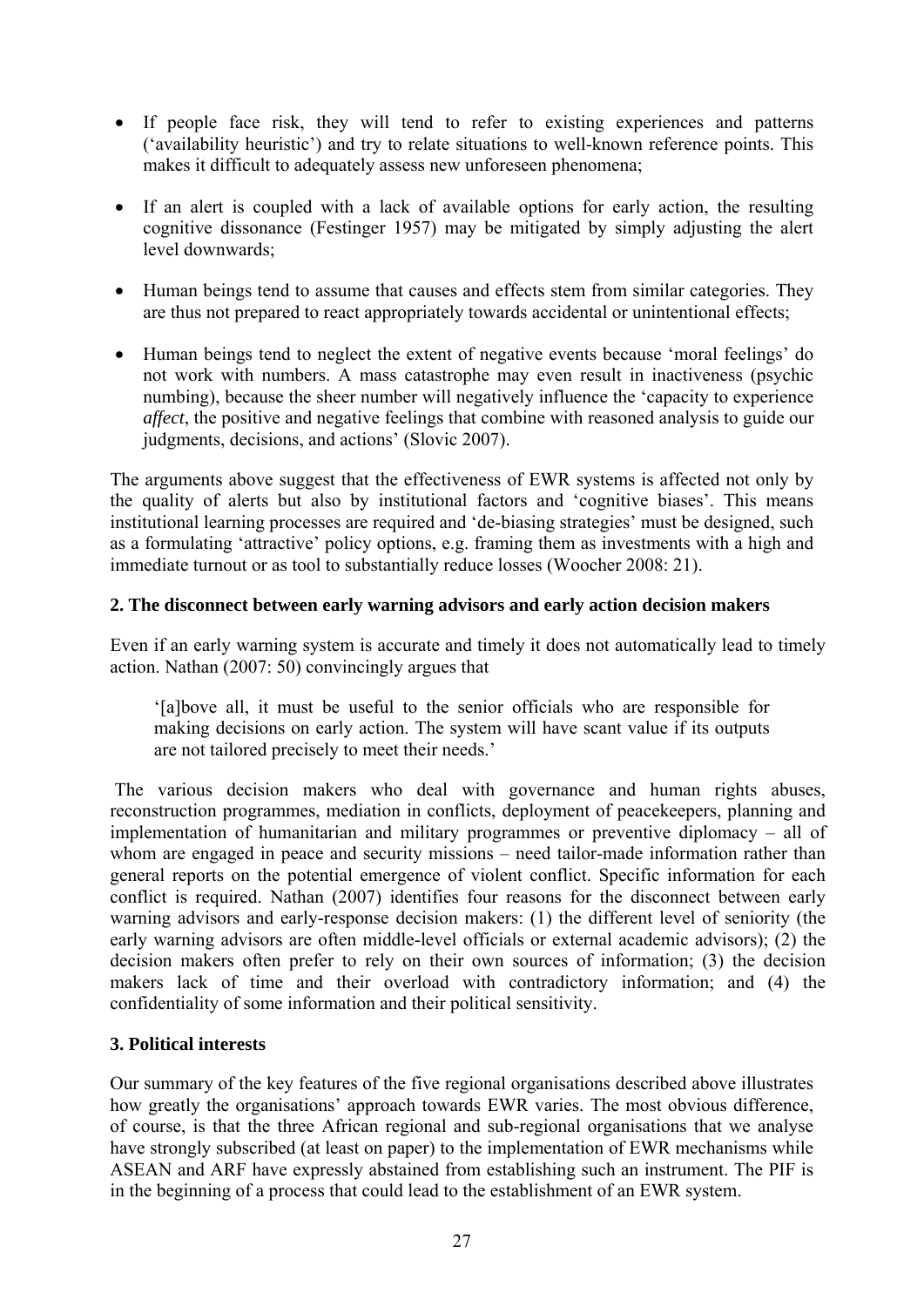Table 2 takes a broader view and summarises the regional and sub-regional conflict management potential, including EWR mechanisms. The mandates, with certain reservations in ASEAN and ARF, of the regional organisations to act on behalf of the promotion of peace are quite clear and specific (AU, ECOWAS, IGAD, PIF). Organs or instruments have been established, military capacities are being build up in the case of the AU, ECOWAS and IGAD. However, they are partly only on paper, particularly in the case of IGAD. There seems to be a glaring lack of adequate non-military capacities to intervene in order to prevent or end conflict.

|  | Table 2: Summary of the regional and sub-regional conflict management potential |  |
|--|---------------------------------------------------------------------------------|--|
|  |                                                                                 |  |

|                                | AU                                                                                                                                                                                              | <b>ECOWAS/</b><br><b>ECOMOG</b>                                                                                                                                                                                  | <b>IGAD</b>                                                                                                         | <b>ASEAN/ARF</b>                                                          | <b>PIF</b>                                                                                |
|--------------------------------|-------------------------------------------------------------------------------------------------------------------------------------------------------------------------------------------------|------------------------------------------------------------------------------------------------------------------------------------------------------------------------------------------------------------------|---------------------------------------------------------------------------------------------------------------------|---------------------------------------------------------------------------|-------------------------------------------------------------------------------------------|
| <b>Mandate</b>                 | Intervention under<br>grave<br>circumstances: (1)<br>war crimes.<br>genocide, crimes<br>against humanity;<br>and $(2)$ upon<br>request of a<br>member state to<br>restore peace and<br>security | Intervention:<br>violent conflict,<br>humanitarian<br>threats,<br>sub-regional<br>destabilisation,<br>serious/massive<br>human rights<br>violations,<br>overthrow of<br>democratically<br>elected<br>governments | Assist member<br>states to<br>maintain peace<br>and security                                                        | Non-intervention,<br>confidence<br>building,<br>preventive<br>diplomacy   | Non-<br>interference;<br>assistance to<br>member states                                   |
| Organs                         | Peace and Security<br>Council                                                                                                                                                                   | Mediation and<br>Security Council                                                                                                                                                                                | No peace<br>organ                                                                                                   | No peace organ                                                            | No peace<br>organ;<br>dialogue<br>forum                                                   |
| <b>Military</b><br>capacities  | Military Staff<br>Committee; five<br>regional brigades                                                                                                                                          | Department of<br>Defense,<br><b>ECOMOG</b>                                                                                                                                                                       | Regional<br>brigade                                                                                                 | None                                                                      | None                                                                                      |
| Non-<br>military<br>capacities | Preventive<br>diplomacy: Panel<br>of the Wise                                                                                                                                                   | Wide spectrum of<br>incentives and<br>sanctions                                                                                                                                                                  | Field monitors,<br>country<br>coordinators,<br>national<br>research<br>institutes,<br><b>IGAD Partners</b><br>Forum | Conflidence-<br>building measures<br>forum and<br>preventive<br>diplomacy | Ministerial<br>action groups;<br>eminent<br>persons<br>group; third<br>party<br>mediation |
| <b>Funding</b>                 | Africa Peace Fund,<br>jointly funded by<br>AU and EU                                                                                                                                            | Funding<br>difficulties for the<br>OMC                                                                                                                                                                           | Rapid<br>Response<br>Fund,<br><b>CERWARN</b> is<br>funded by<br>member states,<br>GTZ and<br><b>USAID</b>           | Member states                                                             | Multilateral<br>and bilateral<br>donors                                                   |
| <b>EWR</b>                     | Continental Early<br>Warning System<br>(CEWS)<br>Type D EWR<br>model                                                                                                                            | Observation and<br>Monitoring Centre<br>(OMC), WANEP<br>and four<br>observation and<br>monitoring zones<br>Type D and E<br>EWR model                                                                             | <b>Conflict Early</b><br>Warning and<br>Response<br>(CEWARN);<br>conflict-EWR<br>units<br>Type B and D<br>EWR model | None                                                                      | Research<br>Programme<br>on Conflicts;<br>no<br>functioning<br><b>EWR</b>                 |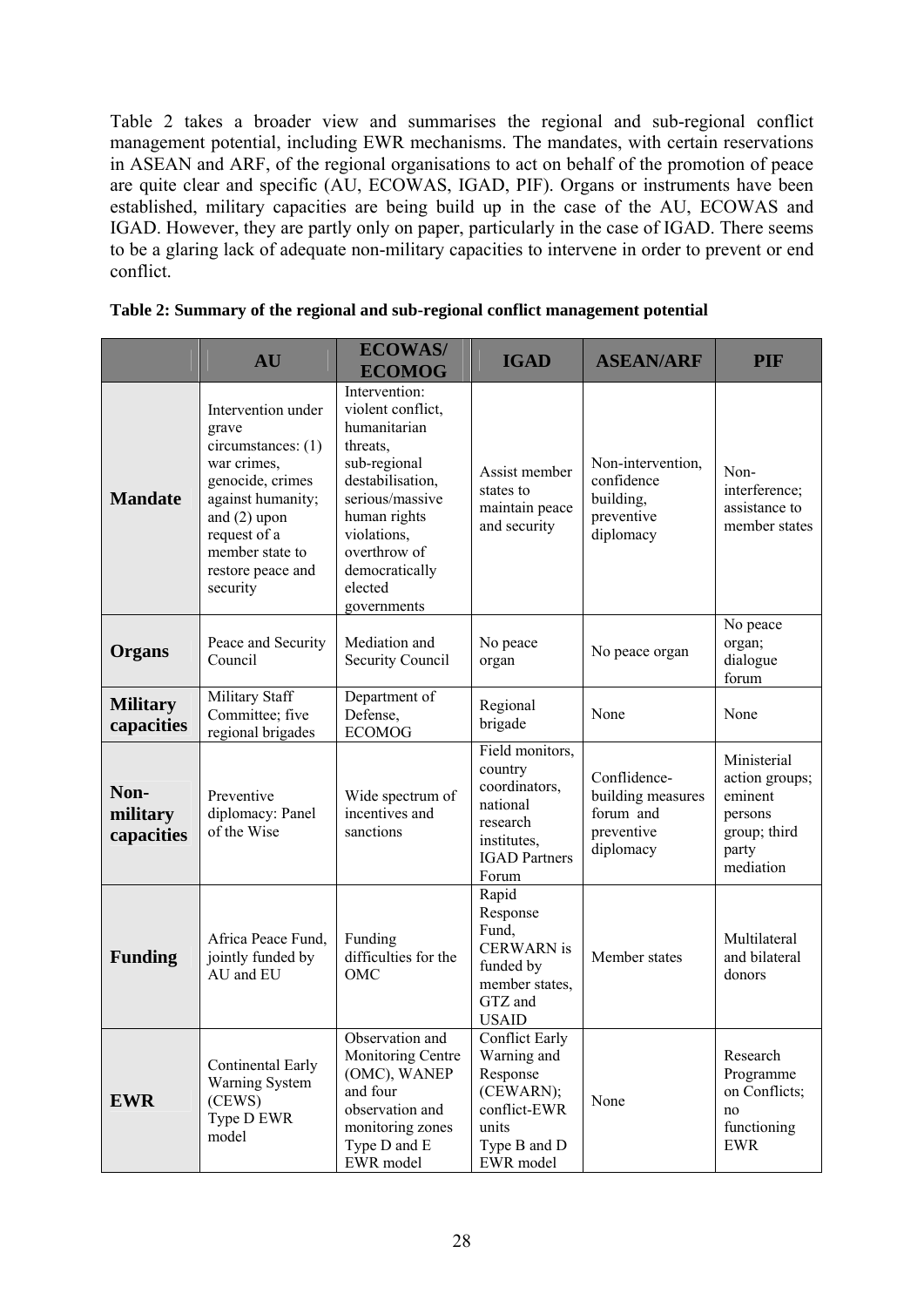The three organisations that have engaged fully in establishing EWR systems, namely the AU, ECOWAS and IGAD, have chosen mixed models, which, however, strongly relate to already existing models with proven academic and practical background.

Two problems are obvious. First, given the vastness of the regions covered by the organisations and the enormous problems in the broadly defined area of peace and security, particularly human security, a large number of staff is needed at the local, national, subregional and regional level to adequately collect data and report on emerging conflicts. However, these staffs are not available in any of the existing systems (CEWS, WARN/WANEP and CEWARN). Capacities are still extremely limited. Secondly, Souaré (2007: 106) has pointed at ECOWAS member states' deficiencies in governance:

'[…] it is not clear whether these zonal bureaux [of the ECOWAS EWR system] will be able to achieve their intended goals under the current regime of observation and monitoring systems. It is unlikely that civil servants loyal to an undemocratic regime will be able to effectively monitor and report human rights situations, press freedom and civil–military relations in their country or its allies.'

This quotation points to a fundamental problem that is not unique to West Africa. Usually, governments are quite aware of acute or emerging major conflicts. Often they themselves are the cause of this conflict. Sophisticated early warning indicators are not needed to warn about such conflicts. However, governments are usually not interested in the fact that their abuses of civil rights and the violation of human rights are documented or acted upon. Thus, despite mandating secretariats of regional organisations, this might only be lip service. In practice, certain governments make sure that the relevant regional bodies remain weak in early warning, thereby preventing early response.

We described above that regional organisations do have a strong interest in prevention and deescalation of conflict in the region. But the methods used to achieve this vary. ASEAN and ARF have chosen a consultative and consensus-based approach that avoids bringing mutually exclusive positions on conflict-mediating mechanism among members into the public space. This has led to inactivity in solving regional conflicts but at the same time to a gradual development of regionalism.

IGAD, in contrast, although also a region compromised by conflicts, has chosen a different approach. Due to the political and security situation IGAD was not in a position to develop a functioning and effective region-wide EWR concept. As a compromise, IGAD presently restricts its fully developed indicator and report-based EWR to two pilot areas, both involving cross-border local level conflicts. This political compromise has both costs and benefits. Certainly, the declared intention of the EWR system of predicting violent conflict cannot be met. This would require a region-wide approach. Thus, numerous conflicts and tensions with a potential to turn into violent conflict remain unobserved and unreported by the official IGAD CEWARN system. However, the concentration on two local cross-border conflicts has the advantage of collecting the relevant information at the local level. Thus, the strong criticism against many EWR models, of largely ignoring the strength of the local space in mediating conflict, is of less relevance in the case of IGAD's two pilot projects.

#### **4. Inefficient allocation and use of resources**

Our analysis has shown that the field of EWR is characterised by a striking duplication and overlap of data collection in numerous different models. In particular, we have witnessed an 'inflation' of relatively closely related capacity and risk-assessment models within the last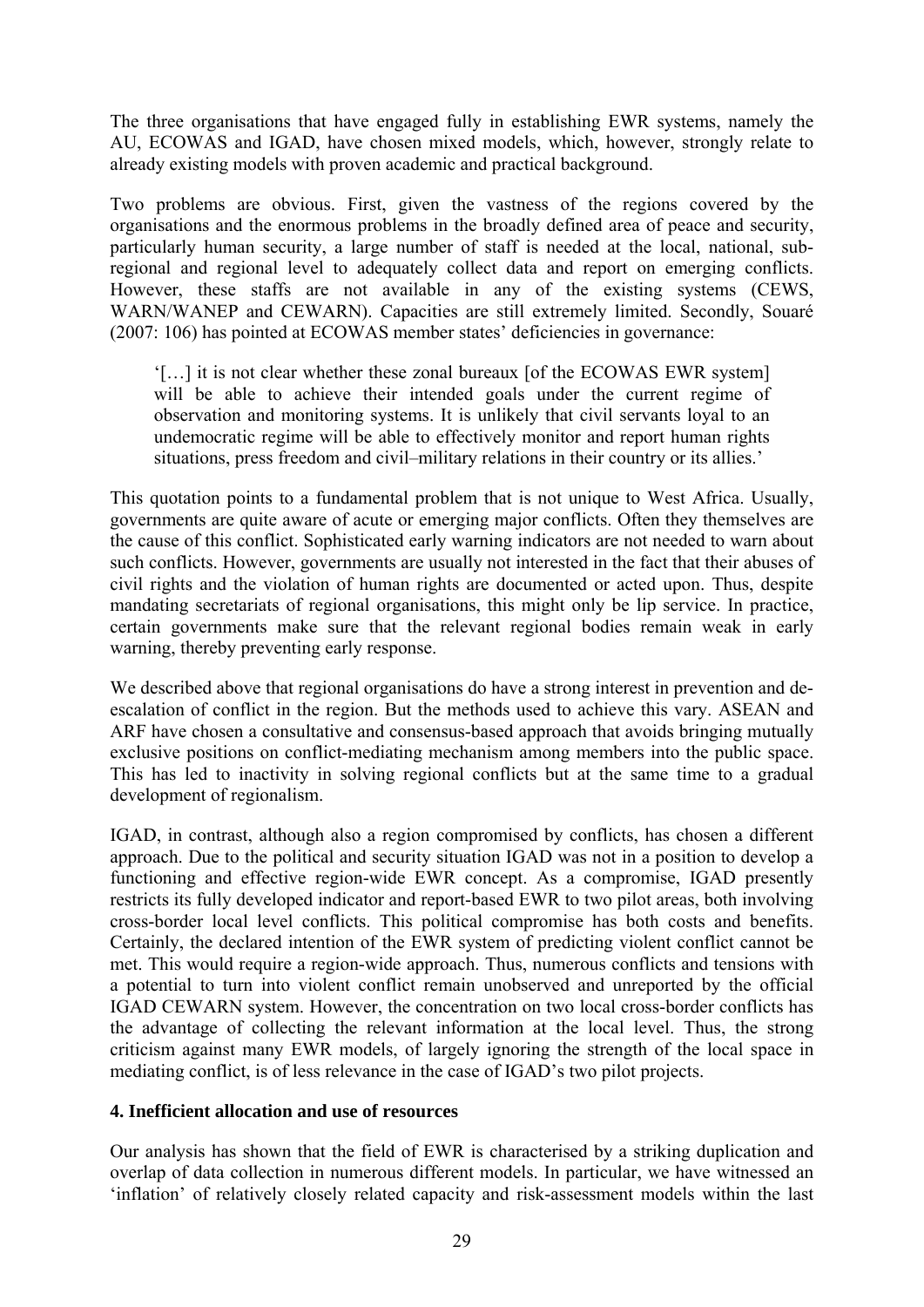few years – be it in the more academic context of ratings and performance rankings or among agencies with an interest in concrete risk analysis for their field work and/or early response. At the same time, there is a remarkable gap – not only between warning and response, but also between the high ambitions and far-reaching goals of EWR projects and the status of their actual implementation. This gap is not least mirrored in the relatively poorly developed early warning systems of the AU and ECOWAS that obviously need more than time to fully materialise. Besides political and bureaucratic hurdles, a major factor could be the predominance of institutional logics of international organisations that prefer the establishment of their 'own' systems – even though that leads to the misallocation of human and financial resources and to the high transaction costs that result from complicated coordination procedures.

Instead, the focus could be on the consolidation of advanced models, the intensified sharing of data collections (despite academic competition and political barriers) and the public provision of relevant information. This would not only increase efficiency in the field, but would also broaden the scope of user groups of early warning systems and would enable advocates of early warning to inform in due course the people affected. Advanced predictive models, as currently developed by the PITF, should become accessible to the public or at least available to relevant organisations. Newly established or planned EWR systems could thus make use of existing systems instead of reinventing the wheel. This would enable the allocation of scarce resources to: a) the event-based and actor-oriented analysis of escalation processes and the development of scenarios and alternative response strategies that take into account possible cognitive biases; and b) monitoring the local space that has so far been mainly neglected by the larger research projects.

Taking this fact into account, research grants in the field of EWR should set a priority on the consolidation of existing models and findings with a focus on transparency, availability and connectivity towards regional and local EWRS. At the same time, development assistance to regional organisations should refrain from investing in the establishment of completely new systems and instead encourage their partners in crisis regions to capitalise on existing information pools, networking and cooperative learning. Thus the monitoring and assessment of local events and the policy-oriented formulation of scenarios and plausible as well as feasible response strategies could become the core task of regional EWR mechanisms.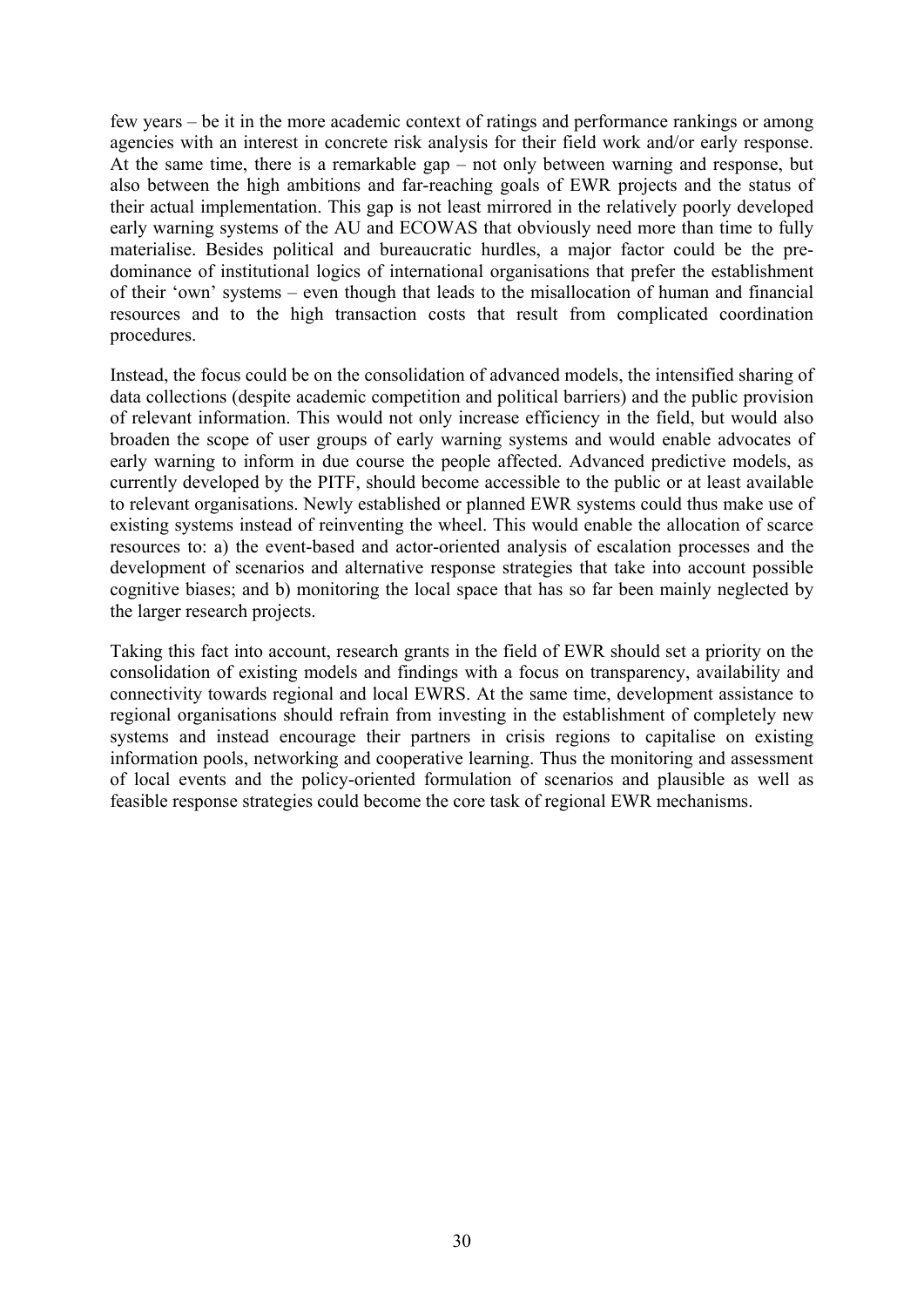#### **Appendix 1 – Early Warning and Response with regard to Violent Conflict and State Fragility: An Overview on Models, Tools and Mechanisms**

*Sources: Nyheim 2008, Marshall 2008 (CPA), Barton and von Hippel 2008 (CSIS); own research and compilation* 

| <b>ACAD</b> | Academic                                    |
|-------------|---------------------------------------------|
| GOV         | Governmental                                |
| <b>IGO</b>  | International Governmental Organisation     |
| <b>INGO</b> | International Non-governmental Organisation |
| NGO         | Non-governmental Organisation               |
| <b>PRIV</b> | Private Organisation                        |

| <b>Institution / Lead Researchers</b>                                            | a.             | <b>Name of the Model</b>                          |
|----------------------------------------------------------------------------------|----------------|---------------------------------------------------|
| Classification (ACAD, GOV, IGO, INGO,                                            | b.             | <b>URL Link</b>                                   |
| NGO, PRIV)                                                                       | c.             | Major publications (e.g. Fearon/Laitin 2003)      |
| A. Conditional and Causal Factor Models (with predictive qualities/implications) |                |                                                   |
| Minorities at Risk Project, Center for                                           | a.             | Ethnic rebellion model                            |
| <b>International Development and Conflict</b>                                    | $\mathbf{b}$ . | http://www.cidcm.umd.edu/mar/                     |
| Management (CIDCM) / Ted R. Gurr                                                 | $c_{\cdot}$    | Adelmann 1998; Ahmed and Kassinis 1998;           |
| <b>ACAD</b>                                                                      |                | Brecke 1998; Onishi 1998                          |
| Political Instability Task Force <sup>5</sup> (PITF),                            | a.             | Internal Wars and Failures of Governance 1955-    |
| Center for Global Policy / Monty G.                                              |                | 2006                                              |
| Marshall                                                                         | $b_{-}$        | http://globalpolicy.gmu.edu/pitf/                 |
| <b>ACAD</b>                                                                      | $c_{\cdot}$    | Esty et al. 1998; Bates et al. 2003; Goldstone et |
|                                                                                  |                | al. 2000                                          |
| Stanford University / James D. Fearon and                                        | a.             | Civil War Model Horizontal Inequalities           |
| David Laitin                                                                     | $\mathbf{b}$ . | http://www.stanford.edu/group/ethnic/             |
| <b>ACAD</b>                                                                      | $\mathbf{c}$ . | Fearon and Laitin 2003                            |
| World Bank Development Research Group                                            | a.             | Greed model of rebellion (opportunity structures) |
| and Oxford University / Paul Collier and                                         | $\mathbf{b}$ . | http://econ.worldbank.org/programs/conflict       |
| Anke Hoeffler                                                                    | $\mathbf{c}$ . | Collier and Hoeffler 1998, 2001, 2002, 2004       |
| ACAD, IGO                                                                        |                |                                                   |
| Yale University / Nicholas Sambanis                                              | a.             | Explanation of Ethnic Civil War                   |
| <b>ACAD</b>                                                                      | $\mathbf{b}$ . | http://pantheon.yale.edu/~ns237/                  |
|                                                                                  | $\mathbf{c}$ . | Elbadawi and Sambanis 2000; Sambanis 1999;        |
|                                                                                  |                | Sambanis 2004                                     |
| <b>B. Predictive Models</b>                                                      |                |                                                   |
| Political Instability Task Force, Center for                                     | a.             | PITF global model                                 |
| Global Policy / Monty G. Marshall                                                |                | PITF African Instability model                    |
| <b>ACAD</b>                                                                      | b.             | http://globalpolicy.gmu.edu/pitf/pitfp5.htm       |
|                                                                                  | $\mathbf{c}$ . | Goldstone et al. 2005                             |
| Political Instability Task Force, Center for                                     | a.             | PITF Muslim countries model                       |
| Global Policy / Monty G. Marshall                                                |                | PITF ethnic war model                             |
| <b>ACAD</b>                                                                      | $b_{\cdot}$    | http://globalpolicy.gmu.edu/pitf/pitfp5.htm       |
|                                                                                  | $c_{-}$        | Gurr, Woodward and Marshall 2005                  |
| Political Instability Task Force, Center for                                     | a.             | PITF autocratic and democratic transition models  |
| Global Policy / Monty G. Marshall                                                | b.             | http://globalpolicy.gmu.edu/pitf/pitfp5.htm       |
| <b>ACAD</b>                                                                      | $\mathbf{c}$ . | Ulfelder and Lustig 2005                          |
| Political Instability Task Force, Center for                                     | a.             | PITF genocide-politicide model                    |
| Global Policy / Monty G. Marshall                                                | b.             | http://globalpolicy.gmu.edu/genocide/             |
| <b>ACAD</b>                                                                      | c.             | <b>Harff 2003</b>                                 |
|                                                                                  | d.             |                                                   |

<sup>&</sup>lt;sup>5</sup> The Political Instability Task Force (PITF) was formerly known as State Failure Task Force.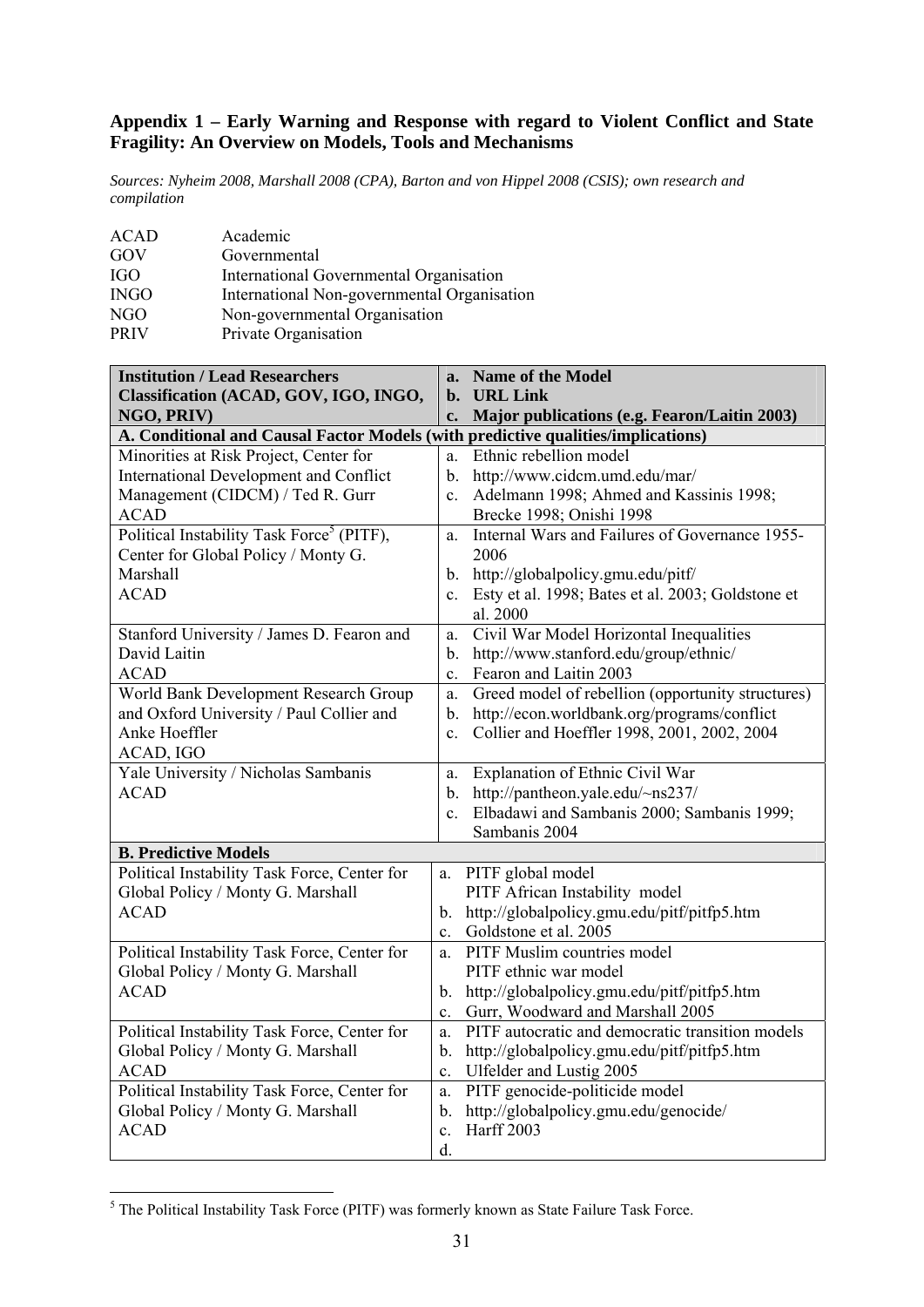| United States Army Center for Army<br>Analysis (CAA) Fort Belvoir Virginia /<br>Sean O'Brien | a.<br>$\mathbf{b}$ . | Analyzing complex threats for operations and<br>readiness (ACTOR)<br>http://www.dtic.mil/srch/doc?collection=t2&id=A |
|----------------------------------------------------------------------------------------------|----------------------|----------------------------------------------------------------------------------------------------------------------|
| GOV                                                                                          |                      | DA399370<br>c. O'Brien 2001                                                                                          |
| C. Risk and Capacity Assessments (Rankings and Performance Ratings)                          |                      |                                                                                                                      |
| Center for International Development and                                                     | a.                   | Peace and Conflict Ledger                                                                                            |
| Conflict Managment/ Center for Systemic                                                      | b.                   | http://www.cidcm.umd.edu/pc/chapter02/                                                                               |
| Peace, University of Maryland / Monty<br>Marshall and Ted R. Gurr                            | $\mathbf{c}$ .       | Hewitt, Wilkenfeld and Gurr 2008                                                                                     |
| <b>ACAD</b>                                                                                  |                      |                                                                                                                      |
| Center for Systemic Peace, George Mason                                                      | a.                   | <b>State Fragility Index</b>                                                                                         |
| University, USA / Jack Goldstone and                                                         |                      | Global Report                                                                                                        |
| Monty Marshall                                                                               | b.                   | http://www.systemicpeace.org/                                                                                        |
| <b>ACAD</b>                                                                                  | c.                   | Marshall and Cole 2008                                                                                               |
| Department for International Development                                                     | a.                   | <b>Conducting Conflict Assessments</b>                                                                               |
| (DFID), UK                                                                                   | b.                   | http://www.dfid.gov.uk/Pubs/files/conflictassessm                                                                    |
| GOV                                                                                          |                      | entguidance.pdf<br>Goodhand, Vaux and Walker 2002                                                                    |
| Department for International Development                                                     | $\mathbf{c}$ .<br>a. | <b>Country Governance Analysis</b>                                                                                   |
| (DFID), UK                                                                                   | b.                   | http://www.dfid.gov.uk/Pubs/files/how-to-cga.pdf                                                                     |
| GOV                                                                                          | $\mathbf{c}$ .       | <b>DFID 2008</b>                                                                                                     |
| European Union                                                                               | a.                   | EC Checklist for Root Causes of Conflict                                                                             |
| GOV, IGO                                                                                     | b.                   | http://ec.europa.eu/external relations/cfsp/cpcm/cp                                                                  |
|                                                                                              |                      | .htm                                                                                                                 |
|                                                                                              | C <sub>1</sub>       | European Commission 2006                                                                                             |
| German Federal Ministry for Economic Co-                                                     | a.                   | Assessment of Governance Level and Trend in the                                                                      |
| operation and Development (BMZ),<br>Germany / Eduard Westreicher                             |                      | Development Orientation of Governments<br>Public: Development-Oriented Transformation in                             |
| GOV                                                                                          |                      | Conditions of Fragile Statehood and poor                                                                             |
|                                                                                              |                      | Government Performance                                                                                               |
|                                                                                              | $\mathbf{b}$ .       | http://www.bmz.de/en/service/infothek/fach/konze                                                                     |
|                                                                                              |                      | pte/konzept153.pdf                                                                                                   |
|                                                                                              | $\mathbf{c}$ .       | <b>BMZ 2007</b>                                                                                                      |
| Sector Project Crisis Prevention and<br><b>Conflict Transformation, Deutsche</b>             | a.                   | Conflict Analysis for Project Planning and                                                                           |
| Gesellschaft für Technische                                                                  | $b_{\cdot}$          | Management<br>http://www.gtz.de/en/themen/uebergreifende-                                                            |
| Zusammenarbeit (GTZ) / Uwe Kievelitz,                                                        |                      | themen/krisenpraevention/4091.htm                                                                                    |
| Katharina Hübner-Schmidt and Nina Scherg                                                     | $c_{\cdot}$          | Leonhardt 2001                                                                                                       |
| GOV                                                                                          |                      |                                                                                                                      |
| The Brookings Institution / Susan E. Rice                                                    | a.                   | Index of State Weakness in the Developing World                                                                      |
| and Stewart Patrick                                                                          | b.                   | http://www.brookings.edu/reports/2008/02 weak                                                                        |
| ACAD, NGO                                                                                    |                      | states index.aspx                                                                                                    |
| The Fund for Peace and Foreign Policy                                                        | $\mathbf{c}$ .<br>d. | Rice and Patrick 2008<br>Failed States Index, based on the Conflict                                                  |
| ACAD, NGO                                                                                    |                      | Assessment System Tool (CAST)                                                                                        |
|                                                                                              | e.                   | http://www.fundforpeace.org/web/index.php?optio                                                                      |
|                                                                                              |                      | n=com content&task=view&id=99&Itemid=140                                                                             |
|                                                                                              | f.                   | Fund for Peace 2008                                                                                                  |
| United States Agency for International                                                       | a.                   | Conflict Risk Analysis and Vulnerability Analysis                                                                    |
| Development, Tulane University / Stanley                                                     | $\mathbf{b}$ .       | http://www.certi.org/themes/conflict RA VA.htm                                                                       |
| Samarasinghe<br>GOV, ACAD                                                                    | c.                   | Samarasinghe, Donaldson and McGinn 1999                                                                              |
|                                                                                              |                      |                                                                                                                      |
|                                                                                              |                      |                                                                                                                      |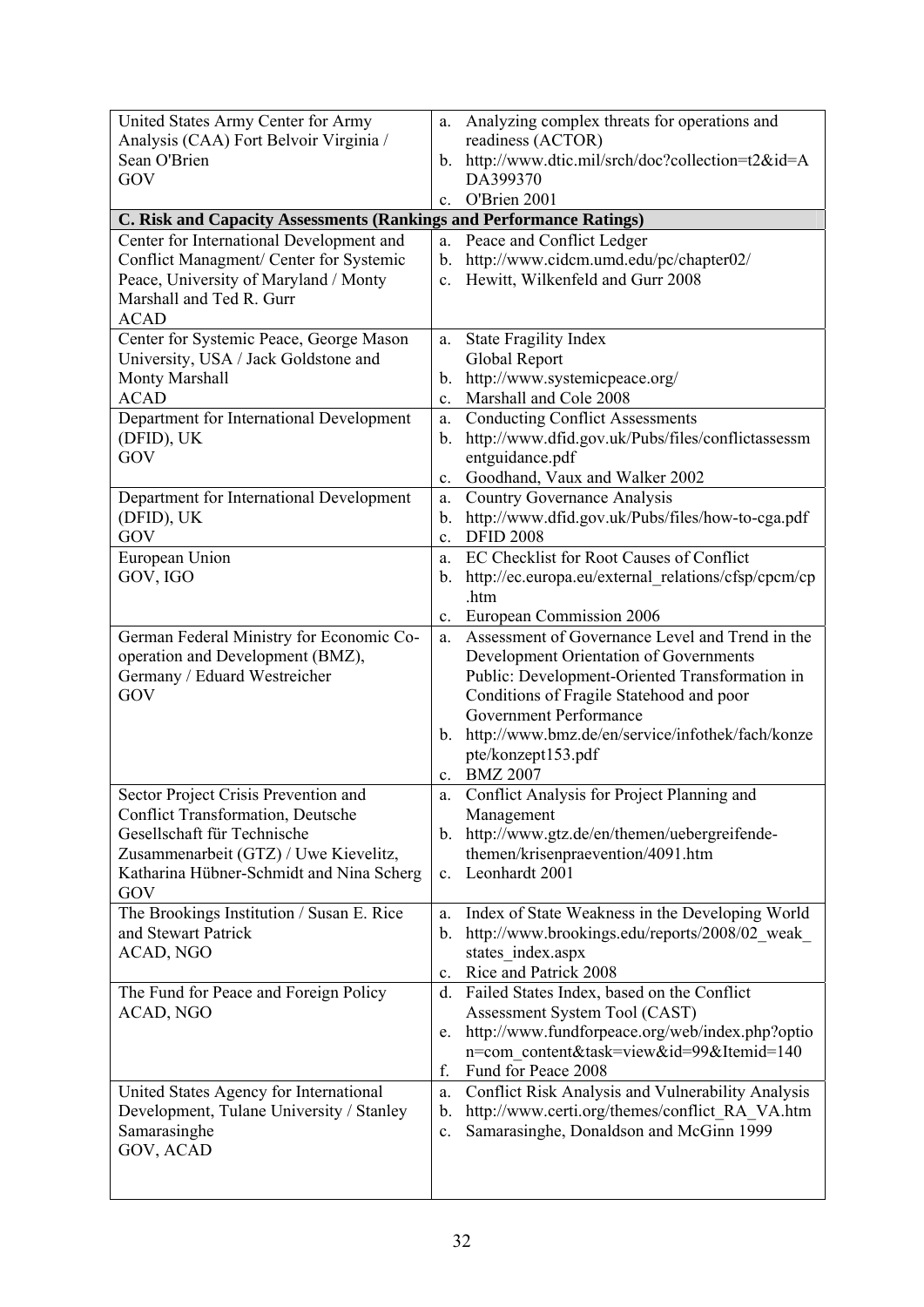| Vision of Humanity / Steve Killelea                                             | The Global Peace Index<br>a.                                  |
|---------------------------------------------------------------------------------|---------------------------------------------------------------|
| ACAD, NGO                                                                       | http://www.visionofhumanity.org/gpi/home.php<br>b.            |
|                                                                                 | Institute for Economics & Peace 2008<br>$\mathbf{c}$ .        |
| World Bank / Shonali Sardesai and Per                                           | Conflict Analysis Framework (CAF)<br>a.                       |
| Wam                                                                             | http://go.worldbank.org/3QZPKY2XU0<br>b.                      |
| IO                                                                              | World Bank 2002<br>$c_{\cdot}$                                |
| D. Risk and Capacity Assessments with Early Response Component (event analysis) |                                                               |
| African Union (AU)                                                              | Continental Early Warning System (CEWS)<br>a.                 |
| <b>IGO</b>                                                                      | b. http://www.africa-                                         |
|                                                                                 | union.org/root/AU/AUC/Departments/PSC/PSC/                    |
|                                                                                 | African Union Commission 2008; Cilliers 2005<br>$c_{\cdot}$   |
| Carleton University, Canadian Government                                        | Country Indicators for Foreign Policy (CIFP)<br>d.            |
| / Gerald Cosette                                                                | http://www.carleton.ca/cifp/<br>e.                            |
| ACAD, GOV                                                                       | f.<br>Country Indicators for Foreign Policy 2008              |
| CEEAC (IGO)                                                                     | Mechanisme d'Alerte Rapide pour l'Afrique<br>a.               |
|                                                                                 | Centrale (MARAC)                                              |
|                                                                                 | b. http://www.delcaf.ec.europa.eu/fr/ue et afrique c          |
|                                                                                 | entrale/documents/DSC PIR 2003 2007.pdf                       |
| Clingendael Institute (Netherlands),                                            | Conflict and Policy Assessment Framework<br>a.                |
| Netherlands Ministry of Foreign Affairs /                                       | The Stability Assessment Framework                            |
| Luc van de Goor                                                                 | b. http://www.clingendael.nl/cscp/                            |
| ACAD, GOV                                                                       | van de Goor and Verstegen 2000; Verstegen, van<br>$c_{\cdot}$ |
|                                                                                 | de Goor and de Zeeuw 2005                                     |
| Department for International Development                                        | Scenario and Contingency Planning for Fragile<br>a.           |
| (DFID), UK                                                                      | <b>States</b>                                                 |
| GOV                                                                             | http://www.dfid.gov.uk/pubs/files/departmental-<br>$b_{-}$    |
|                                                                                 | report/2008/Chapter8.pdf                                      |
| <b>ECOWAS</b>                                                                   | <b>ECOWAS Early Warning and Early Response</b><br>a.          |
| <b>IGO</b>                                                                      | Network (ECOWARN)                                             |
|                                                                                 | b. http://ecowarn.org/                                        |
| European Commission / SWP / others                                              | a. Conflict Prevention Network (CPN)                          |
| IGO, ACAD                                                                       |                                                               |
| Forum on Early Warning and Early                                                | Conflict Analysis and Response Definition<br>a.               |
| Response (FEWER), UK                                                            | http://www.fewer-international.org/index.html<br>$b_{\cdot}$  |
| <b>INGO</b>                                                                     | FEWER (1999); FEWER (2003)<br>$\mathbf{c}$ .                  |
| FEWER-Africa (Kenya): Ituri Watch                                               | Early Warning and Early Response<br>a.                        |
| (Democratic Republic of Congo)                                                  | b. http://www.fewer-                                          |
| <b>INGO</b>                                                                     | international.org/pages/africa/projects 14.html               |
|                                                                                 | FEWER (1999); FEWER (2003); Nobleza/Nyheim<br>$c_{\cdot}$     |
|                                                                                 | (2000)                                                        |
| FEWER-Eurasia (Russia): FEWER-Eurasia                                           | Early Warning and Early Response<br>a.                        |
| Network                                                                         | http://www.fewer-<br>$b_{-}$                                  |
| <b>INGO</b>                                                                     | international.org/pages/eurasia/index.html                    |
|                                                                                 | FEWER (1999); FEWER (2003)<br>$\mathbf{c}$ .                  |
| German Federal Ministry for Economic                                            | Spelten Model<br>a.                                           |
| Cooperation and Development (BMZ),                                              | An Indicator Model for Use as an Additional                   |
| German Institute of Global and Area                                             | Instrument for Planning and Analysis in                       |
| Studies, Hamburg (GIGA) and Institute for                                       | Development Co-operation (1998)                               |
| Development and Peace, Duisburg (INEF) /                                        | http://www.idrc.ca/uploads/user-<br>b.                        |
| Angelika Spelten                                                                | S/10596649641conflict-sensitivedevelop.pdf                    |
| GOV, ACAD                                                                       | Gaigals and Leonhard 2001: 62<br>c.                           |
| Intergovernmental Authority on                                                  | Conflict Early Warning and Response Mechanism<br>a.           |
| Development (IGAD)                                                              | (CEWARN)                                                      |
| <b>IGO</b>                                                                      | http://www.cewarn.org/<br>$b_{\cdot}$                         |
|                                                                                 | <b>IGAD 2002</b><br>$c_{-}$                                   |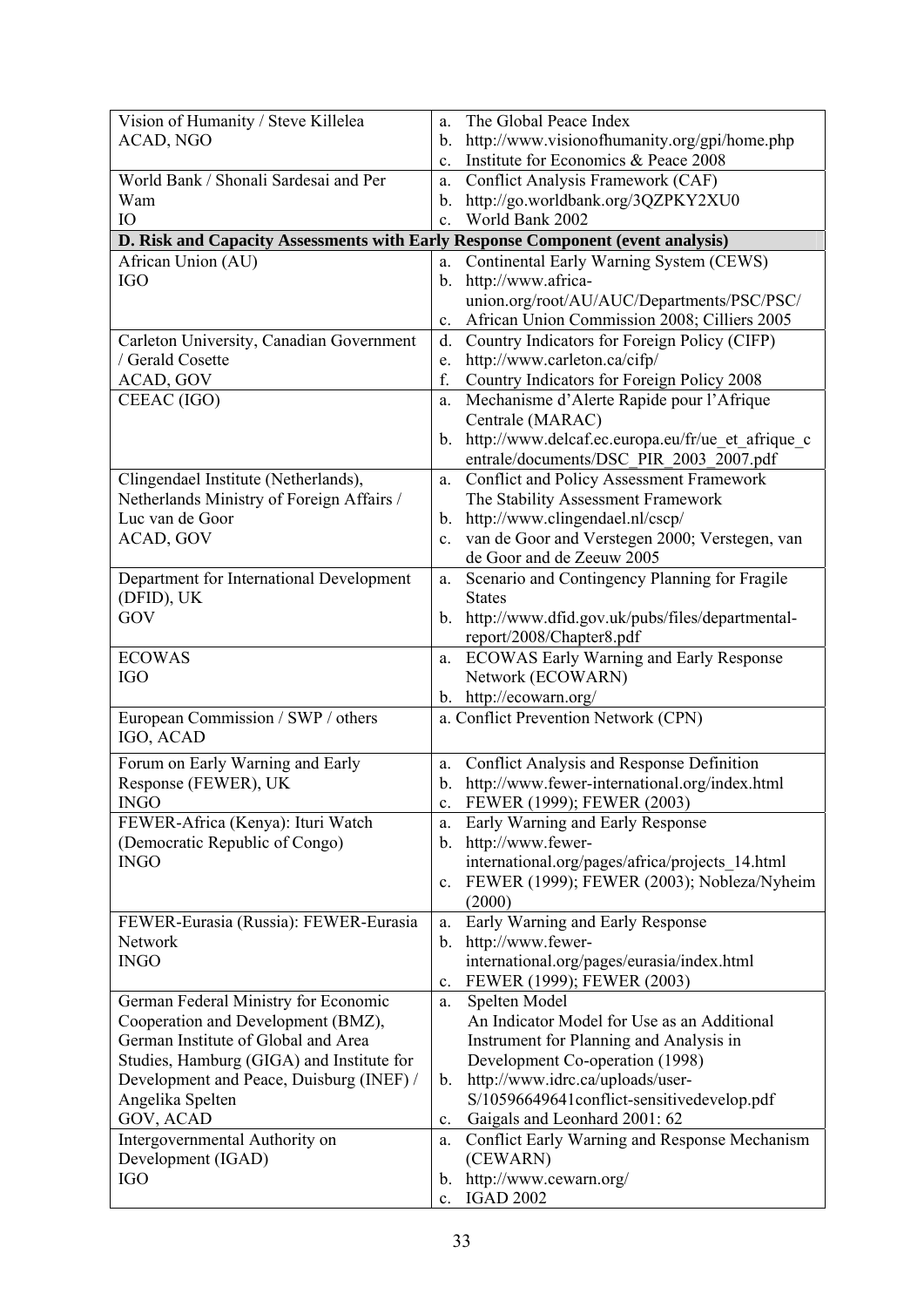| SwissPeace, Virtual Research Associates,<br><b>VRA Knowledge Manager</b>         | Early Recognition and Analysis of Tensions<br>a.<br>(FAST)                                           |
|----------------------------------------------------------------------------------|------------------------------------------------------------------------------------------------------|
| NGO, ACAD                                                                        | b. http://www.swisspeace.org/fast/                                                                   |
| United Nations Development Programme                                             | Swisspeace 2006<br>$c_{\cdot}$<br>Conflict-Related Development Analysis (CDA)<br>a.                  |
| (UNDP), Bureau for Crisis Prevention and                                         | http://www.undp.org/cpr/<br>$\mathbf{b}$ .                                                           |
| Recovery                                                                         | <b>UNDP 2003</b><br>$\mathbf{c}$ .                                                                   |
| <b>IGO</b>                                                                       |                                                                                                      |
| <b>United Nations Development Programme</b>                                      | Regional Early Warning System for Southeastern<br>a.                                                 |
| (UNDP)                                                                           | Europe (REWS-SEE)                                                                                    |
| <b>IGO</b>                                                                       | b. http://earlywarning.undp.sk/                                                                      |
|                                                                                  | http://www.ks.undp.org/                                                                              |
|                                                                                  | UNDP SEE 2006<br>$\mathbf{c}$ .                                                                      |
| United Nations Development Programme                                             | Country-level early warning systems in Ghana,<br>a.                                                  |
| (UNDP)                                                                           | Kenya, Ukraine (Crimea), Bolivia (PAPEP),                                                            |
| <b>IGO</b>                                                                       | Balkans, Kyrgyzstan                                                                                  |
| United States Agency for International<br>Development (USAID) / Bureau for       | i. Conflict Assessment Framework (2004)<br>a.<br>ii. Conflict and Fragility Alert,. Consultation and |
| Democracy, Conflict, and Humanitarian                                            | Tracking System (C/FACTS) (2005) / Fragile                                                           |
| Assistance/Office of Conflict Management                                         | States Indicators (2006)                                                                             |
| and Mitigation (DCHA/CMM) (GOV)                                                  | 111.                                                                                                 |
|                                                                                  | b. i. USAID $(2004)$                                                                                 |
|                                                                                  | ii. ARD (2005) Nathan Associates Inc. (2006)                                                         |
| United States Agency for International                                           | Tactical Conflict Assessment Framework (2006)<br>a.                                                  |
| Development (USAID) / Military Affairs                                           | http://www.usaid.gov/our work/<br>$\mathbf{b}$ .                                                     |
|                                                                                  | global_partnerships/ma/tcaf.html                                                                     |
| West Africa Network for Peace-building                                           | Early Warning and Response Network (WARN)<br>a.                                                      |
| (WANEP)                                                                          | b. http://www.wanep.org/aboutwanep.htm                                                               |
| E. Crisis Watch Lists based on Investigative Case Study Research or Intelligence |                                                                                                      |
| <b>Business Environment Risk Intelligence</b>                                    | Historical Research Ratings Package (HRRP),<br>a.                                                    |
| S.A. (BERI) / Bruno Hake                                                         | b. http://www.beri.com/hrrp.asp                                                                      |
| <b>PRIV</b>                                                                      | Barton and von Hippel 2008; BERI 2006<br>$c_{\cdot}$                                                 |
|                                                                                  |                                                                                                      |
| Control Risks Group (CRG)                                                        | Ratings, Control Risks<br>a.                                                                         |
| <b>PRIV</b>                                                                      | http://www.crg.com/Default.aspx?page=0<br>b.                                                         |
|                                                                                  | Barton and von Hippel 2008; Markwick 2001: 367<br>c.<br><b>Country Risk Service (CRS)</b>            |
| Economist Intelligence Unit (EIU) / John<br>Bowler                               | a.<br>http://www.eiu.com/site info.asp?info name=ps c<br>$\mathbf{b}$ .                              |
| <b>PRIV</b>                                                                      | ountry risk service&entry1=psNav                                                                     |
|                                                                                  | Barton and von Hippel 2008; Howell 2001: 367<br>$c_{\cdot}$                                          |
| IHS Energy Group /Jerre L. Stead                                                 | Political Risk Ratings and Rankings Index<br>a.                                                      |
| <b>PRIV</b>                                                                      | http://energy.ihs.com/Products/Peps/ratingsandran<br>$b_{\cdot}$                                     |
|                                                                                  | kings.htm                                                                                            |
|                                                                                  | c. Barton and von Hippel 2008; Hallmark and                                                          |
|                                                                                  | Whited 2001                                                                                          |
| International Crisis Group, Belgium                                              | Crisis Watch<br>a.                                                                                   |
| <b>PRIV</b>                                                                      | b. http://www.crisisgroup.org/home/index.cfm?id=12<br>$00&1=1$                                       |
| <b>International Risk Approach</b>                                               | <b>International Risk</b><br>a.                                                                      |
| <b>PRIV</b>                                                                      | http://www.intlrisk.com/pdf/factsheets/pbras-<br>b.                                                  |
|                                                                                  |                                                                                                      |
|                                                                                  |                                                                                                      |
| PRS Group                                                                        | eng.pdf<br>International Country Risk Guide (ICRG)<br>a.                                             |
| <b>PRIV</b>                                                                      | http://www.prsgroup.com/icrg/riskdata.html<br>b.<br>Barton and von Hippel 2008; Howell 2001          |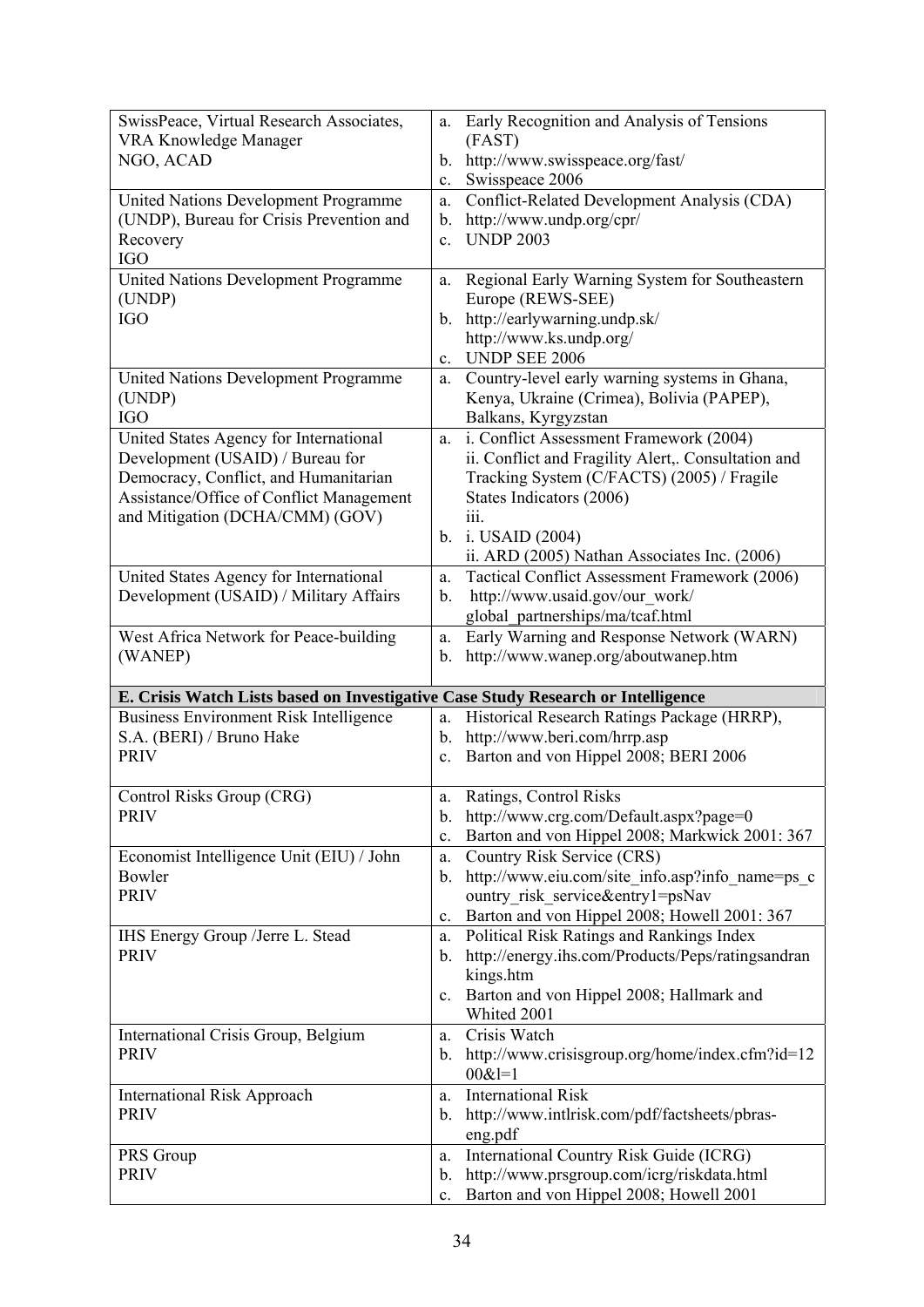| STRATFOR.Com                       | a.          | Commercial geopolitical intelligence service,   |
|------------------------------------|-------------|-------------------------------------------------|
| <b>PRIV</b>                        |             | providing:                                      |
|                                    |             | * Situational Awareness                         |
|                                    |             | * Analysis                                      |
|                                    |             | * Forecasts                                     |
|                                    | $b_{\cdot}$ | http://www.stratfor.com/                        |
| United States Government, National | a.          | <b>Instability Watch List</b>                   |
| Intelligence Council (NIC)         |             | National Intelligence Estimates (NIE)           |
| GOV                                | $b_{1}$     | http://www.dni.gov/nic/NIC specialproducts.html |
|                                    |             |                                                 |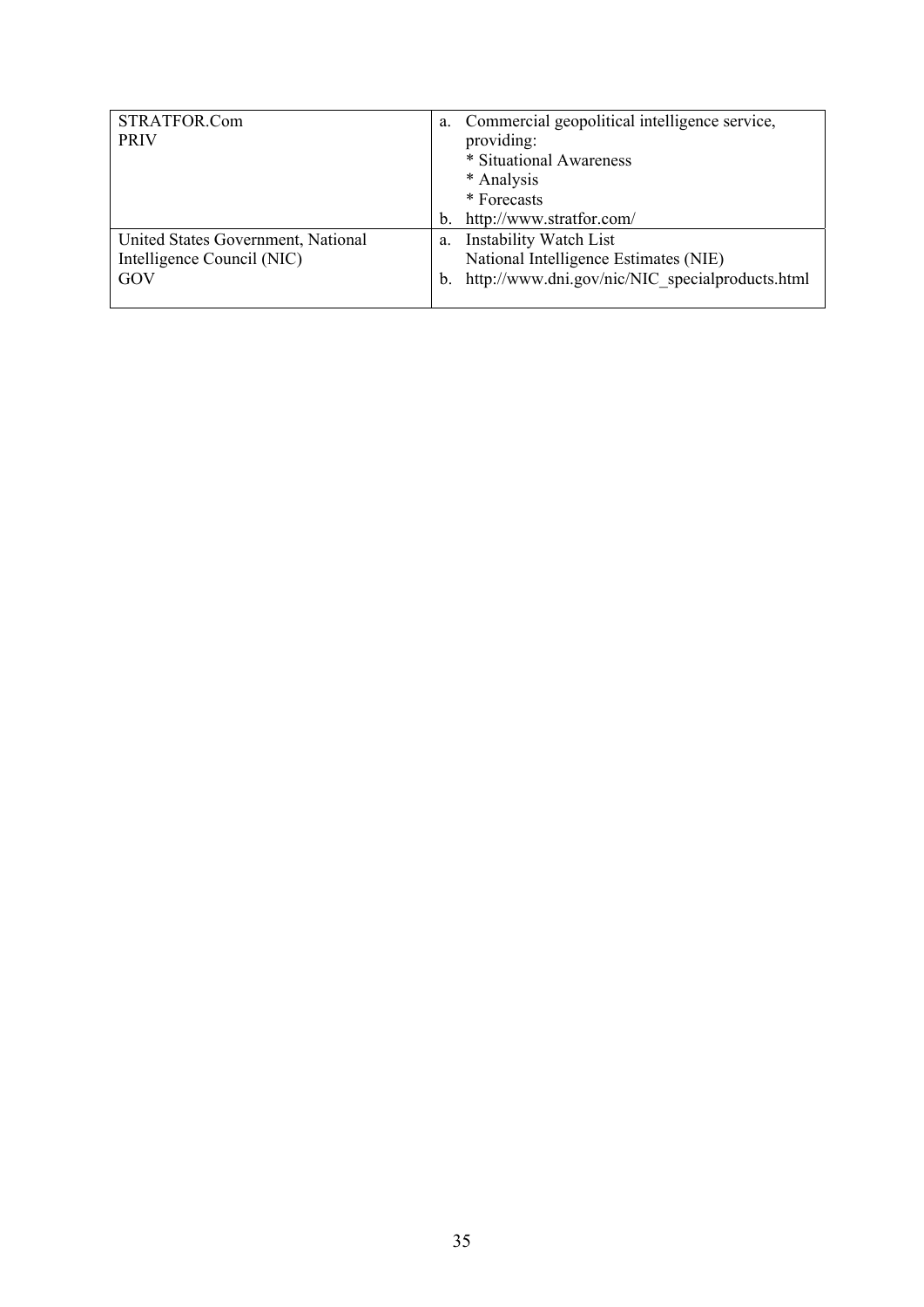#### **Appendix 2 – Indicators of the CEWARN system of IGAD**

Source: CEWARN Unit 2006: 40-41.

#### *1. Description of CEWARN Indicators: Situation Reports*

| <b>Alliance Formation</b><br>Inter-ethnic group alliance                                                                                                                                              | Ethnic group – government alliance                                                                                                          |                                                                                                                                               |
|-------------------------------------------------------------------------------------------------------------------------------------------------------------------------------------------------------|---------------------------------------------------------------------------------------------------------------------------------------------|-----------------------------------------------------------------------------------------------------------------------------------------------|
| <b>Armed Intervention</b><br>Internal armed support                                                                                                                                                   | External armed support                                                                                                                      |                                                                                                                                               |
| <b>Behavioural Aggravators</b><br>Interrupt other activities<br>Development aid problems<br>Media controls<br>Migrant labourers<br>New Markets<br>Negative media coverage<br>Livestock sales increase | Pastoral migration<br>Harmful migration policy<br>Harmful livestock policy<br>Influx of IDPs<br>Security escorts<br>Small arms availability | Bullets as commodities<br>Protest<br>Student attendance interrupted<br>Separation of groups<br>Livestock prices dropped<br>Post-raid blessing |
| <b>Environmental Pressure</b><br>Natural disaster<br>Grazing areas abandoned                                                                                                                          | Land competition<br>Livestock disease                                                                                                       | More livestock in secure areas                                                                                                                |
| <b>Exchange Behaviour</b><br>Celebration<br>Inter-group sharing                                                                                                                                       | Inter-group marriage<br>Cross-border trade                                                                                                  | Gift offering                                                                                                                                 |
| <b>Mitigating Behaviour</b><br>Access to health care<br>Small arms disclosure<br>Access to education                                                                                                  | Relief distributions<br>Markets remain open<br>Positive media coverage                                                                      | Law enforcement<br>Bride price stable<br>Negotiations taking place                                                                            |
| <b>Peace Initiatives</b><br>Women peace messengers<br>Religious peace building                                                                                                                        | Weapons reduction program Local peace initiatives<br>NGO peace initiatives                                                                  |                                                                                                                                               |

#### **Triggering Behaviour**

All-male migration Pre-raid blessing Traditional forecasting

#### *2. Description of CEWARN Indicators: Violent Incident Reports*

#### **Armed Clashes**

• *Military Battle* (Armed hostilities or engagements between an official military unit of a government and an armed party. Includes both civil war and inter-state war battles. • *Other Armed Clashes* (All other armed hostilities or engagements. Includes all communal and inter-communal battles.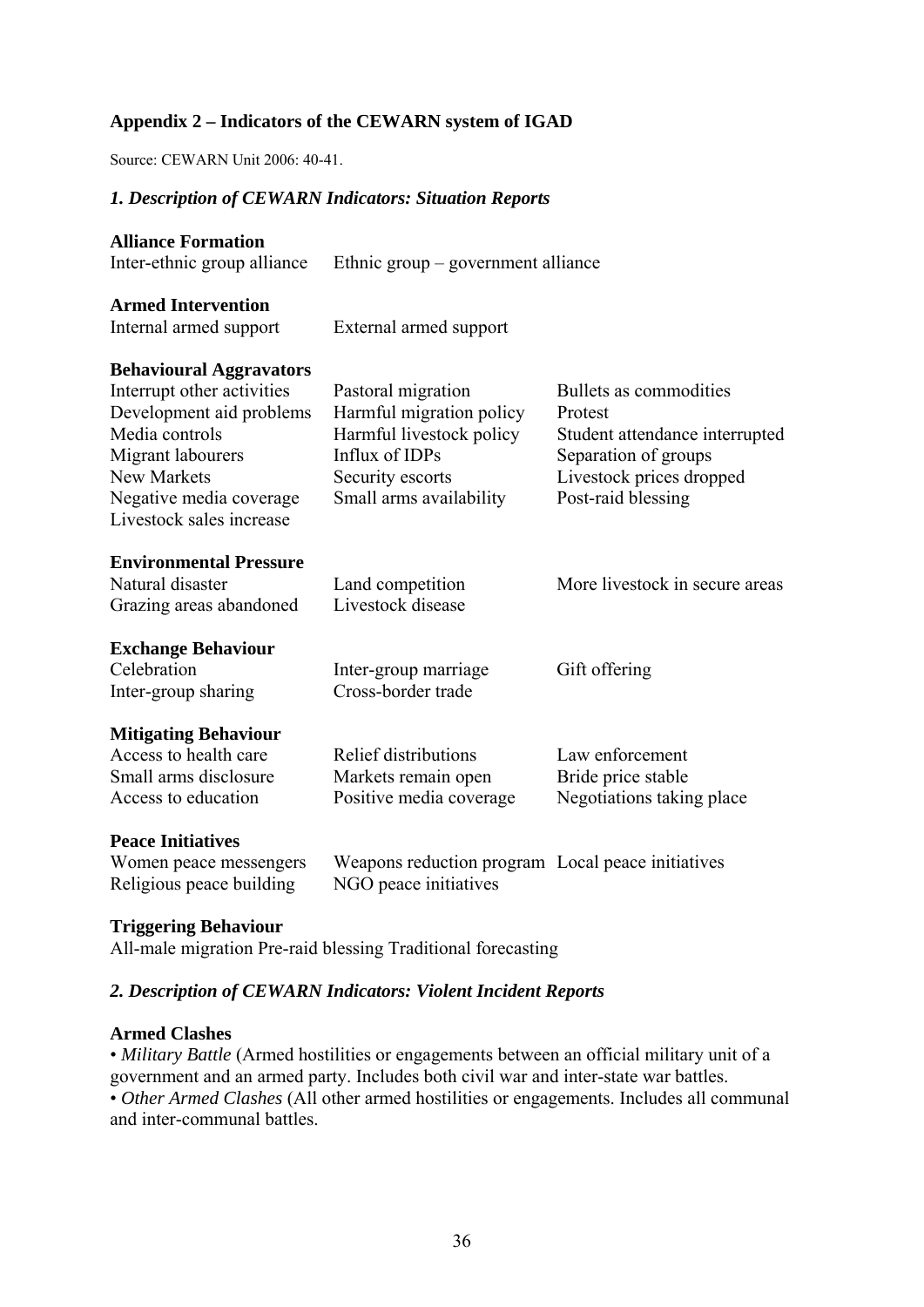#### **Raids**

• *Raids with Abductions* (Raids focused around abductions of people or the taking of hostages. May include injuries or death to humans, and/or damage, destruction or theft of other property).

• *Organised Raids* (Other organised raids. May include injuries or deaths to humans, and/or damage, destruction or theft of other property).

• *Livestock Theft* (Raids focused around the theft of livestock. May include injuries or death to humans, and/or damage, destruction or theft of other property.

#### **Protest Demonstrations**

• *Peaceful Protests* (peaceful protest demonstrations or assemblies. May include isolated or low-level violence).

• *Violent Turmoil or Riots* (Assemblies or crowds that get out of control. Marked by violence, disorder, damage and/or destruction).

#### **Other Crime**

• *Assaults* (Physical attacks and abuse involving the actual use of physical force against individuals, and/or groups. Does not include abductions.

• *Banditry* (Commandeering of vehicles, highway robbery, and other similar criminal activities).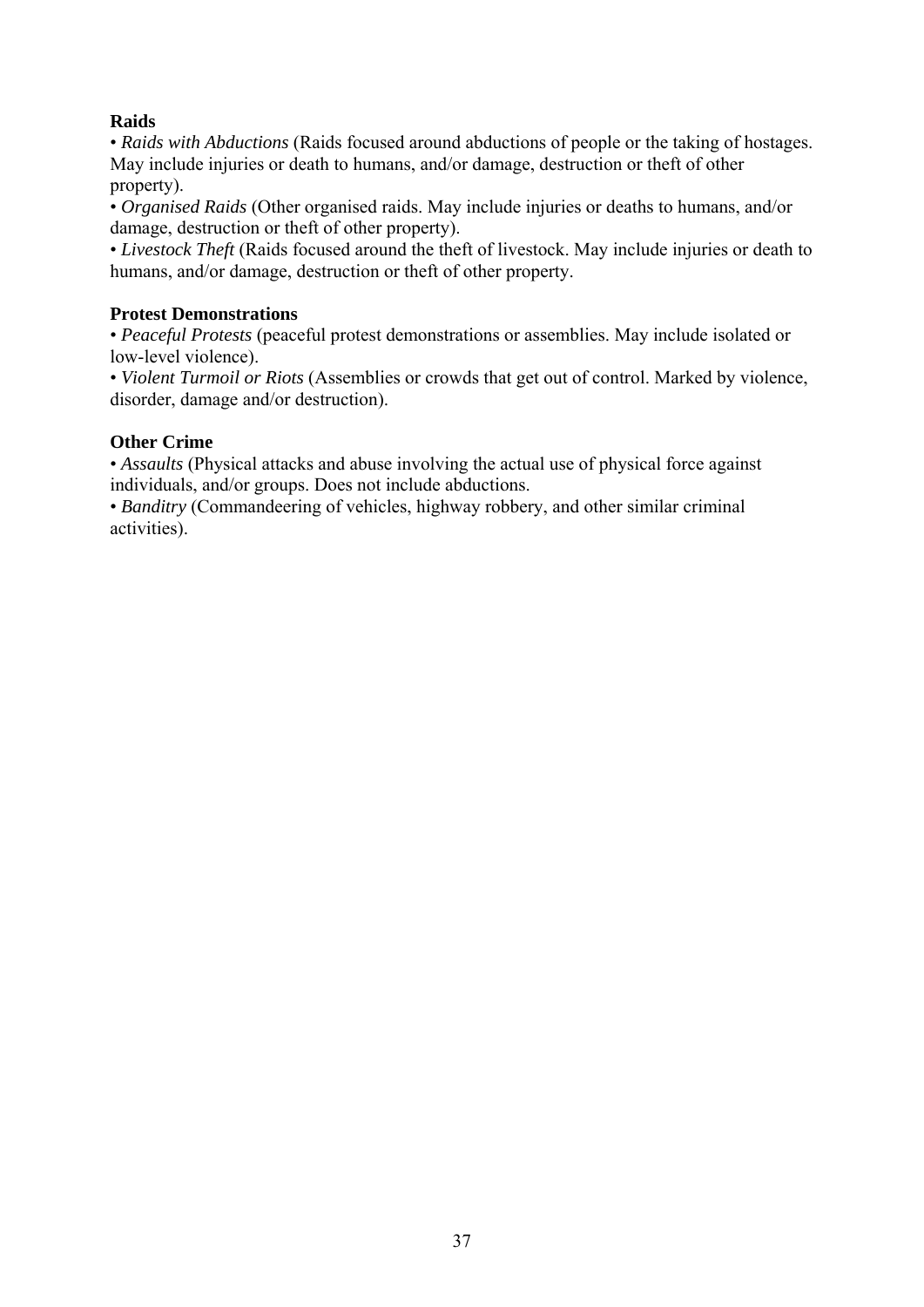#### **Acronyms**

| <b>AMIB</b>     | African Union Mission in Burundi                             |
|-----------------|--------------------------------------------------------------|
| <b>ARF</b>      | <b>ASEAN Regional Forum</b>                                  |
| <b>ASF</b>      | <b>African Standby Force</b>                                 |
| <b>ASEAN</b>    | <b>Association of South-East Asian Nations</b>               |
| AU              | <b>African Union</b>                                         |
| <b>CEWARN</b>   | Conflict Early Warning and Response Mechanism                |
| <b>CEWS</b>     | Continental Early Warning System                             |
| <b>CIFP</b>     | Country Indicators for Foreign Policy Project                |
| <b>EASBRIG</b>  | <b>Brigade of East Africa</b>                                |
| <b>ECOBRIG</b>  | <b>Brigade of ECOWAS</b>                                     |
| <b>ECOMOG</b>   | Economic Community of West African States Monitoring Group   |
| <b>ECOWARN</b>  | <b>ECOWAS Warning and Response Network</b>                   |
| <b>ECOWAS</b>   | Economic Community of West African States                    |
| <b>EWR</b>      | Early Warning and Response                                   |
| FAST            | Early Recognition and Analysis of Tensions                   |
| <b>FEWER</b>    | Forum on Early Warning and Response                          |
| <b>FSI</b>      | Fragile States Index                                         |
| <b>GTZ</b>      | German Technical Assistance Corporation                      |
| <b>ICG</b>      | <b>International Crises Group</b>                            |
| <b>IGAD</b>     | Intergovernmental Authority on Development in Eastern Africa |
| <b>OAU</b>      | Organisation of African Unity                                |
| OMC             | <b>Observation and Monitoring Centre</b>                     |
| PIF             | Pacific Island Forum                                         |
| <b>PITF</b>     | <b>Political Instability Task Force</b>                      |
| <b>PSC</b>      | African Union Peace and Security Council                     |
| <b>SADC</b>     | Southern African Development Community                       |
| <b>SADCBRIG</b> | Brigade of SADC                                              |
| <b>UNDP</b>     | United Nations Development Programme                         |
| <b>USAID</b>    | United States Agency for International Development           |
| <b>WANEP</b>    | West African Network for Peacebuilding                       |
| <b>WARN</b>     | West Africa Early Warning Network                            |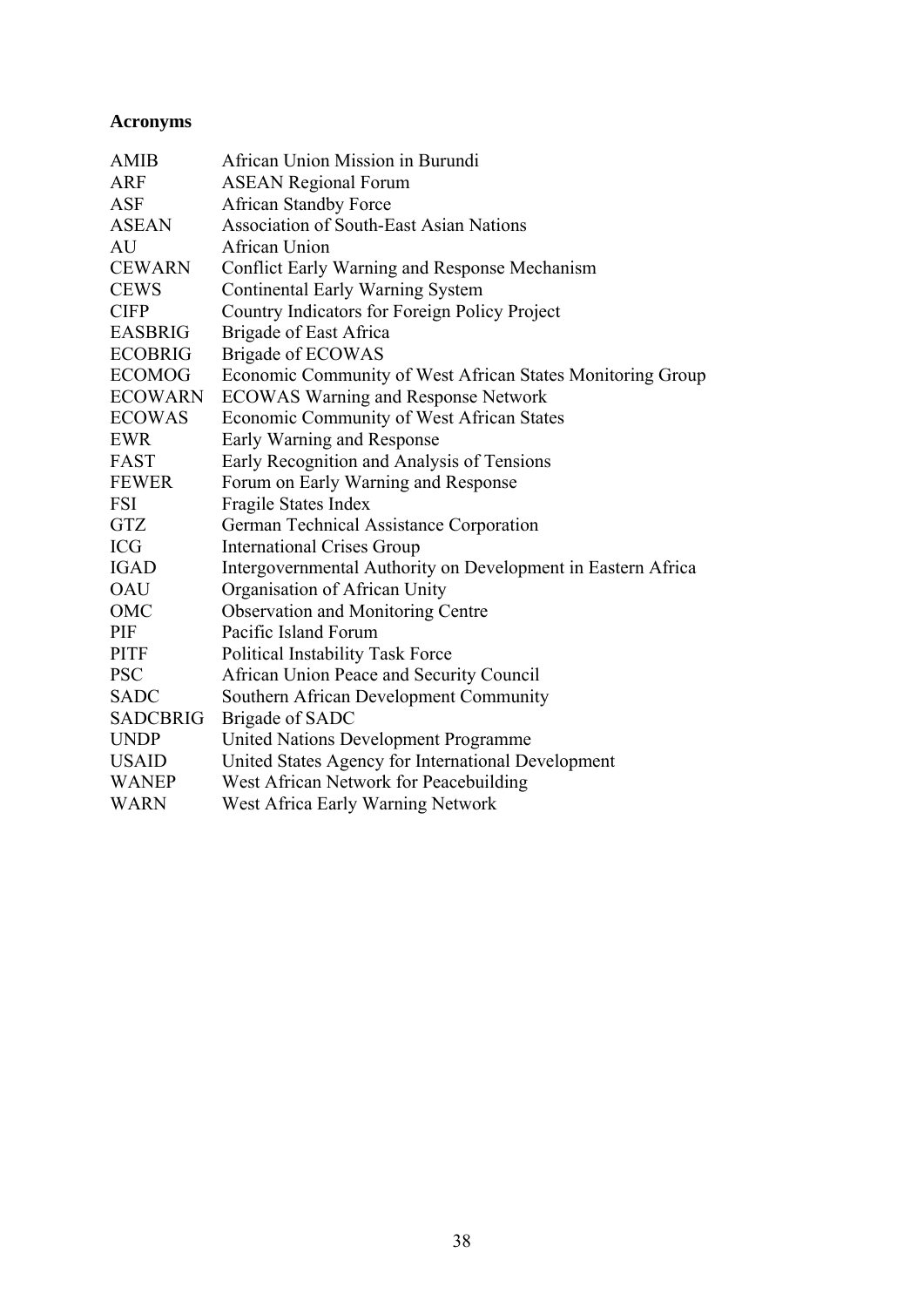#### **References**

Acharya, A. 2007. 'ASEAN at 40: Mid-Life Rejuvenation?' *Foreign Affairs*. http://www.foreignaffairs.org/20070815faupdate86481/amitav-acharya/asean-at-40-mid-liferejuvenation.html (accessed January 8, 2009).

Adelman, Howard. 1998. 'Defining Humanitarian Early Warning', in S. Schmeidl and H. Adelman (eds), *Early Warning and Early Response*. Columbian International Affairs Online.

Adelman, Howard. 1999. 'Early Warning and Prevention: The Case of Rwanda', in Nicholson, Frances (ed), *Refugee Rights and Realities: Evolving International Concepts and Regimes*, Cambridge: Cambridge University Press: 289-312.

Adelman, Howard. 2007. 'Early Warning and Conflict Management in the Horn and West Africa', Paper presented at the Annual Meeting of the International Studies Association 48th Annual Convention, Hilton Chicago, February 28.

http://www.allacademic.com/meta/p178869\_index.html (accessed January 8, 2009). (citation authorized by the author).

Adelman, Howard. 2008. 'Conversation with Michael Lund and Patrick Meier on Early Warning (as of November 8, 2008).

http://earlywarning.wordpress.com/2008/11/08/a-conversation-on-early-warning-withhoward-adelman/ (accessed November 10, 2008).

African Union. 2000. *The Constitutive Act*. http://www.africaunion.org/root/au/AboutAU/Constitutive Act en.htm (accessed March 13, 2009).

African Union. 2002. *Protocol relating to the establishment of the Peace and Security Council*. http://www.africa-

union.org/root/au/organs/psc/Protocol\_peace%20and%20security.pdf (accessed March 13, 2009).

African Union. 2008. *Framework for the Operationalization of the Continental Early Warning System*.

http://www.africa-union.org/root/au/publications/PSC/Early%20Warning%20System.pdf (accessed January 8, 2009).

Ahmed, Adeel and Kassinis, Elizabeth V. 1998. 'The Humanitarian Early Warning System: from Concept to Practice', in J. L. Davies and T. R. Gurr (eds), *Preventive Measures: Building Risk Assessment and Crisis Early Warning System*. Lanham: Rowman and Littlefield.

ARD Consortium. 2005. *Measuring Fragility. Indicators and Methods for Rating State Performance*. Washington, D.C.: ARD Inc. University of Maryland, and Sciences, L.L.C., for the USAID Bureau for Democracy, Conflict, and Humanitarian Assistance/Office of Conflict Management and Mitigation (DCHA/CMM).

ASEAN. 2003. *Declaration of ASEAN Concord II (Bali Concord II)*. http://www.aseansec.org/15159.htm (accessed March 13, 2009).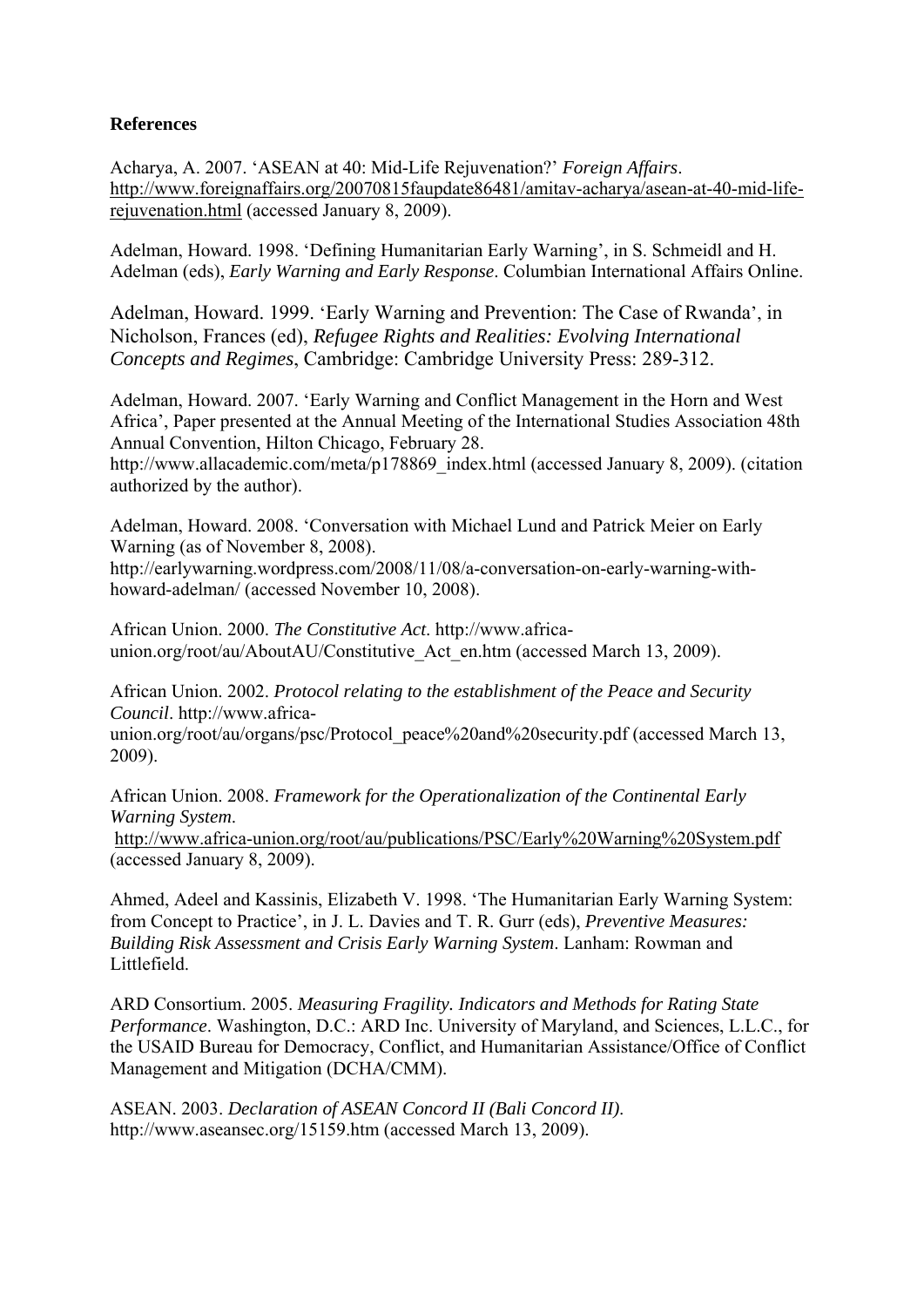Austin, Alexander. 2004. 'Early Warning and the Field: A Cargo Cult Science?', *Berghof Handbook*. Berlin: Berghof Research Center for Constructive Conflict Management.

Australian Government, Department of Foreign Affairs and Trade. 2004. 'Pacific Islands Forum Special Leaders' Retreat, April 6, 2004'.

http://www.dfat.gov.au/geo/spacific/regional\_orgs/spf\_leaders\_decisions.html (accessed March 13, 2009)

Azam, Jean Paul. 2002. 'Looting and Conflict between Ethnoregional Groups', *Journal of Conflict Resolution* 46(1): 131-153.

Bächler, Günther, Kohlschütter, Andreas, Böge, Volker and Nolte, Wilhelm. 1998. 'FAST. Frühanalyse von Spannungen und Tatsachenermittlung', *Swisspeace Working Paper* 26. Bern: Swisspeace.

Baker, Pauline H. 2006. 'Lessons learnt from Iraq – Where Do We Go From Here?'. *Iraq Report 6*. Washington, D.C.: Fund for Peace. http://www.fundforpeace.org/web/images/pdf/iraq-report06.pdf (accessed January 8, 2009).

Barrs, Casey. 2006. 'Conflict Early Warning: Warning Who?' *Journal of Humanitarian Assistance* 2006(2).

Barton, Frederick and von Hippel, Karin (with Sabina Sequeira and Mark Irvine). 2008. 'Early Warning? A Review of Conflict Prediction Models and Systems', *PCR Project Special Briefing*. Washington, D.C.: Centre for Strategic and International Studies (CSIS).

Bates, Robert, Epstein, David L., Goldstone, Jack A., Gurr, Ted Robert, Harff, Barbara, Kahl, Colin, Knight, H. Kristen, Levy, Marc A., Lustik, Michael, Marshall, Monty G., Parris, Thomas, Ulfelder, M. Jay und Woodward. Mark R. 2003. *Political Instability Task Force Report: Phase IV Findings*. McLean, VA: Science Applications International Corporation.

Beers, David T. and Cavanaugh, Marie. 2001. 'Standard & Poor's Ratings Group: Sovereign Credit Ratings: A Primer', in L.D. Howell (ed.), *The Handbook of Country and Political Risk Analysis*. Syracuse, NY: The PRS Group.

Berdal, Mats and Malone, David M. (eds). 2000. *Greed and Grievance. Economic Agendas in Civil Wars*. Boulder: Lynne Rienner.

BMZ (ed.). 2007. *Development-Oriented Transformation in Conditions of Fragile Statehood and poor Government Performance*. Bonn: Federal Ministry for Economic Cooperation and Development.

Boege, Volker, Brown, M. Anne, Clements, Kevin P. and Nolan, Anna. 2008. 'States Emerging from Hybrid Political Orders – Pacific Experiences'. *Australian Centre for Peace and Conflict Studies Occasional Papers* 11, Brisbane: Australian Centre for Peace and Conflict Studies.

Boshoff, Henri. 2003. 'Early Warning: Some Techniques and Other Thoughts', Speaker, Workshop on the Establishment of the AU Continental Early Warning System (CEWS), Addis Ababa, October 30-31. http://www.africaunion.org/root/AU/AUC/Departments/PSC/PSC/CD/11\_BACKGROUND%20paper%20No.

%201.pdf (accessed January 8, 2009).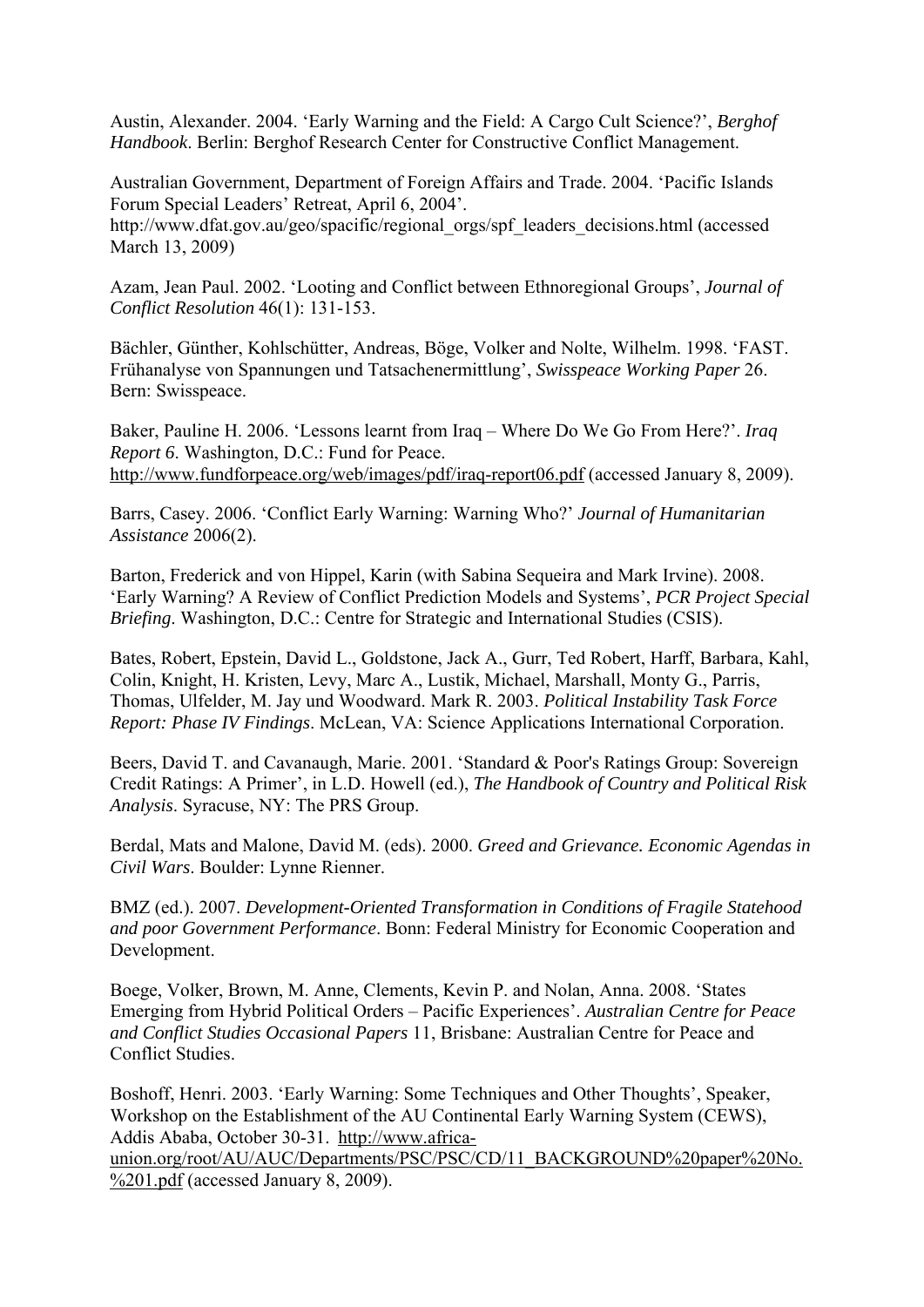Brecke, Peter. 1998. 'A Pattern Recognition Approach to Conflict Early Warning', in J. L. Davies and T. R. Gurr (eds), *Preventive Measures: Building Risk Assessment and Crisis Early Warning Systems*. Lanham: Rowman & Littlefield Publishers, Inc.

Business Environment Risk Intelligence S.A. (BERI). 2006. 'Historical Ratings Research Package User guides'. http://www.beri.com/hrrp.asp (accessed January 8, 2009).

Campbell, Susanna and Meier, Patrick. 2007. 'Deciding to Prevent Violent Conflict: Early Warning and Decision-making within the United Nations'. Paper presented at the International Studies Association Conference, Chicago, February 28 – March 3 (citation authorized by the authors).

Carleton's Country Indicators for Foreign Policy project (CIFP). 2007a. *Governance Project Summary*. http://www.carleton.ca/cifp/.

Carleton's Country Indicators for Foreign Policy project (CIFP). 2007b. *Methodology, Data Descriptions, Data Sources*.

http://www.carleton.ca/cifp/docs/CIFPCompareMEthods\_AllIndicatorDescriptions.pdf (accessed January 8, 2009).

Carleton's Country Indicators for Foreign Policy project (CIFP). 2008. *Governance and Democracy Processes Pakistan*. http://www.carleton.ca/cifp/ (accessed January 8, 2009).

CEWARN Unit. 2006. *CEWARN Strategy 2007 – 2011*. http://www.gtz.de/de/dokumente/en-CEWARN-Strategy-2006.pdf (accessed January 8, 2009).

Cilliers, Jakkie. 2005. 'Towards a Continental Early Warning System for Africa', *ISS Occasional Paper* 102, Cape Town: Institute for Security Studies.

Clements, Kevin P. and Foley, Wendy E. 2008. 'Security in the New Millennium: A Debate in the South Pacific on Peace and Security: Alternative Formulations in the Post Cold War Era', in H.G. Brauch et al. (eds), *Globalization and Environmental Challenges*. Berlin/Heidelberg: Springer.

Collier, Paul and Hoeffler, Anke. 1998. 'On Economic Causes of Civil War', *Oxford Economic Papers* 50(4): 563-573.

Collier, Paul and Hoeffler, Anke. 2001. 'Greed and Grievance in Civil War', *World Bank Policy Research Working Papers* 2355, Washington, D.C.: World Bank.

Collier, Paul and Hoeffler, Anke. 2002. 'On the Incidence of Civil War in Africa', *Journal of Conflict Resolution* 46(1): 13-28.

Collier, Paul and Hoeffler, Anke. 2004. 'The Challenge of Reducing the Global Incidence of Civil War'. *Copenhagen Consensus Challenge Paper*, Oxford: Centre for the Study of African Economies*.* 

http://www.copenhagenconsensus.com/Files/Filer/CC/Papers/Conflicts\_230404.pdf (accessed January 8, 2009).

Collins, Allan. 2007. 'Forming a security community: lessons from ASEAN', *International Relations of the Asia-Pacific* (7): 203-205.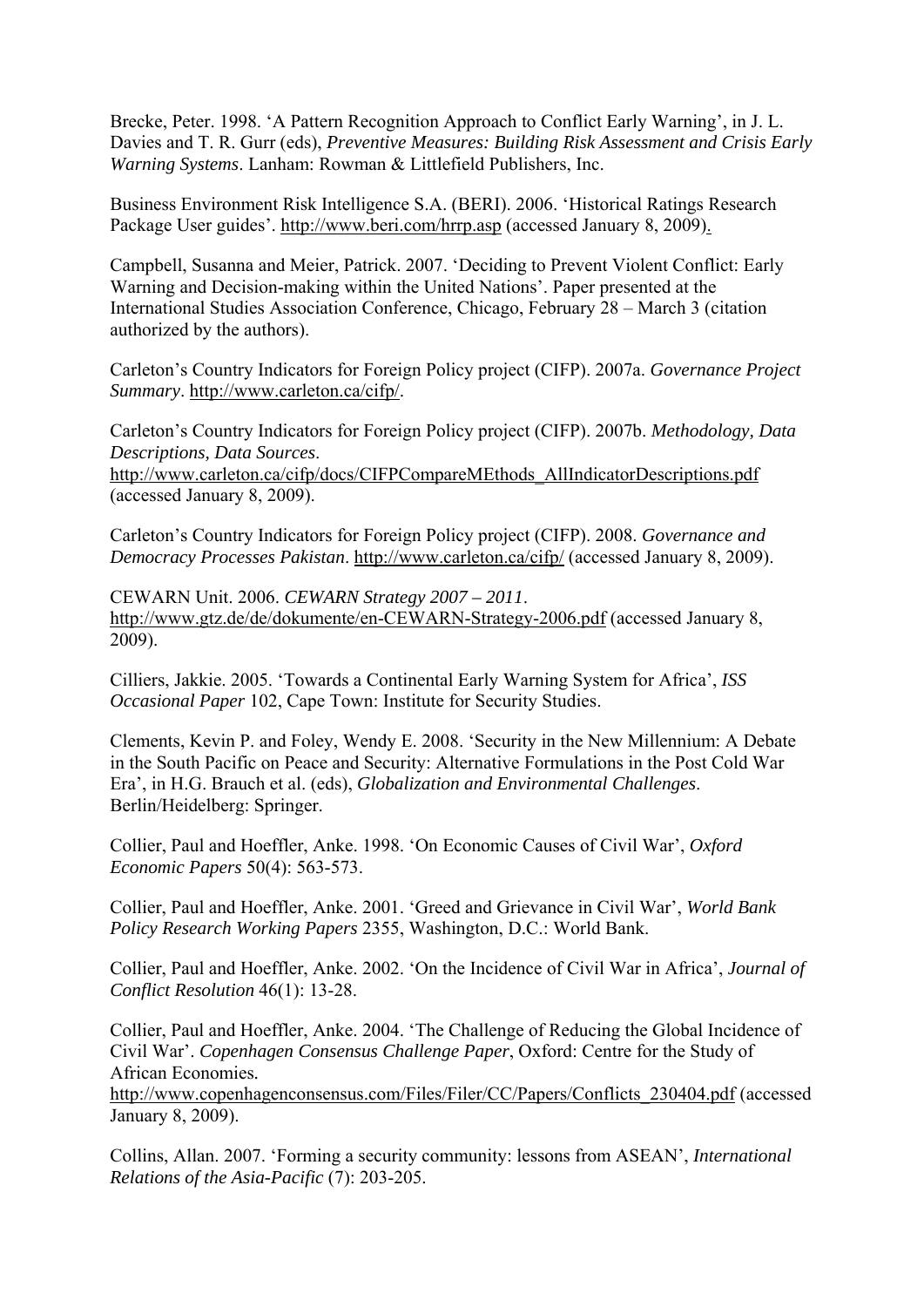Country Indicators for Foreign Policy. 2008. *Indicator Descriptions*. http://www.carleton.ca/cifp/ (accessed January 8, 2009).

Darcy, James. 2005. *Talking points for presentation at the Wilton park conference*. West Sussex.

Deutsch, Karl W. et al. 1957. *Political Community and the North Atlantic Area*. New Jersey: Princeton University Press.

DFID. 2008. 'How to Note on Country Governance Analysis'. *A DFID Practice Paper*, London: Department for International Development.

Dorn, Walter. 2004. 'Early and Late Warning by the UN Secretary General of Threats to Peace: Article 99 Revisited', in A. Schnabel and D. Carment (eds), *Conflict Prevention, Vol. 1: From Rhetoric to Reality*. Lanham: Lexington Books.

ECOWARN. 2008. *Mid-year evaluation and update of ECOWARN*. http://www.wanep.org/ecowarn\_update\_08.htm (accessed March 13, 2009).

ECOWAS. 1993. *Treaty of ECOWAS*. http://www.comm.ecowas.int/sec/index.php?id=treaty&lang=en (accessed March 13, 2009).

Elbadawi, Ibrahim and Sambanis, Nicholas. 2000. 'Why Are There So Many Civil Wars in Africa? Understanding and Preventing Violent Conflict', *Journal of African Economies* 9(3): 244-69.

Emmerson, Donald K. 2005. 'Security, Community, and Democracy in Southeast Asia: Analyzing ASEAN', *Japanese Journal of Political Science* 6(2): 165-185.

Engel, Ulf. 2008. 'Mühseliger Aufbau: Frieden und Sicherheit in der AU', *GIGA Focus Africa 10*, Hamburg: German Institute of Global and Area Studies. http://www.gigahamburg.de/dl/download.php?d=/content/publikationen/pdf/gf\_afrika\_0810.pdf (accessed January 8, 2009).

Esty, Daniel C., Goldstone, Jack, Gurr, Ted Robert, Harff, Barbara, Surko, Pamela T., Unger, Alan N. and Chen, Robert. 1998. 'The State Failure Project: Early Warning Research for US Foreign Policy Planning', in J. L. Davies and T. R. Gurr (eds), *Preventive Measures: Building Risk Assessment and Crisis Early Warning Systems*. Boulder, CO: Rowman and Littlefield.

European Commission. 2006. *European Commission Check-List for Root Causes of Conflict*. http://ec.europa.eu/comm/external\_relations/cfsp/cpcm/cp/list.htm (accessed January 8, 2009).

European Parliament, Directorate General External Policies. 2008. *Options for the EU to Support the African Peace and Security Architecture*. http://www.chathamhouse.org.uk/files/11637\_0508eu\_africa.pdf (accessed January 8, 2009).

Fearon, James D. and Laitin, David. 2003. 'Ethnicity, Insurgency, and Civil War', *American Political Science Review* 97(1): 75-90.

Festinger, Leon. 1997. *A Theory of Cognitive Dissonance*. Stanford, CA: Stanford University Press.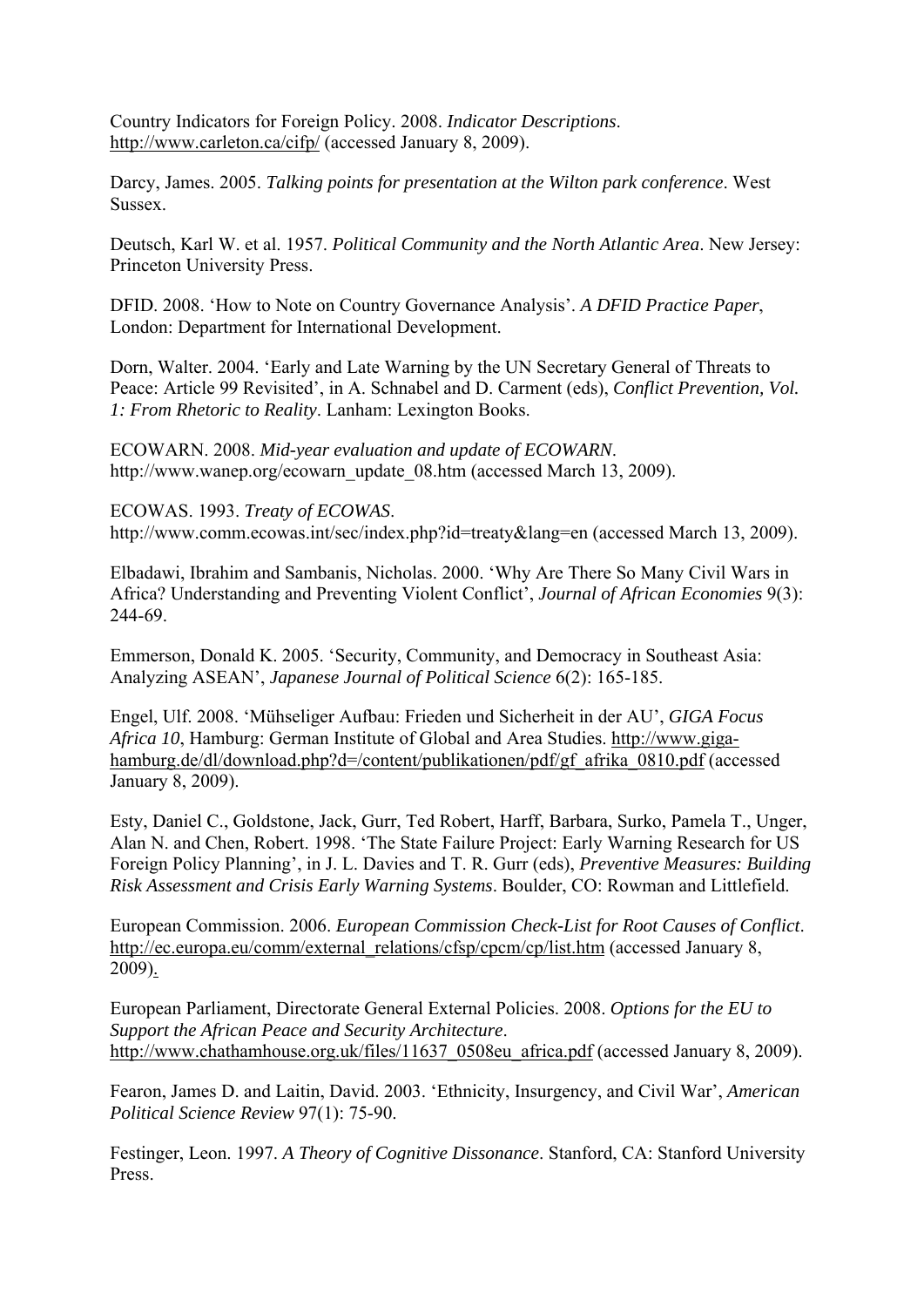Forum on Early Warning and Early Response (FEWER). 1999. *Conflict and Peace Analysis and Response Manual*. http://www.reliefweb.int/library/documents/studman2.pdf (accessed January 8, 2009).

Forum on Early Warning and Early Response (FEWER). 2003. 'Creating Peace in the DRC', *Regional Study for the Strategic Roundtable in Sando*, June 27-29.

Fund for Peace. 2008. *The Twelve Indicators of Cast*. http://www.fundforpeace.org/web/index.php?option=com\_content&task=view&id=99&Itemi d=140 (accessed January 8, 2009).

Gaigals, Cynthia and Leonhardt, Manuela. 2001. *Conflict-Sensitive Approaches to Development – A Review of Practice*. International Alert, Saferworld, and IDRC. http://www.idrc.ca/uploads/user-S/10596649641conflict-sensitive-develop.pdf (accessed January 8, 2009).

Goldstone, Jack A. 2008. 'Using Quantitative and Qualitative Models to Forecast Instability'. *USIP Special Report* 204, Washington, D.C.: USIP.

Goldstone, Jack A., et al. 2005. 'A Global Forecasting Model of Political Instability', paper presented at the Annual Meeting of the American Political Science Association, Washington, D.C., September 1-4. http://globalpolicy.gmu.edu/pitf/PITFglobal.pdf (accessed May 14, 2009).

Goldstone, Jack A., Gurr, Ted Robert, Harff, Barbara, Levy, Marc A., Marshall, Monty G., Bates, Robert H., Epstein, David L., Kahl, Colin H., Surko, Pamela T., Ulfelder, John C. and Unger, Alan N. 2000. *State Failure Task Force Report: Phase III Findings*. McLean, VA: Science Applications International Corporation.

Goodhand, Jonathan, Vaux, Tony and Walker, Roben. 2002. *Conducting Conflict Assessments: Guidance Notes*. London: Department for International Development http://www.dfid.gov.uk/pubs/files/conflict-assess-guidance.pdf (accessed January 8, 2009).

Gurr, Ted Robert, Woodward, Mark and Marshall, Monty G. 2005. 'Forecasting Instability: Are Ethnic Wars and Muslim Countries Different?' paper presented at the Annual Meeting of the American Political Science Association, Washington, D.C., September 1-4.

Hallmark, Terry and Whited, Kevin. 2001. 'The IHS Energy Group's Political Risk Ratings and Rankings Index', in L.D. Howell (ed.), *The Handbook of Country and Political Risk Analysis*. Syracuse, NY: The PRS Group.

Harff, Barbara and Gurr, Ted Robert. 1998. 'Systematic Early Warning of Humanitarian Emergencies', *Journal of Peace Research* 35(5): 551-579.

Harff, Barbara. 2003. 'No Lessons Learned from the Holocaust? Assessing Risks of Genocide and Political Mass Murder since 1955', *American Political Science Review* 97(1): 57-73.

Healy, Sally. 2008. *Lost Opportunities in the Horn of Africa*. London: Royal Institute of International Affairs, Chatham House.

http://www.chathamhouse.org.uk/files/11681\_0608hornafrica.pdf (accessed January 8, 2009).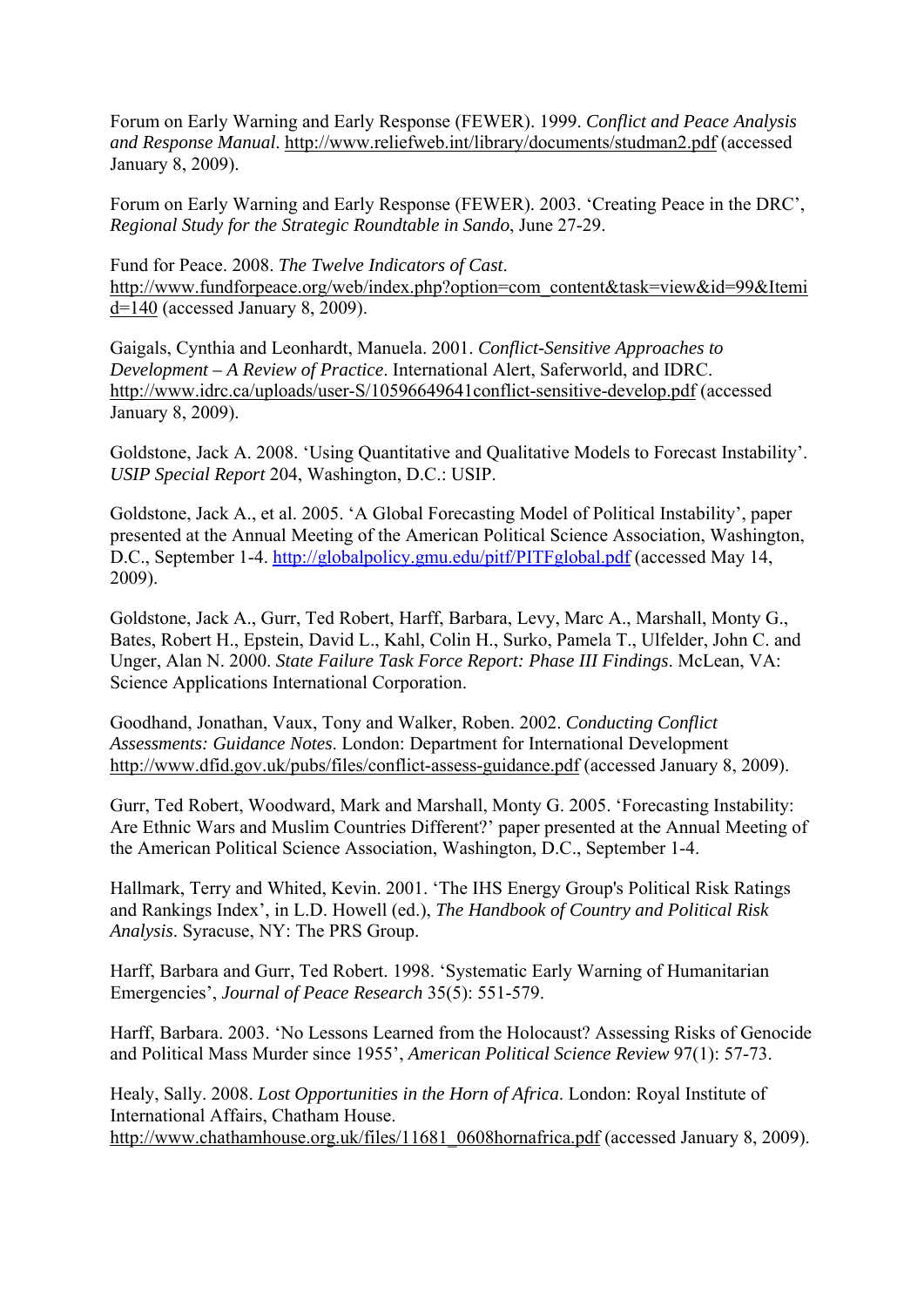Hettne, Björn. 2008. 'Security Regionalism in Theory and Practice', in H.G. Brauch et al. (eds), *Globalization and Environmental Challenges*. Berlin/Heidelberg: Springer.

Heuer, Richards J. 1999. *Psychology of Intelligence Analysis*. Langley, VA: Center for the Study of Intelligence, Central Intelligence Agency.

Hewitt, Joseph, Wilkenfeld, Jonathan and Gurr, Ted Robert. 2008. *Peace and Conflict 2008*. Boulder: Paradigm Publishers.

Howell, Llewellyn D. (ed.). 2001. *The Handbook of Country and Political Risk Analysis*. Syracuse, NY: The PRS Group.

Human Security Centre. 2005. *The Human Security Report 2005. War and Peace in the 21st Century*. Oxford: Human Security Centre.

Human Security Centre. 2006. *Human Security Brief 2006*. Oxford: Human Security Centre. http://www.humansecuritycentre.org/ (accessed January 8, 2009).

Institute for Economics and Peace. 2008. *Global Peace Index 2008 - Methodology, Results & Findings*. St Leonards: Institute for Economics & Peace.

Inter-governmental Authority on Development (IGAD). 2002. *Protocol on the Establishment of a Conflict Early Warning and Response Mechanism for IGAD Member States*. Djibouti: Inter-governmental Authority on Development (IGAD).

Inter-governmental Authority on Development (IGAD). 2003. *IGAD Strategy*. http://www.igad.org/etc/igad\_strategy.pdf (accessed March 13, 2009).

International Crisis Group (ICG). 2009. Information taken from http://www.crisisgroup.org/home/index.cfm?id=208&l=1 (accessed on January 8, 2009)

Jones, David Martin and Smith, Michael L. R. 2001. 'ASEAN's Imitation Community', *Orbis* (46): 93-109.

Kinzel, Wolf. 2007. 'Afrikanische Sicherheitsarchitektur – ein aktueller Überblick', *GIGA Focus* (1): 1-7.

Krohn, Axel. 2008. 'Die Vereinten Nationen und die Afrikanische Union. Asymmetrische Partnerschaft bei der Krisenbewältigung in Afrika', *Vereinte Nationen* (4): 167-172.

Krummenacher, Heinz, Schwarz, Daniel and Siegfried, Matthias. 2002. *Local Information Networks: Practical Requirements and Considerations*. Bern: SwissPeace.

Le Billon, Philippe. 2005. *Fuelling War: Natural Resources and Armed Conflicts*. London: Routledge.

Leonhardt, Manuela. 2001. *Conflict Analysis for Project Planning and Management. A practical guideline*. Eschborn: GTZ.

Marchal, Roland. 2004. *The Cconomic Analysis of Civil War According to Paul Collier. A sociologist's view*. Paris: CNRS-CERI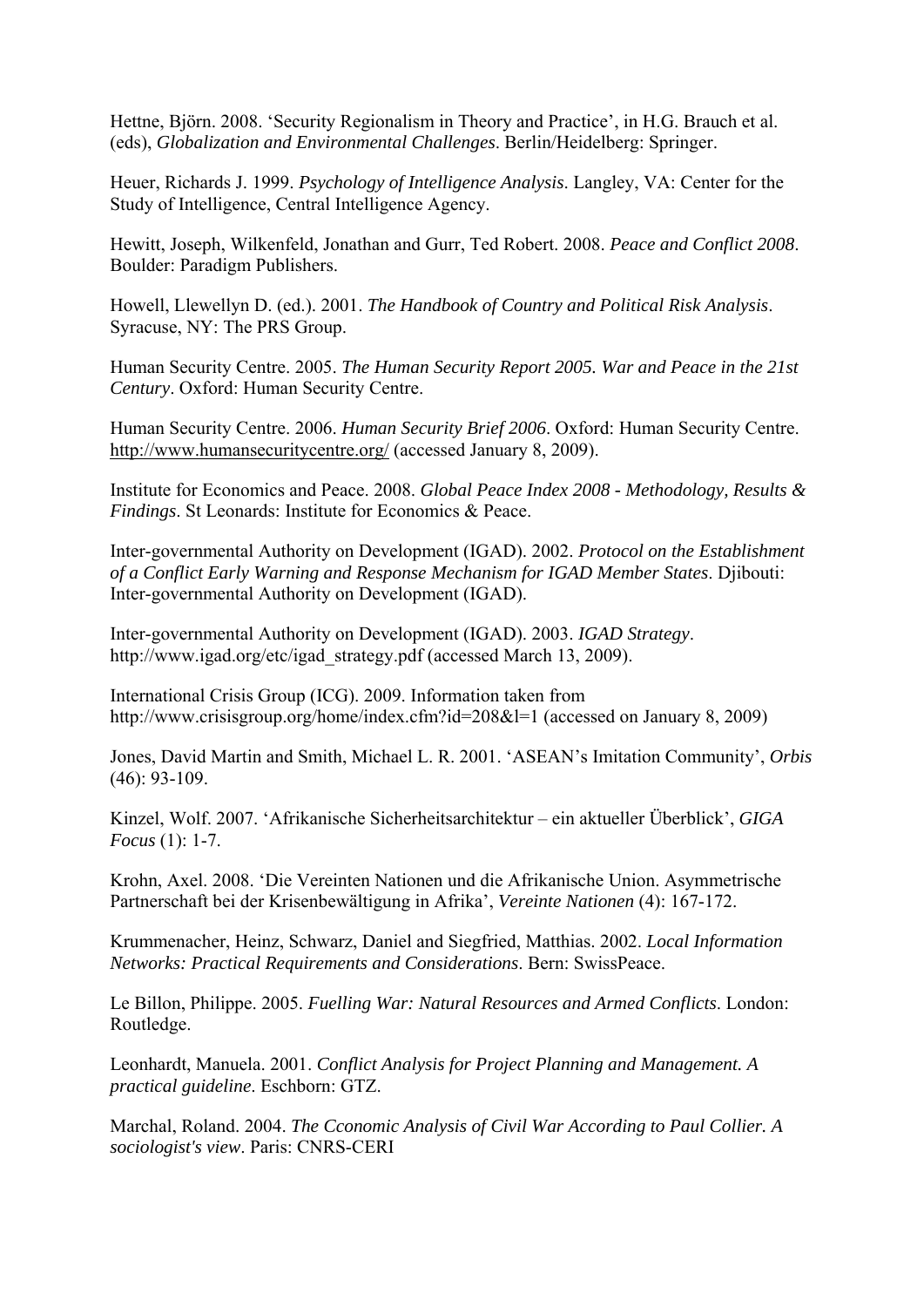http://programs.ssrc.org/gsc/publications/gsc\_activities/globalization\_conflict/marchal.doc (accessed February 20, 2009).

Markwick, Sandy. 2001. 'Control Risks Group (CRG)', in L. D. Howell (ed.), *The Handbook of Country and Political Risk Analysis*. Syracuse, NY: The PRS Group.

Marshall, Monty G. 2008. 'Fragility, Instability, and the Failure of States. Assessing Sources of Systemic Risk', *Center for Preventive Action Working Paper*, New York: Council on Foreign Relations.

Marshall, Monty G. and Cole, Benjamin R. 2008. *Global Report on Conflict, Governance and State Fragility 2008*. Washington, D.C.: George Mason University.

Mearsheimer, John J. 1994/95. 'The False Promise of International Institutions'. *International Security* 19(3): 5-49.

Meier, Patrick, 2007. 'New Strategies for Early Response: Insights from Complexity Science'.

http://www.conflict-reduction.org/meier/Early%20Response.pdf (accessed January 8, 2009).

Meier, Patrick. 2008. 'A Conversation on Early Warning with Howard Adelman'. http://earlywarning.wordpress.com/2008/11/08/a-conversation-on-early-warning-withhoward-adelman/ (accessed November 10, 2008).

Murithi, Tim. 2008. 'The African Union's evolving role in peace operations: the African Union Mission in Burundi, the African Union Mission in Sudan and the African Union Mission in Somalia', *African Security Review* 17(1): 70-82.

Narine, Shaun. 2002. *Explaining ASEAN: Regionalism in Southeast Asia*. Boulder (Lynne Rienner).

Narine, Shaun. 2008. 'Forty years of ASEAN: a historical review', *The Pacific Review* 21(4): 411-429.

Nathan Associates Inc. 2006. *Fragile States Indicators. A Supplement to the Country. Analytical Template*. Washington, D.C.: Nathan Associates Inc.

Nathan, Laurie. 2005. 'The frightful inadequacy of most of the statistics: A critique of Collier and Hoeffler on causes of civil war', *Crisis States Discussion Paper No.11*, London: London School of Economics.

Nathan, Laurie. 2007. 'Africa's Early Warning System: An Emperor with No Clothes?' *South African Journal of International Affairs* 14(1): 49-60.

NN. 2001. 'Economist Intelligence Unit: Guide to Ratings', in L. D. Howell (ed.), *The Handbook of Country and Political Risk Analysis*. Syracuse, NY: The PRS Group.

Nobleza, Michael and Nyheim, David. 2000. *Generating the Means to an End: Planning Integrated Responses to Early Warning*. London: Forum on Early Warning and Early Response (FEWER).

Nyheim, David. 2008. *Can Violence, War and State Collapse be Prevented? The Future of Operational Conflict Early Warning and Response*. Paris: OECD/DAC.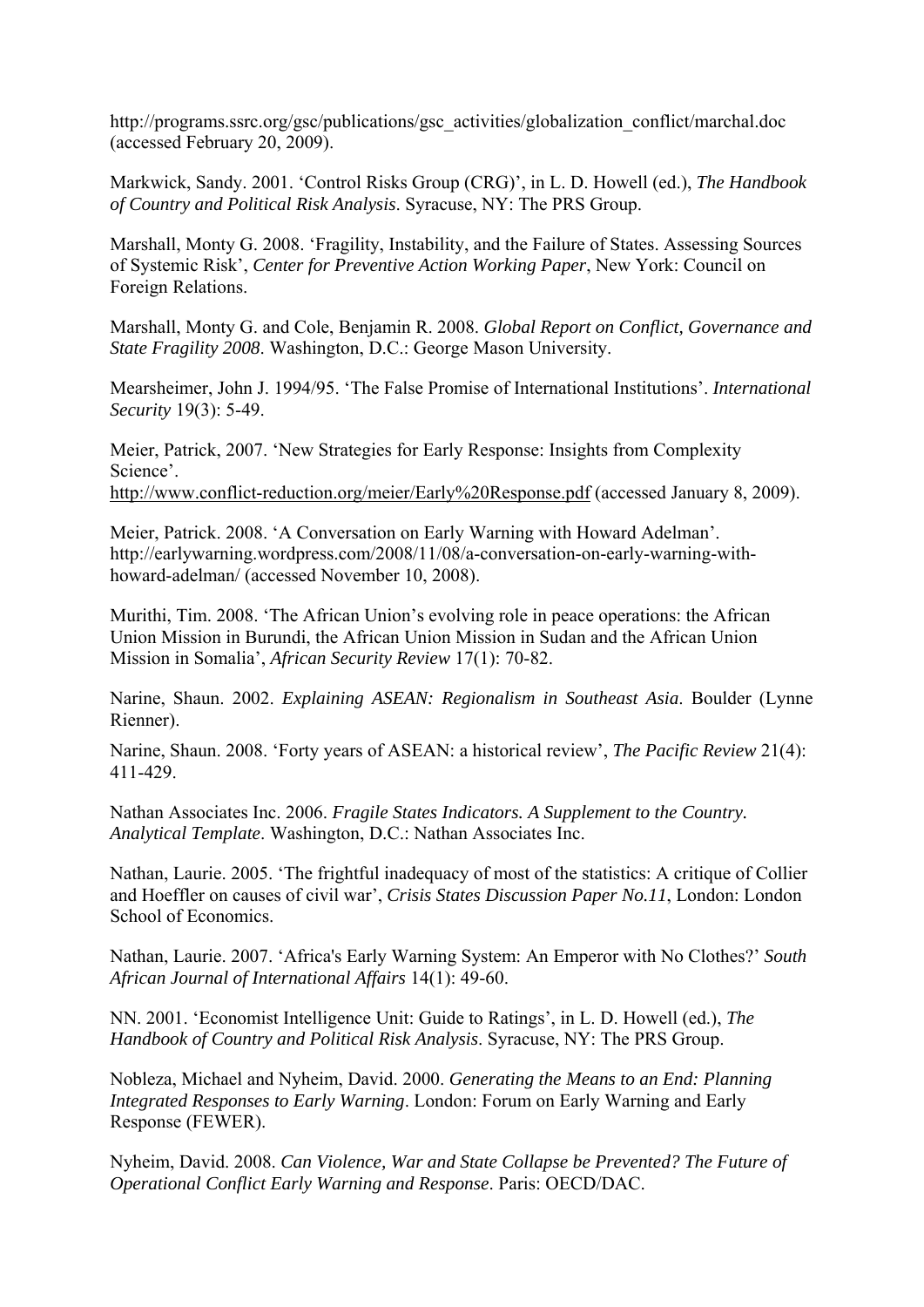O'Brien, Sean. 2001. *Analyzing Complex Threats for Operations and Readiness (ACTOR)*. Fort Belvoir, Virginia: United States Army Centre for Army Analysis (CAA).

Onishi, Akira. 1998. 'The FUGI Model as a Global Early Warning System for Refugees', in J.L. Davies and T.R. Gurr (eds), *Preventive Measures: Building Risk Assessment and Crisis Early Warning Systems*. Lanham: Rowman and Littlefield.

Pabst, Martin. 2006. 'Chancen und Hemmnisse der afrikanischen Sicherheitsarchitektur', *Europäische Sicherheit* 55(5): 9-13.

Pacific Islands Forum Secretariat (PIF). 2008a. *Pacific Plan Annual Progress Report 2008*. http://www.forumsec.org.fj/\_resources/article/files/PP%20Annual%20Report%202008.pdf (accessed March 13, 2009).

Pacific Islands Forum Secretariat (PIF). 2008b. 'Acting SG Forau speech at opening of 2008 FRSC meeting'. http://www.forumsec.org.fj/pages.cfm/2008-1/acting-sg-forau-speechopening-of-2008-frsc-meeting.html (accessed March 13, 2009).

Poole, Avery D. H. 2007. 'Cooperation in Contention: The Evolution of ASEAN Norms' *YCISS Working Paper* 44, New York: New York Centre for International Security Studies. http://www.yorku.ca/yciss/whatsnew/documents/WP44-Poole.pdf (accessed January 8, 2009).

PRS Group. 2006. *International Country Risk Guide: Data.* http://www.prsgroup.com/prsgroup\_shoppingcart/pc-39-7-international-country-risk-guideicrg.aspx (accessed January 8, 2009).

Regan, Patrick and Norton, Daniel. 2005. 'Greed, Grievance, and Mobilization in Civil Wars', *Journal of Conflict Resolution* 49(3): 319-336.

Rice, Susan E. and Patrick, Stewart. 2008. *Index of State Weakness in the Developing World*. Washington, DC: The Brookings Institution.

Rubin, Barnett R. and Jones, Bruce D. 2007. 'Prevention of Violent Conflict: Tasks and Challenges for the United Nations', *Global Governance* 13(3): 391-408.

Rupiya, Martin R. and Nhema, Afred G. 2008. 'A Regional Security Perspective from and for the Horn of Africa', in H. G. Brauch et al. (eds), *Globalization and Environmental Challenges*. Berlin/Heidelberg: Springer.

Samarasinghe, Stanley, Donaldson, Brian and McGinn, Colleen. 1999. *Conflict Vulnerability Analysis: Issues, Tools, and Responses*. New Orleans, LA: Tulane Institute for International Development. http://reliefweb.int/rw/lib.nsf/db900sid/PANA-7DKDAG/\$file/usaid\_apr2001.pdf?openelement (accessed January 8, 2009).

Sambanis, Nicholas. 1999. 'Ethnic Partition as a Solution to Ethnic War: An Empirical Critique of the Theoretical Literature'. *World Bank Policy Research Working Paper* 2208, Washington, DC: World Bank.

Sambanis, Nicholas. 2004. 'What Is Civil War?: Conceptual and Empirical Complexities of an Operational Definition', *Journal of Conflict Resolution* 48(6): 814-858.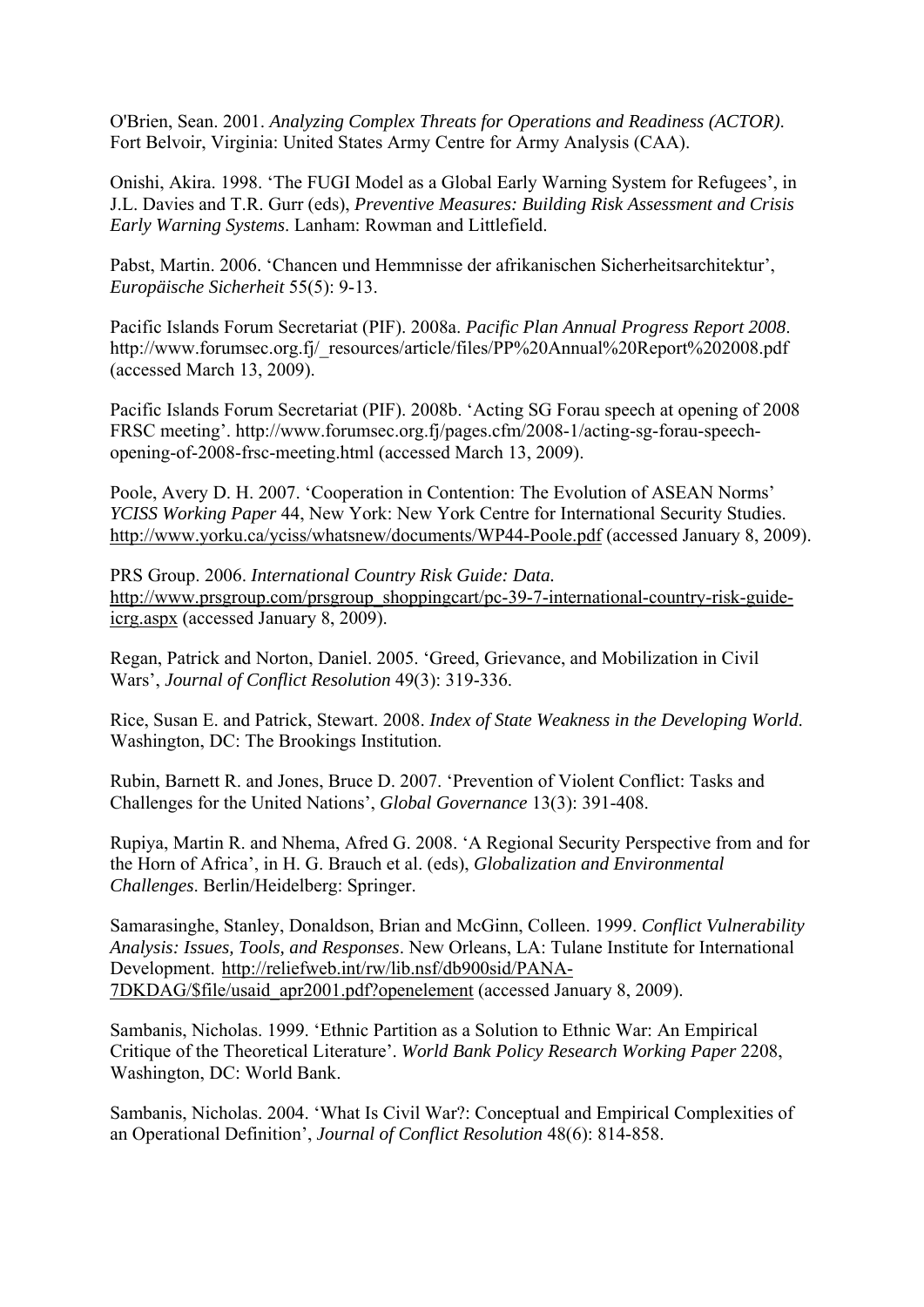Schmeidl, Susanne. 2002. 'Conflict Early Warning and Prevention: Toward a Coherent Terminology', in M. Cirû and S. Schmeidl (eds), *Early Warning and Conflict Management in the Horn of Africa*. Asmara, Eritrea: The Red Sea Press.

Schmeidl, Susanne. 2008. 'Early Warning at the Grass-Roots Level: Fine-tuning Early Warning to Context and User-Needs', paper presented at the 49<sup>th</sup> Annual Convention of the International Studies Association, San Francisco, March 29. Griffith University: Key Centre for Ethics, Law, Justice and Governance (citation authorized by the author).

Severino, Rudolfo C. 2000. 'Sovereignty, Intervention and the ASEAN Way', *Address given by the Secretary-General of ASEAN*. http://www.aseansec.org/3270.htm (accessed January 8, 2009).

Slovic, Paul. 2007. 'If I look at the Mass I will Never Act: Psychic Numbing and Genocide', *Judgment and Decision Making* 2(2): 79-95.

Souaré, Issaka. 2007. 'Conflict prevention and early warning mechanisms in West Africa: A critical assessment of progress', *African Security Review* 16(3): 96-109.

Sridharan, Kripa. 2008. 'Regional Organisations and Conflict Management: Comparing ASEAN and SAARC', *Crisis States Working Papers Series* 2, London: London School of Economics.

Stubbs, Richard. 2008. 'The ASEAN alternative? Ideas, institutions and the challenge to 'global' governance', *The Pacific Review* 21(4): 451-468.

Suhrke, Astri, Villanger, Esen and Woodwoard, Susan L. 2005. 'Economic aid to postconflict countries: A methodological critique of Collier and Hoeffler', *CMI Working Paper WP 2005: 4*, Bergen: Chr. Michelsen Institute.

Swisspeace. 2006. *FAST Analytical Framework Pakistan*. http://www.swisspeace.ch/typo3/fileadmin/user\_upload/pdf/FAST/Analytical\_Frameworks/2 007/FAST\_Analytical\_Framework\_Pakistan\_6\_07.pdf (accessed January 8, 2009).

Ulfelder, Jay and Lustik, Michael. 2005. 'Modelling Transitions to and from Democracy', paper presented at the Annual Meeting of the American Political Science Association, Washington, D.C., September 1-4.

UNDP SEE. 2006. *Structural Areas*.

http://earlywarning.undp.sk/Reports/index.cfm?page=structuralAreas (accessed January 8, 2009).

UNDP. 2003. *Conflict-Related Development Analysis*. New York: Bureau for Crisis Prevention and Recovery, UNDP. http://www.undp.org/bcpr/whats\_new/CDA\_combined.pdf (accessed January 8, 2009).

United Nations General Assembly. 2001. 'Comprehensive Review of the Whole Question of Peacekeeping Operations in all their Aspects'. *Report of the Special Committee on Peacekeeping Operations*. New York: United Nations General Assembly.

US AID. 2004. *Conducting a Conflict Assessment: A Framework for Analysis and Program Development*. Washington, D.C.: US Agency for International Development.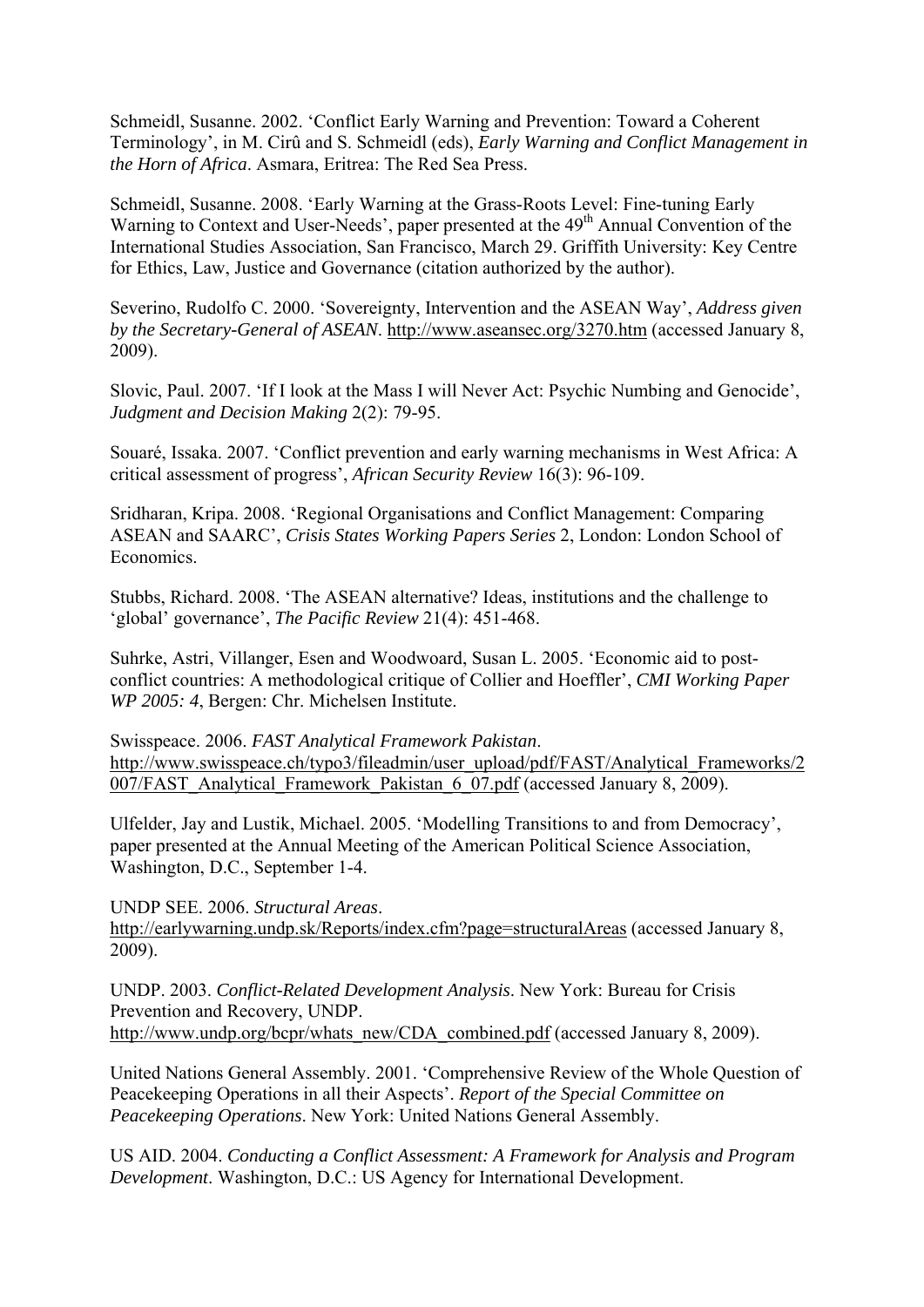Van de Goor, Luc and Verstegen, Suzanne. 2000. *Conflict Prognosis: Bridging the Gap from Early Warning to Early Response - Part One*. The Hague: Clingendael Institute.

Verstegen Suzanne. 1999. 'Conflict Prognastication: Toward a Tentative Framework For Conflict Assessment', *Clingendael Institute CRU Occasional Paper.*

Verstegen, Suzanne, van de Goor, Luc and de Zeeuw, Jeroen. 2005. *The Stability Assessment Framework: Designing Integrated Responses for Security, Governance, and Development*. The Hague: Clingendael Institute.

http://www.clingendael.nl/publications/2005/20050200 cru paper stability.pdf (accessed January 8, 2009).

Von Keyserlingk, Niels and Kopfmüller, Simone. 2006. *Conflict Early Warning Systems. Lessons Learned from Establishing a Conflict Early Warning and Response Mechanism (CEWARN) in the Horn of Africa*. Eschborn: *GTZ.* http://www.gtz.de/de/dokumente/en-igad-Conflict-Early-Warning-Systems-Lessons-Learned.pdf (accessed January 8, 2009).

Wheaton, Kristan J. and Beerbower, Michael T. 2006. 'Towards a New Definition of Intelligence', *Stanford Law and Policy Review* 17: 319-330.

Woocher Lawrence. 2008. 'The Effects of Cognitive Biases on Early Warning', paper presented at the International Studies Association Annual Convention, March 29. Washington, D.C.: Center for Conflict Analysis and Prevention, United States Institute of Peace. http://www.usip.org/specialists/bios/current/docs/effects.pdf (accessed 14 May 2009) (citation authorized by the author).

World Bank. 2002. 'The Conflict Analysis Framework (CAF): Identifying Conflict-related Obstacles to Development', *Conflict Prevention and Reconstruction Notes* 5, Washington, D.C.: World Bank. http://www.conflictsensitivity.org/node/114 (accessed January 8, 2009).

Yuzuwa, Takeshi. 2006. 'The Evolution of Preventive Diplomacy in the ASEAN Regional Forum', *Asian Survey* 46(5): 785-804.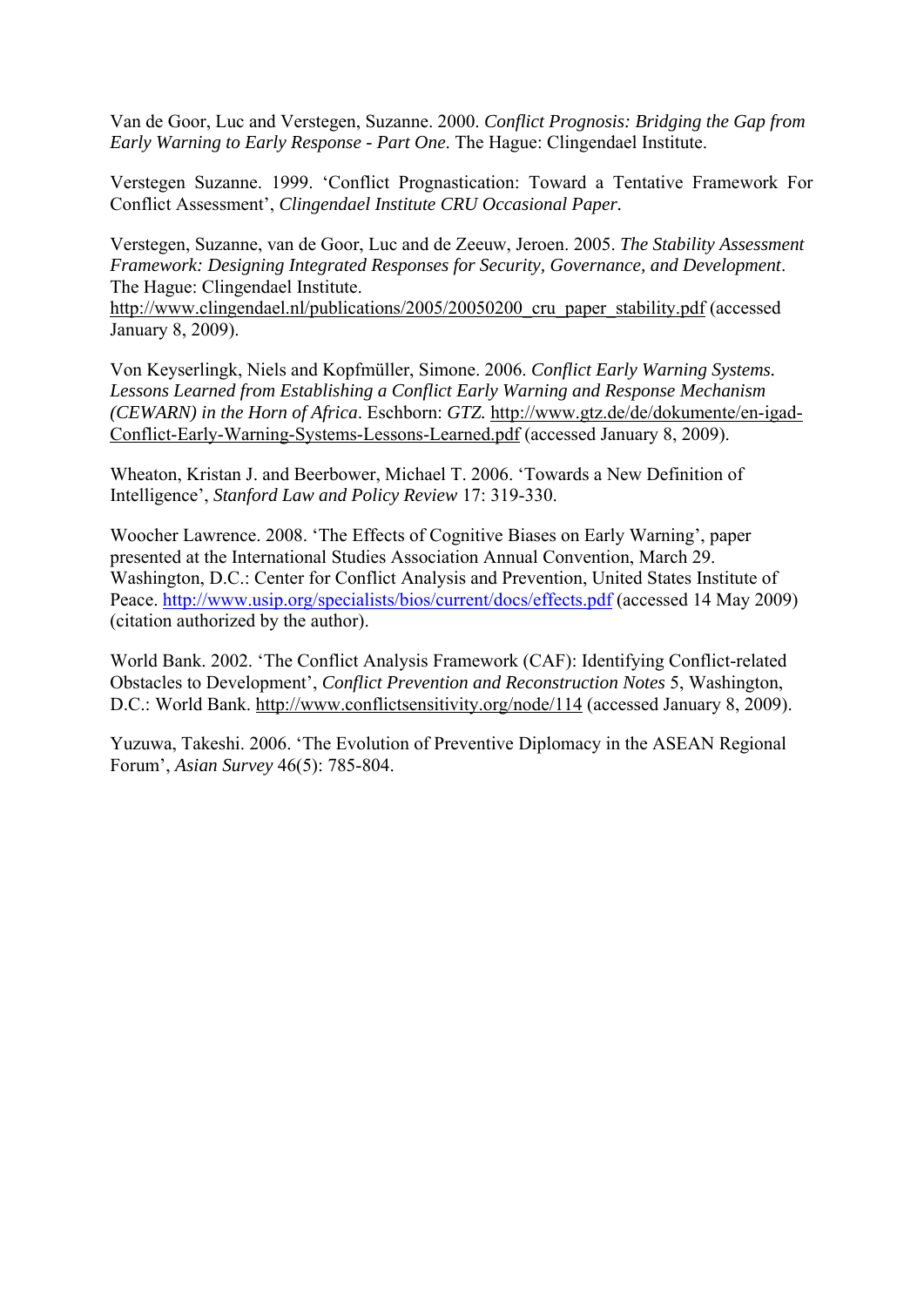#### **CSRC Series 2 Working Papers**

- WP1 James Putzel, 'War, State Collapse and Reconstruction: phase 2 of the Crisis States Programme' (September 2005)
- WP2 Simonetta Rossi and Antonio Giustozzi, 'Disarmament, Demobilisation and Reintegration of excombatants (DDR) in Afghanistan: constraints and limited capabilities', (June 2006)
- WP3 Frederick Golooba-Mutebi, Gabi Hesselbein and James Putzel, 'Political and Economic Foundations of State making in Africa: understanding state reconstruction', (July 2006)
- WP4 Antonio Giustozzi, 'Genesis of a Prince: the rise of Ismail Khan in western Afghanistan, 1979-1992' (September 2006)
- WP5 Laurie Nathan, 'No Ownership, No Peace: the Darfur Peace Agreement', (September 2006)
- WP6 Niamatullah Ibrahimi, 'The Failure of a Clerical Proto-State: Hazarajat, 1979-1984' (September 2006)
- WP7 Antonio Giustozzi, "Tribes" and Warlords in Southern Afghanistan, 1980-2005' (September 2006)
- WP8 Joe Hanlon, Sean Fox, 'Identifying Fraud in Democratic Elections: a case study of the 2004 Presidential election in Mozambique'
- WP9 Jo Beall, 'Cities, Terrorism and Urban Wars of the 21<sup>st</sup> Century', (February 2007)
- WP10 Dennis Rodgers, 'Slum Wars of the 21<sup>st</sup> Century: the new geography of conflict in Central America', (February 2007)
- WP11 Antonio Giustozzi, 'The Missing Ingredient: non-ideological insurgency and state collapse in Western Afghanistan 1979-1992', (February 2007)
- WP12 Suzette Heald, 'Making Law in Rural East Africa: SunguSungu in Kenya', (March 2007)
- WP13 Anna Matveeva, 'The Regionalist Project in Central Asia: unwilling playmates', (March 2007)<br>WP14 Sarah Lister. 'Understanding State Building and Local Government in Afghanistan'. (June 200
- Sarah Lister, 'Understanding State Building and Local Government in Afghanistan', (June 2007)
- WP15 Pritha Venkatachalam, 'Municipal Finance Systems in Conflict Cities: case studies on Ahmedabad and Srinagar, India', (July 2007)
- WP16 Jason Sumich, 'The Illegitimacy of Democracy? democratisation and alienation in Maputo, Mozambique', (September 2007)
- WP17 Scott Bollens, 'Comparative Research on Contested Cities: lenses and scaffoldings', (October 2007)
- WP18 Debby Potts, 'The State and the informal in sub-Saharan African economies: revisiting debates on dualism', (October 2007)
- WP19 Francisco Gutiérrez Sanín, Tatiana Acevedo and Juan Manuel Viatela, 'Violent liberalism? State, conflict, and political regime in Colombia, 1930-2006: an analytical narrative on state-making', (November 2007)
- WP20 Stephen Graham, 'RoboWar<sup>™</sup> Dreams: Global South Urbanisation and the US Military's 'Revolution in Military Affairs'', (November 2007)
- WP21 Gabi Hesselbein, 'The Rise and Decline of the Congolese State: an analytical narrative on state-making', (November 2007)
- WP22 Diane Davis, 'Policing, Regime Change, and Democracy: Reflections from the Case of Mexico', (November 2007)
- WP23 Jason Sumich, 'Strong Party, Weak State? Frelimo and State Survival Through the Mozambican Civil War: an analytical narrative on state-making', (December 2007)
- WP24 Elliott Green, 'District Creation and Decentralisation in Uganda', (January 2008)
- WP25 Jonathan DiJohn, ' Conceptualising the Causes and Consequences of Failed States: A Critical Review of the Literature', (January 2008)
- WP26 James Putzel, Stefan Lindemann and Claire Schouten, 'Drivers of Change in the Democratic Republic of Congo: The Rise and Decline of the State and Challenges For Reconstruction - A Literature Review', (January 2008)
- WP27 Frederick Golooba Mutebi, 'Collapse, war and reconstruction in Uganda: An analytical narrative on state-making', (January 2008)
- WP28 Frederick Golooba Mutebi, 'Collapse, war and reconstruction in Rwanda: An analytical narrative on state-making', (February 2008)
- WP29 Bjørn Møller, 'European Security: the role of the European Union', (February 2008)
- WP30 Bjørn Møller, 'European Security: The Role of the Organisation for Security and Co-operation in Europe', (February 2008)
- WP31 Laurie Nathan, 'Anti-imperialism Trumps Human Rights: South Africa's Approach to the Darfur Conflict', (February 2008)
- WP32 Ben Moxham, 'State-Making and the Post-Conflict City: Integration in Dili, Disintegration in Timor-Leste', (February 2008)
- WP33 Kripa Sridharan, 'Regional Organisations and Conflict Management: comparing ASEAN and SAARC', (March 2008)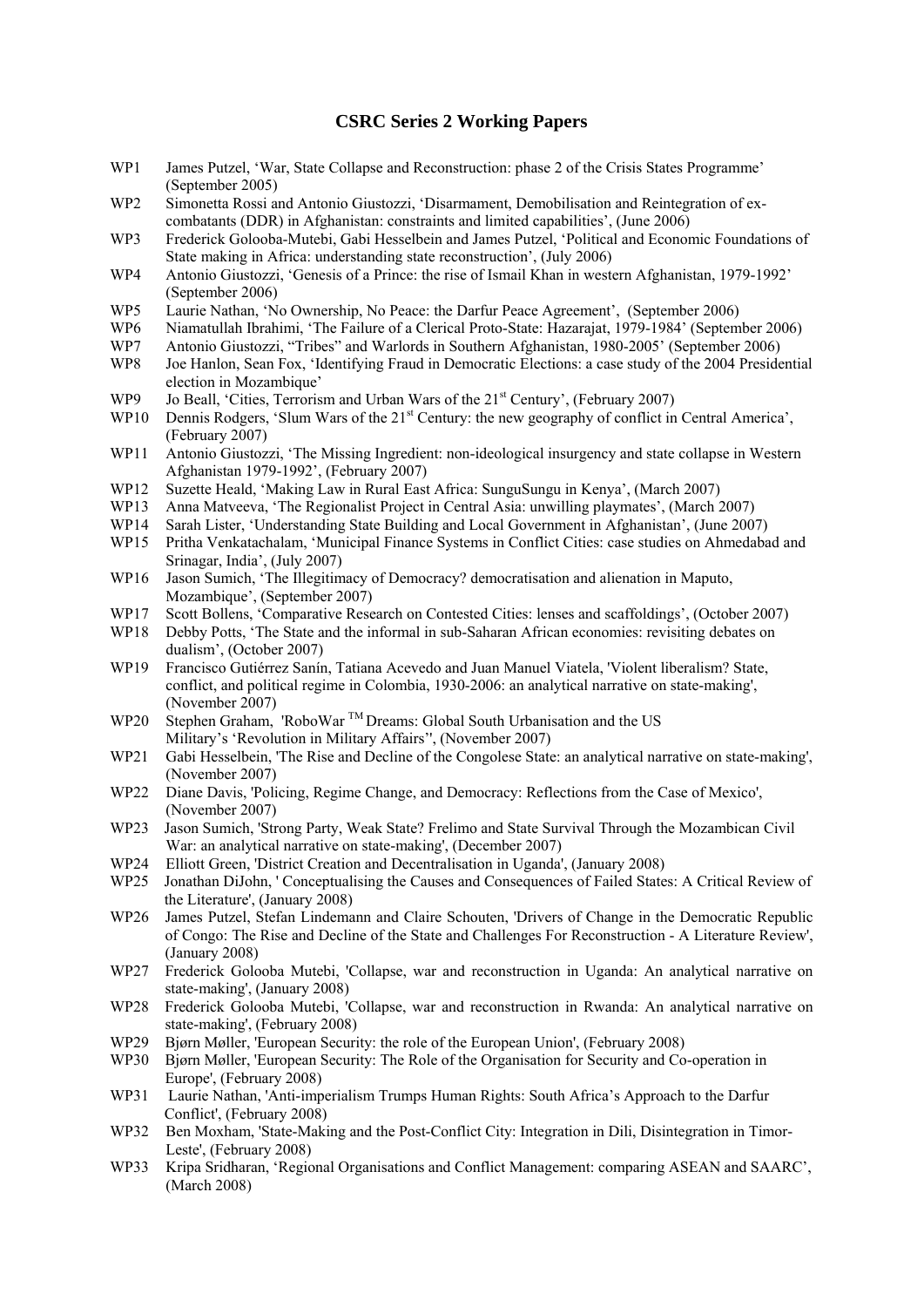- WP34 Monica Herz, 'Does the Organisation of American States Matter?' (April 2008)
- WP35 Deborah Fahy Bryceson, 'Creole and Tribal Designs: Dar es Salaam and Kampala as Ethnic Cities in Coalescing Nation States
- WP36 Adam Branch, 'Gulu Town in War and Peace: displacement, humanitarianism and post-war crisis' (April 2008)
- WP37 Dennis Rodgers, 'An Illness called Managua' (May 2008)
- WP38 Rob Jenkins, 'The UN peacebuilding commission and the dissemination of international norms' (June 2008)
- WP39 Antonio Giustozzi and Anna Matveeva, 'The SCO: a regional organisation in the making' (September 2008)
- WP40 Antonio Giustozzi, 'Afghanistan: transition without end' (November 2008)
- WP41 Niamatullah Ibrahimi, 'At the Sources of Factionalism and Civil War in Hazarajat' (January 2009)
- WP42 Niamatullah Ibrahimi, 'Divide and Rule: state penetration in Hazarajat, from monarchy to the Taliban' (January 2009)
- WP43 Daniel Esser, 'Who Governs Kabul? Explaining urban politics in a post-war capital city' (February 2009)
- WP44 Francisco Gutierrez et al, 'Politics and Security in Three Colombian Cities' (March 2009)
- WP45 Marco Pinfari, 'Nothing but Failure? The Arab League and the Gulf Cooperation Council as Mediators in Middle Eastern Conflicts' (March 2009)
- WP46 Anna Matveeva, 'The Perils of Emerging Statehood: civil war and state reconstruction in Tajikistan' (March 2009)<br>WP47 Jefferv Marsh
- Jeffery Marshall, 'Building an Effective African Standby Force to promote African Stability, Conflict Resolution and Prosperity' (April 2009)
- WP48 Jennifer Giroux, David Lanz and Damiano Sguaitamatti, 'The Tormented Triangle: the regionalisation of conflict in Sudan, Chad and the Central African Republic' (April 2009)

These can be downloaded from the Crisis States website (www.crisisstates.com), where an up-to-date list of all our publications including Discussion Papers, Occasional Papers and Series 1 Working Papers can be found.